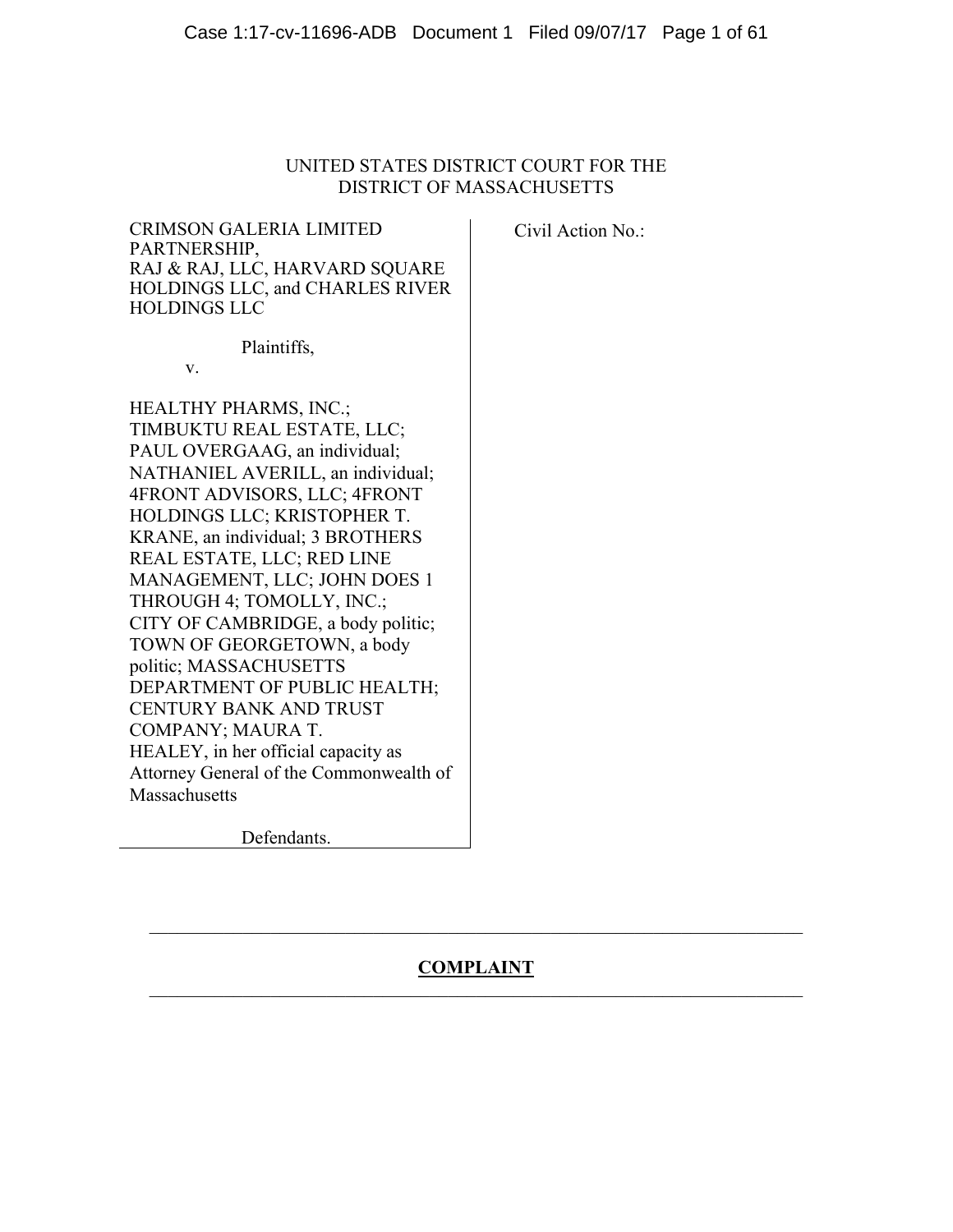### Case 1:17-cv-11696-ADB Document 1 Filed 09/07/17 Page 2 of 61

Plaintiffs Crimson Galeria Limited Partnership ("Crimson Galeria"); RAJ & RAJ, LLC ("RAJ & RAJ"); Harvard Square Holdings, LLC ("Harvard Square Holdings"); and Charles River Holdings, LLC ("Charles River Holdings"), file this suit for damages and injunctive and declaratory relief to vindicate the federal laws prohibiting and regulating the cultivation and sale of marijuana and their rights under the Racketeer Influenced and Corrupt Organizations Act ("RICO"). Plaintiffs are Massachusetts abutting or nearby property owners who have been substantially injured by a conspiracy to sell marijuana near or next to their properties. Plaintiffs seek a declaration of rights and other relief, including, but not limited to redress under RICO, which requires those who engage in racketeering activity—including the commercial production of marijuana—to pay those they injure treble damages, costs, and attorneys' fees. Plaintiffs also seek an injunction under RICO directing the marijuana operations affecting their properties to cease and desist violating the federal drug laws. In addition to their RICO claims, Plaintiffs are also joining the state and local officials as necessary parties who are facilitating and encouraging violations of the federal drug laws by licensing and permitting marijuana businesses. Because state and local government actions that promote the marijuana industry directly conflict with the federal Controlled Substances Act ("CSA"), those actions are preempted under the Supremacy Clause of the United States Constitution and must be set aside.

### **I. PARTIES**

1. Crimson Galeria Limited Partnership ("Crimson Galeria") is a Massachusetts limited partnership organized by law with a usual place of business at 1299 Beacon Street, Brookline, Norfolk County, Massachusetts 02446. Crimson Galeria is the owner of the commercial real property located at 57 JFK Street, Cambridge, MA. Raj Dhanda, 57 Powell Street, Brookline, MA 02146 is the registered agent and a general partner.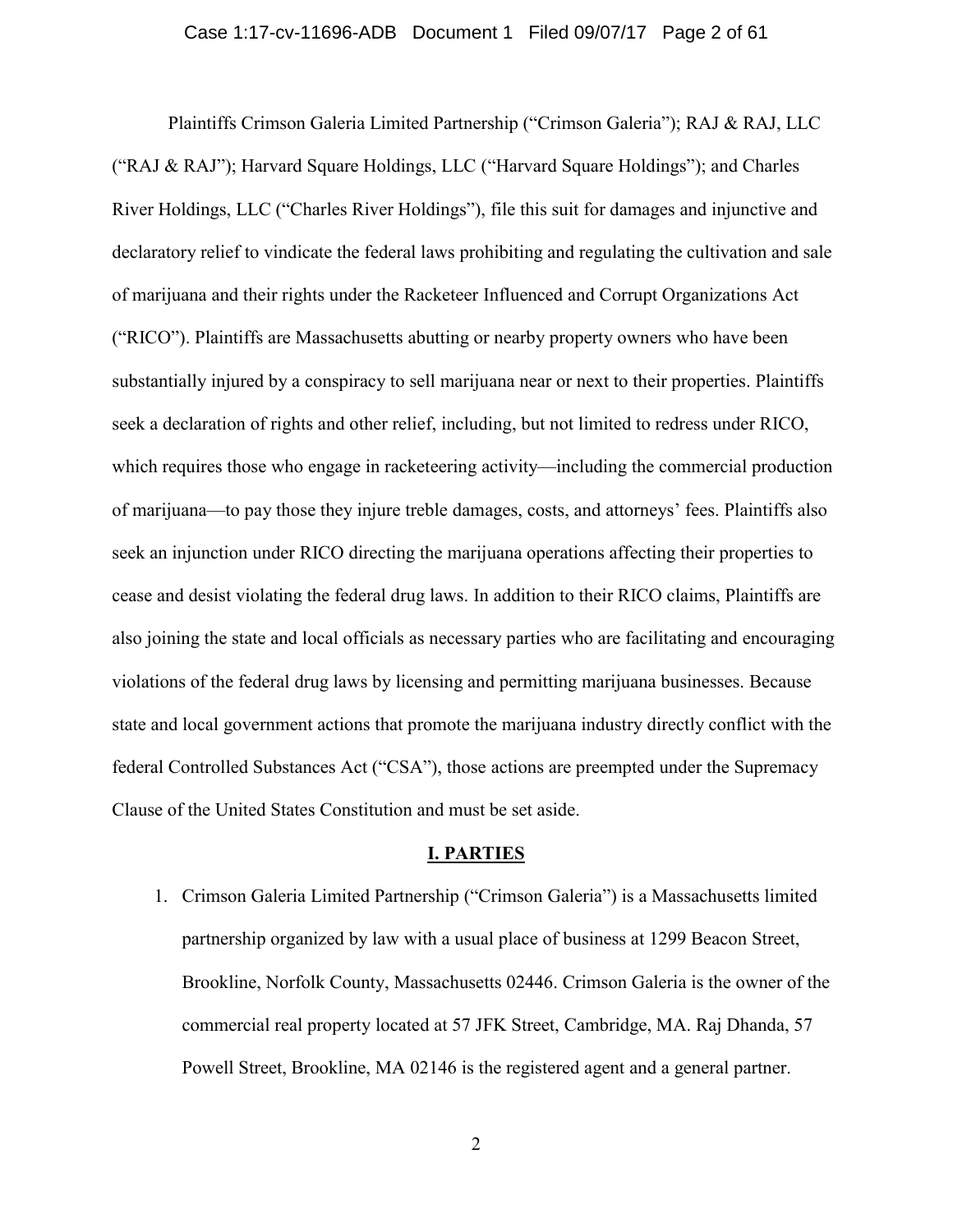- 2. RAJ & RAJ LLC ("RAJ & RAJ") is a Massachusetts limited liability company organized by law with a usual place of business at 1299 Beacon Street, Brookline, Norfolk County, Massachusetts 02446. RAJ & RAJ is the owner of the commercial real property located at 96 Winthrop Street, Cambridge, MA. Raj K. Dhanda, 67 Powell Street, Brookline, MA 02446 is the registered agent and Manager.
- 3. Harvard Square Holdings LLC ("Harvard Square Holdings") is a Massachusetts limited liability company organized by law with a usual place of business at 1299 Beacon Street, Brookline, Norfolk County, Massachusetts 02446. Harvard Square Holdings, is the owner of the commercial real property located at 52-54 JFK Street, Cambridge, MA. Raj K. Dhanda, 67 Powell Street, Brookline, MA 02446 is the registered agent and Manager.
- 4. Charles River Holdings LLC ("Charles River Holdings") is a Massachusetts limited liability company organized by law with a usual place of business at 1299 Beacon Street, Brookline, Norfolk County, Massachusetts 02446. Charles River Holdings is the owner of the commercial real property located at 16-18 Eliot Street, Cambridge, MA. Raj K. Dhanda, 1299 Beacon Street, Brookline, MA 02446 is the registered agent and Manager.
- 5. The above-named entities, at all times material hereto, had Raj K. Dhanda as the manager of each of the above mentioned limited liability companies, and Mr. Dhanda is a general partner of Crimson Galeria.
- 6. Defendant Healthy Pharms, Inc. ("Healthy Pharms") is a Massachusetts corporation organized as a nonprofit corporation under M.G.L. c. 180, with a principal place of business at 401 East Main Street, Georgetown, Massachusetts 01833. Nathaniel L.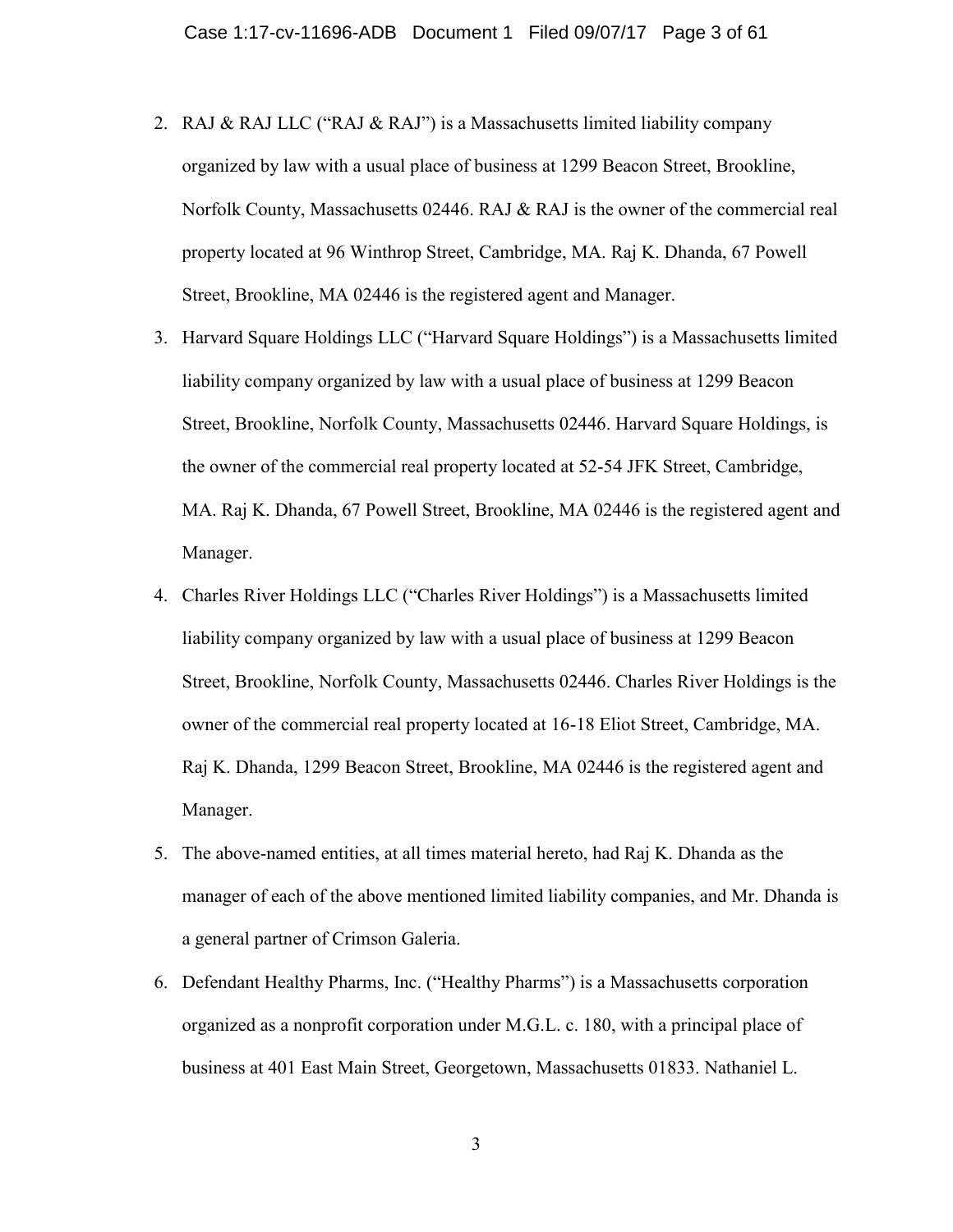Averill, is President of Healthy Pharms and Paul Overgaag, is the Treasurer and a Director of Healthy Pharms. Nathaniel L. Averill, 30 Victoria St. Apt. 3, Somerville, MA 02144 is the registered agent.

- 7. Defendant, Timbuktu Real Estate, LLC ("Timbuktu"), is a Massachusetts limited liability company organized by law with a usual place of business at 10 Eliot St., Cambridge, MA 02138. Paul Overgaag, 22 Milton St. No. 2, Somerville, MA 02144 is the Manager and registered agent of Timbuktu.
- 8. Defendant, 3 Brothers Real Estate, LLC ("3 Brothers"), is a Massachusetts limited liability company organized by law with a usual place of business at 10 Eliot St., Cambridge, MA 02138. Paul Overgaag, 10 Eliot Street, Cambridge, MA 02138 is the Manager and registered agent of 3 Brothers.
- 9. Defendant, Red Line Management, LLC ("Red Line") is a Massachusetts limited liability company organized by law with a usual place of business at 30 Victoria Street, Somerville, MA 02144. According to the records of the Secretary of the Commonwealth, there is no listed Manager, and the registered agent of Red Line is Valerio Romano, Esq., 1400 Hancock Street, 3rd Floor, Quincy, MA 02169. Nathaniel Averill and Paul Overgaag are named as authorized to execute documents and record recordable instruments.
- 10. Defendant 4Front Advisors, LLC ("4Front"), is a foreign limited liability company organized under the laws of the State of Arizona with a usual place of business at 5060 N 40TH STREET, SUITE 120, PHOENIX, AZ 85018, and registered to do business in Massachusetts. Kristopher T. Krane, ONE STATE ST, SUITE 1250 BOSTON, MA 02109 is the Manager along with Joshua N. Rosen,  $5060$  N  $40<sup>th</sup>$  Street, Suite 120,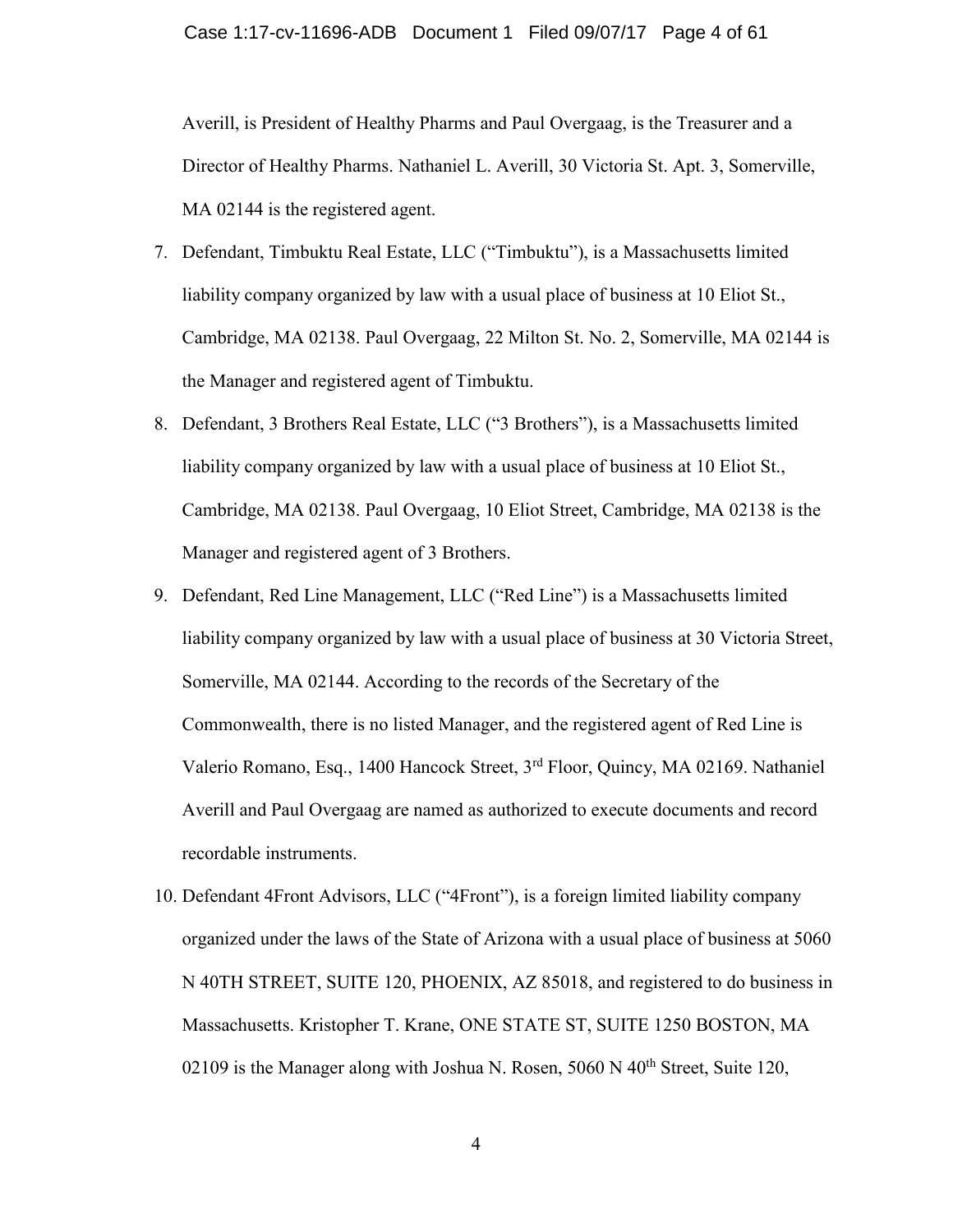### Case 1:17-cv-11696-ADB Document 1 Filed 09/07/17 Page 5 of 61

Phoenix, AZ 85018, and Andrew Thut, 369 Elm Street, Concord, MA 01742 is the registered agent of 4Front.

- 11. Defendant 4Front Holdings LLC ("4Front Holdings"), is a foreign limited liability company organized by under the laws of the State of Delaware with a usual place of business at 5060 N 40TH STREET, SUITE 120, PHOENIX, AZ 85018 USA, and registered to do business in Massachusetts. According to the records of the Secretary of the Commonwealth, Josh Rosen, Trevor Pratt, and Karl Chowscano, 5060 N 40TH STREET, SUITE 120, PHOENIX, AZ 85018 USA are the Managers and Incorp Services, Inc., 44 School Street, Suite 325, Boston, MA 02108 is the registered agent of 4Front Holdings.
- 12. Defendant Tomolly, Inc. ("Tomolly"), is a Massachusetts corporation with a usual place of business at 10 Eliot Street, Cambridge, MA 02138. Tomolly's President and registered agent is Paul Overgaag, 10 Eliot Street, Cambridge, MA 02138.
- 13. Defendant Kristopher T. Krane, upon information and belief, is an individual residing at 219 Kittredge St, Roslindale MA 02131-4138.
- 14. Defendant City of Cambridge is a body politic in Massachusetts having an address of City Hall, 344 Broadway, Cambridge, MA 02139.
- 15. Defendant Town of Georgetown is a body politic in Massachusetts having an address of Town Hall, 1 Library Street, Georgetown, MA 01833.
- 16. Defendant Paul Overgaag is an individual residing at 22 Milton Street, #2, Somerville, MA 02144.
- 17. Defendant Nathaniel Averill is an individual residing at 30 Victoria Street, Apartment #3, Somerville, MA 02144.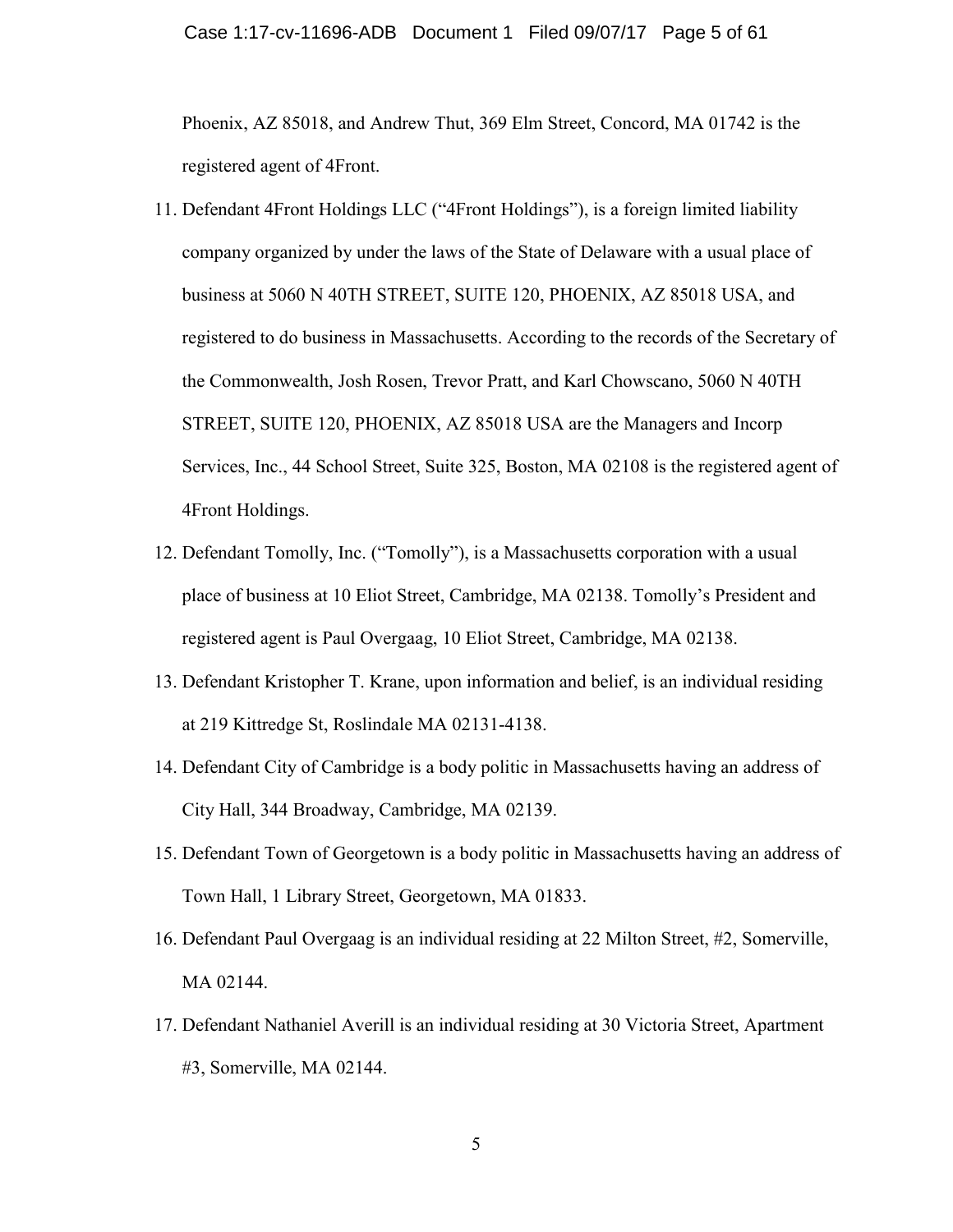- 18. Defendant Century Bank and Trust Company ("Century Bank") is a Massachusetts trust company and commercial bank with a principal place of business at 400 Mystic Ave., Medford, MA 02155.
- 19. Plaintiffs are unaware at the time of filing this Complaint of the true name and capacity of the Defendant sued herein as John Doe 1, and have therefore sued said Defendant by such fictitious name. Plaintiffs will amend this Complaint to assert the true name and capacity of said Defendant when it has been ascertained. John Doe 1 is the provider of property insurance to Healthy Pharms, 3 Brothers, or Red Line, for the marijuana cultivation facility located at 401 East Main Street, Georgetown, Massachusetts.
- 20. Plaintiffs are unaware at the time of filing this Complaint of the true name and capacity of the Defendant sued herein as John Doe 2, and have therefore sued said Defendant by such fictitious name. Plaintiffs will amend this Complaint to assert the true name and capacity of said Defendant when it has been ascertained. John Doe 2 is the provider of general liability insurance to Healthy Pharms, 3 Brothers, or Red Line, for the marijuana cultivation facility located at 401 East Main Street, Georgetown, Massachusetts.
- 21. Plaintiffs are unaware at the time of filing this Complaint of the true name and capacity of the Defendant sued herein as John Doe 3, and have therefore sued said Defendant by such fictitious name. Plaintiffs will amend this Complaint to assert the true name and capacity of said Defendant when it has been ascertained. John Doe 3 is the provider of property insurance to Healthy Pharms, Timbuktu, or Red Line, for the RMD located at 98 Winthrop Street, Cambridge, Massachusetts.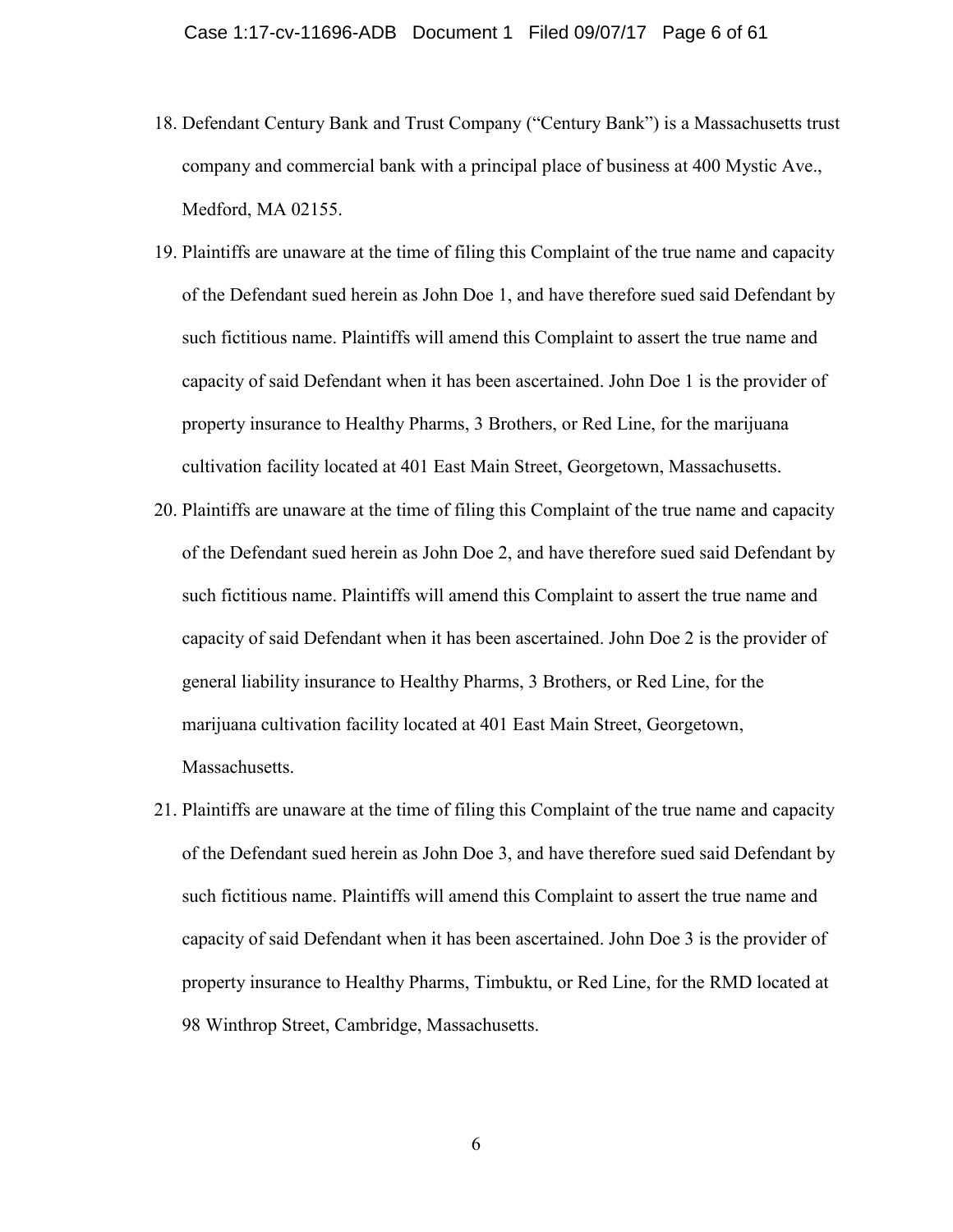- 22. Plaintiffs are unaware at the time of filing this Complaint of the true name and capacity of the Defendant sued herein as John Doe 4, and have therefore sued said Defendant by such fictitious name. Plaintiffs will amend this Complaint to assert the true name and capacity of said Defendant when it has been ascertained. John Doe 4 is the provider of general liability insurance to Healthy Pharms, Timbuktu, or Red Line, for the marijuana cultivation facility located at 98 Winthrop Street, Cambridge, Massachusetts.
- 23. Defendant Massachusetts Department of Public Health ("DPH") is a body politic of the Commonwealth of Massachusetts having an address of 250 Washington Street, 2nd Floor, Boston, MA 02108 and Monica Bharel serves as DPH Commissioner.
- 24. Defendant Maura T. Healey is the Attorney General of the Commonwealth of Massachusetts and is named in her official capacity. As Massachusetts's chief legal officer, Healey is responsible for legal compliance of the state's marijuana laws. The State Attorney General's mailing address is One Ashburton Place, Boston, MA 02108- 1518.

### **II. JURISDICTION AND VENUE**

- 25. This Court has subject matter jurisdiction over Plaintiffs' RICO claims under 18 U.S.C. § 1964(c), 28 U.S.C. § 1331, and 28 U.S.C. § 2201. This Court also has subject matter jurisdiction over Plaintiffs' federal preemption claims under 28 U.S.C. § 1331, and the Plaintiffs seek remedies for their federal preemption claims under 28 U.S.C. §§ 1651, 2201, and 2202. This Court also has subject matter jurisdiction over Plaintiffs' Declaratory Judgment claims under 28 U.S.C. § 2201(a).
- 26. This Court has personal jurisdiction over all Defendants and venue is proper in this Court under 28 U.S.C. § 1391(b) because a substantial portion, if not virtually all, of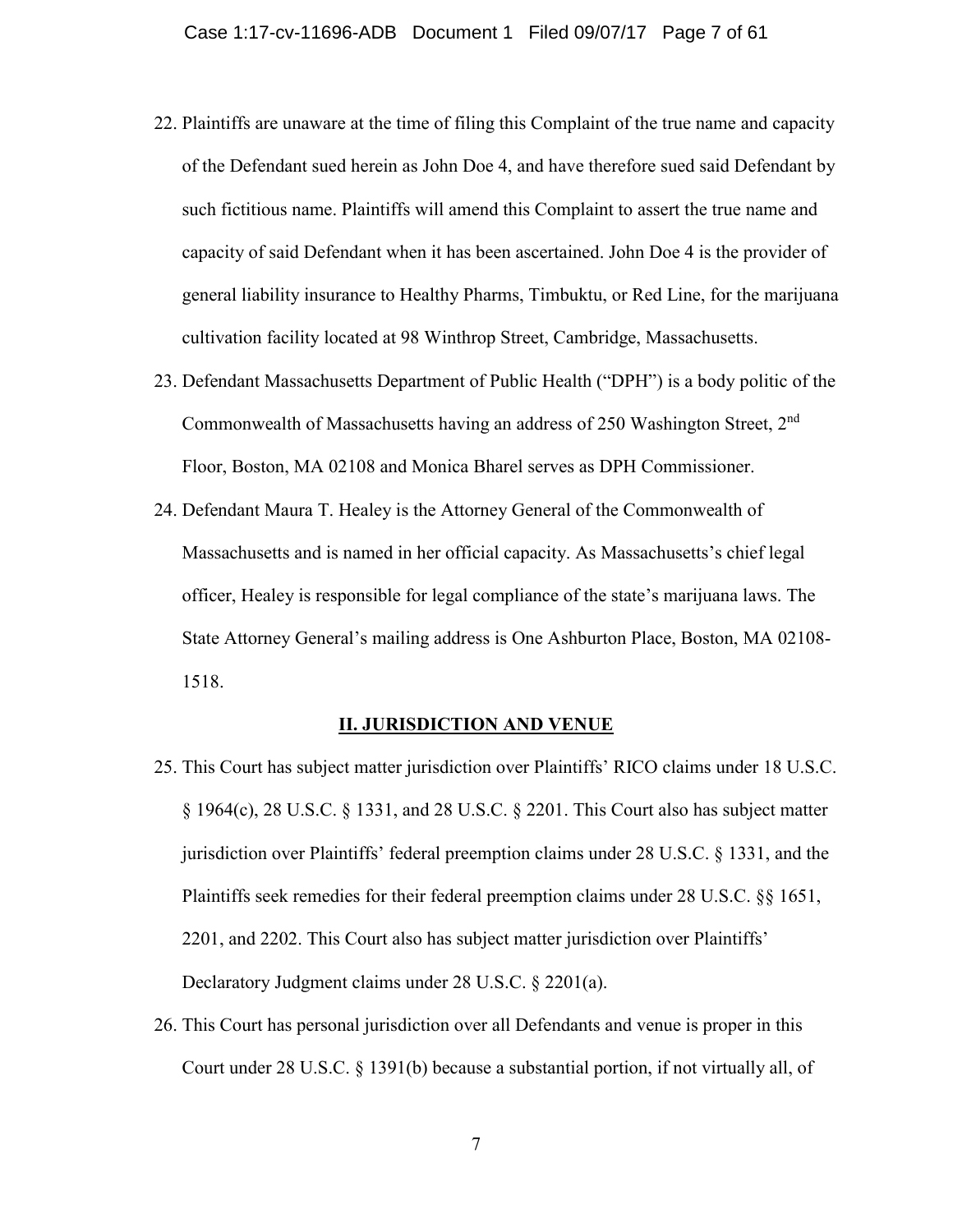the events giving rise to this suit occurred and are occurring in Massachusetts. Venue over Plaintiffs' RICO claims is also proper under 18 U.S.C. § 1965(a) because the RICO defendants reside in Massachusetts or transact affairs in Massachusetts.

#### **III. INTRODUCTION**

27. It is a bedrock principle of the United States Constitution that federal law is the supreme law of the land. The Supreme Court of the United States has held that: "[S]ince our decision in *M'Culloch v. Maryland*, it has been settled that state law that conflicts with federal law is 'without effect.'" *Cipollone v. Liggett Group, Inc.*, 505 U.S. 504, 516 (1992)(internal citations omitted)(quoting *Maryland v. Louisiana*, 451 U.S. 725, 746 (1981)). On the issue of marijuana, federal law is clear: it is a felony under the Controlled Substances Act of 1970 ("CSA") to deal in marijuana. Despite the express federal prohibition on marijuana, Massachusetts and many of its local jurisdictions have enacted laws, ordinances, and regulations designed to promote the growth of a billion-dollar commercial marijuana industry. Yet, notwithstanding that recreational and medicinal marijuana is now "legal" in Massachusetts, the drug's cultivation, sale, and possession remain serious federal criminal offenses in Massachusetts and conflict with federal law. Indeed, those associated with Massachusetts's largest-scale marijuana producers risk lengthy terms in federal prison. The people of Massachusetts are free to advocate for a repeal of this federal criminal prohibition, but they must do so through their elected representatives in Congress. Under our federal system, Congress alone can authorize revision of federal laws prohibiting the commercial trade in marijuana.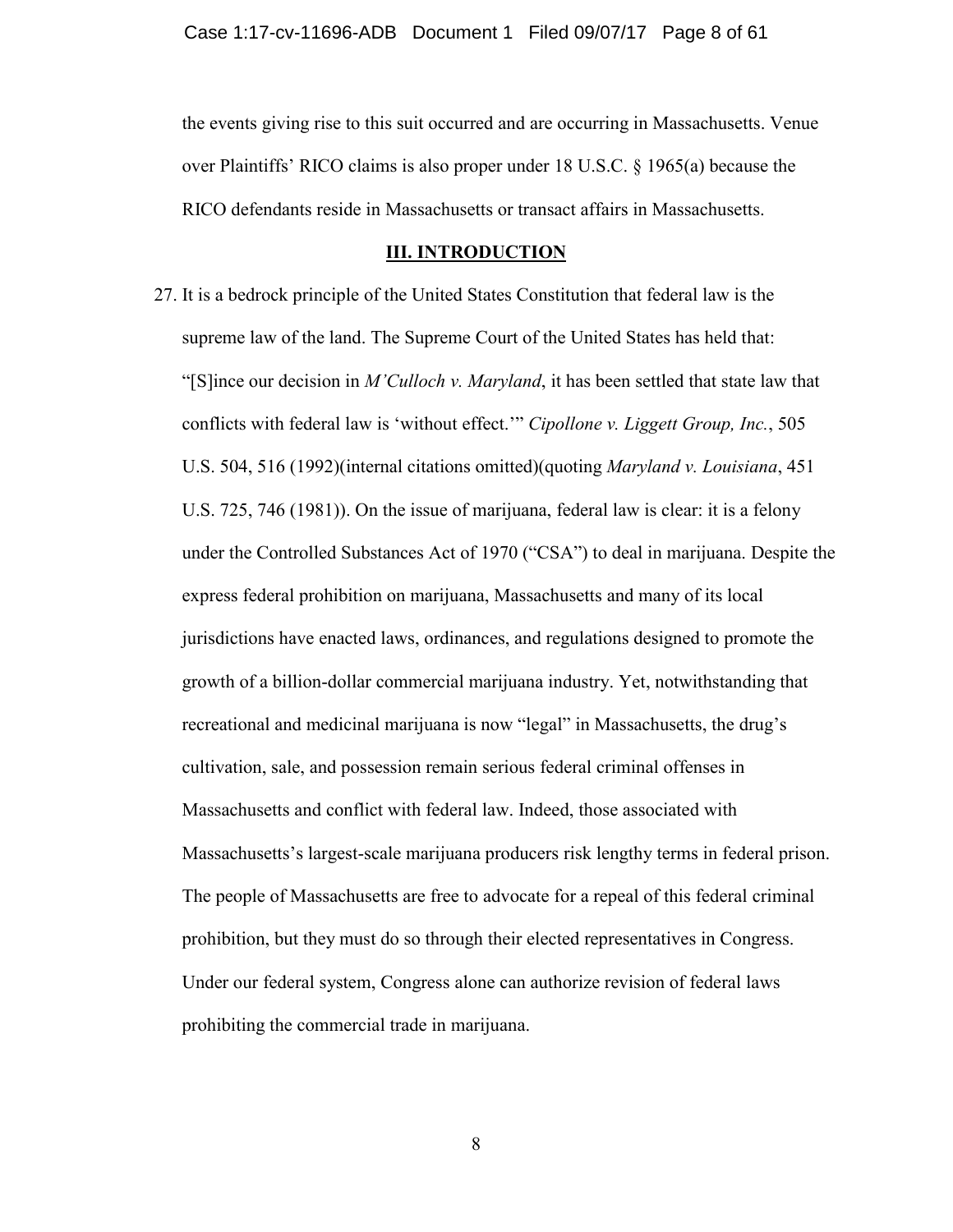28. In recent years the United States Department of Justice (DOJ) has largely declined to bring prosecutions under the federal marijuana laws due to fiscal restraints, prompting millions of investment dollars and thousands of new customers to flow into Massachusetts's commercial marijuana industry. Congress in 2015 enacted an appropriations rider (the "Rohrabacher-Farr Amendment") that prevents DOJ from spending money "to prevent . . . States from implementing their own State laws that authorize the use, distribution, possession, or cultivation of medical marijuana." Consolidated and Further Appropriations Act 2015, Pub. L. No. 113-235, Section 538, 128 Stat. 2130, 2217 (2014); *See United States v. McIntosh*, 833 F.3d 1163 (9th Cir. 2016) (concluding that this provision prevents DOJ from spending money to prosecute marijuana dealers who comply with state medical marijuana laws). This rider merely prevents DOJ from spending money, but does not change what the CSA preemptively prohibits. DOJ asked Congress not to renew that rider in a letter dated May 1, 2017 from Attorney General Jefferson B. Sessions, III, Re: Department of Justice Appropriations. Attorney General Sessions states in his letter of May 1, 2017 "It is thus unsurprising that in the last administration both the Department of Health and Human Services and the DEA concluded that 'marijuana has a high potential for abuse, no currently accepted medical use in treatment in the United States, and a lack of accepted safety for use under medical supervision." *See* Denial of Petition to Initiate Proceedings to Reschedule Marijuana, 81 Fed. Reg. 53,688, 53,689 (Aug. 12, 2016). Moreover, in a recently issued presidential signing statement, the Executive Branch reserved the right to ignore the medical marijuana protections, stating "I [President Trump] will treat this provision [Division B, section 537] consistently with my constitutional responsibility to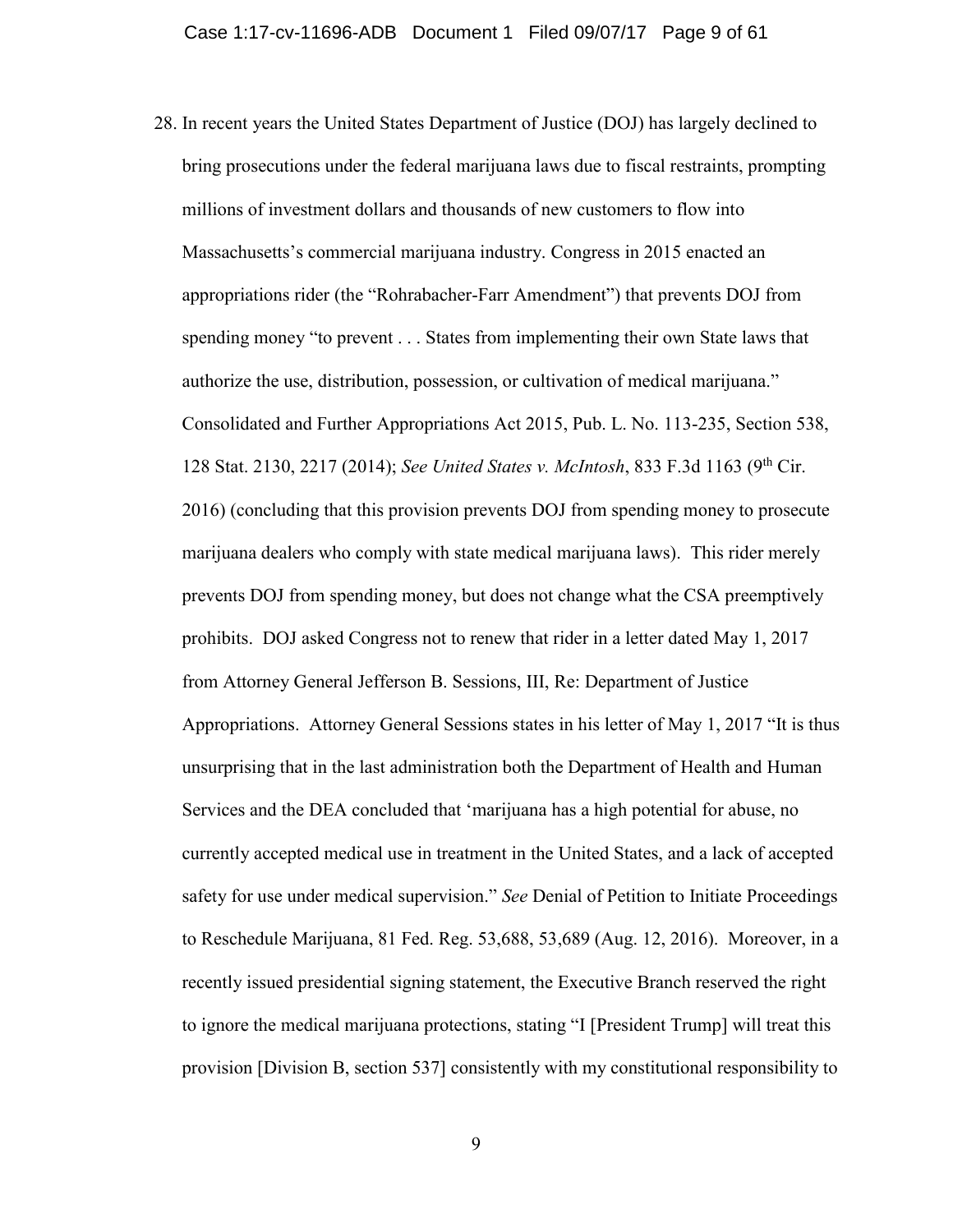### Case 1:17-cv-11696-ADB Document 1 Filed 09/07/17 Page 10 of 61

take care that the laws be faithfully executed." *See* Statement by President Donald J. Trump on Signing H.R. 244 into Law (May 5, 2017). The DOJ's current policy of nonenforcement does not strike a single word from the U.S. Code or deprive private individuals of their judicially enforceable rights under federal law. The DOJ can no more amend a federal statute than can the Commonwealth of Massachusetts, and marijuana remains just as illegal under federal law today as it was when Congress passed the Controlled Substances Act in 1970.

- 29. Amongst other matters, marijuana businesses make bad neighbors, which include without limitation, emitting pungent odors, attracting undesirable visitors, increasing criminal activity, driving down property values, and limiting the rental of premises. Crimson Galeria, RAJ & RAJ, Harvard Square Holdings, and Charles River Holdings, are property owners who have suffered serious and substantial injuries caused by the operations of a nearby marijuana business, including, but not limited to, significant diminution in property value, restricted ability to lease space, and infringement of the ability to pursue a redevelopment plan to bring certain of their properties to their highest-and-best use. Together, they are filing this suit to vindicate federal law.
- 30. Dealing in marijuana is racketeering activity under RICO, and those who engage in a pattern of racketeering activity through a corporation or other enterprise are liable for three times the economic harm they cause plus costs and attorneys' fees. Those who conspire with racketeers by agreeing to assist them are likewise liable. RICO also gives Federal Courts the power to order racketeering enterprises and their coconspirators to cease their unlawful operations. Accordingly, the Plaintiffs ask this Court to award them the damages, costs, and fees to which they are entitled, and request that the Court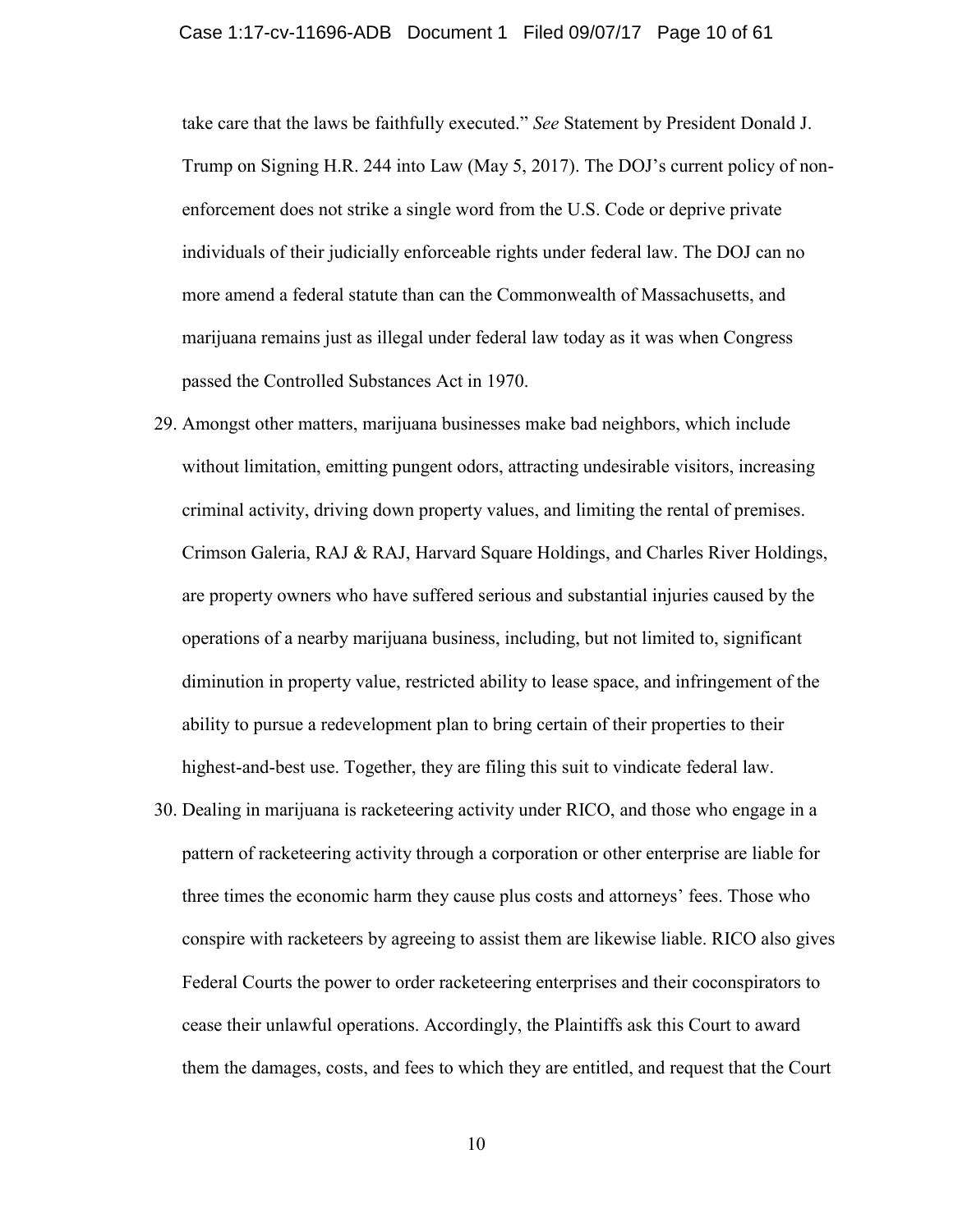#### Case 1:17-cv-11696-ADB Document 1 Filed 09/07/17 Page 11 of 61

order the RICO Defendants to cease their open and notorious violation of federal law and enter injunctive relief preventing further violation of federal law.

- 31. Furthermore, the CSA preempts the practice of state and local officials in Massachusetts of issuing licenses to operate marijuana businesses. Those licenses not only purport to authorize, but also affirmatively assist the illegal conduct of those who receive them by making it easier for license holders to attract investors and customers. Marijuana business licensing directly conflicts with and poses a major obstacle to federal law's goal of reducing marijuana trafficking and possession through an almost total prohibition on the drug's cultivation and distribution. It is impossible to comply with both the Massachusetts marijuana business licensing laws and the federal CSA. The two laws are wholly inconsistent; state law authorizes, facilitates, and promotes what federal law criminalizes and prohibits. Accordingly, Plaintiffs request that the Court order the named state and local governmental defendants to withdraw the marijuana licenses they have issued so far and not to issue any additional such licenses in the future or at the very least withdraw the marijuana affiliated license(s) issued to Healthy Pharms, Inc., their subsidiaries, assigns, related entities, board members, owners or operators.
- 32. In 2012, the Commonwealth of Massachusetts decriminalized the sale and use of medical marijuana at RMDs. The Act authorized the Massachusetts Department of Public Health (DPH) to issue regulations for the implementation of certain sections of the Act. In May 2013, the DPH promulgated siting regulations pursuant to the Act, which regulations authorized municipalities to regulate the medical use of marijuana, as long as the local regulation did not conflict or interfere with the DPH regulations. One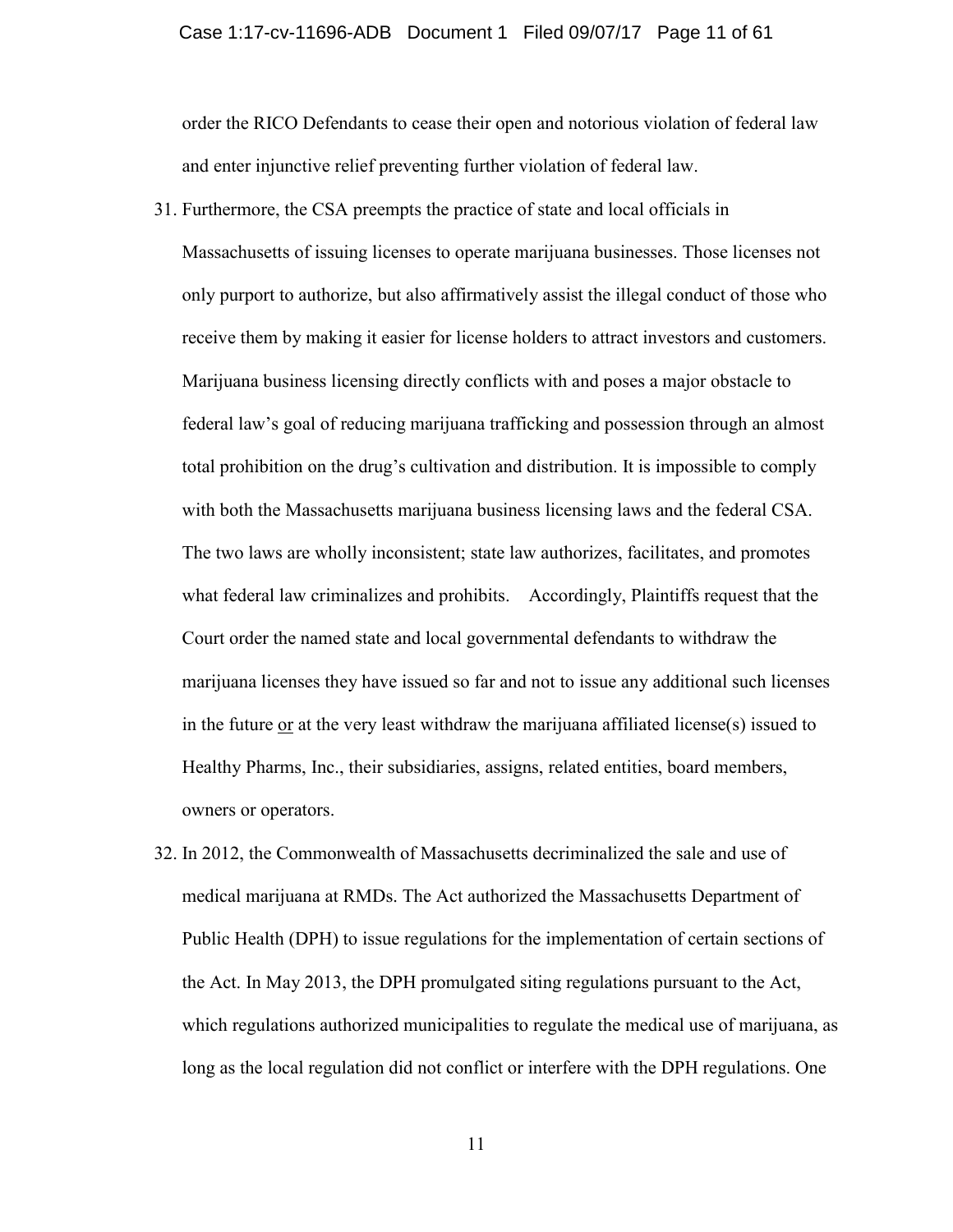such regulation established by DPH was a default buffer zone relating to the siting of RMDs in proximity to child centered locations for cities, which have not established their own buffer zones. This default buffer zone under Massachusetts law is 500 feet from a school, daycare center, or any facility in which children commonly congregate. 105 C.M.R. § 725.110 (A) (14) (2013). In August 2016, the DPH updated its "Guidance for Municipalities Regarding the Medical Use of Marijuana." For the buffer zone, the DPH stated: "Municipalities may set their own buffer zone, but if they do not, the default buffer zone will be the 500 foot distance described in the [DPH Siting Regulation]." The City of Cambridge changed the buffer zone to 250 feet for their MMD-4 overlay district. The Commonwealth of Massachusetts default buffer zone (500 feet) and the City of Cambridge modified buffer zone (250 feet) directly conflicts with a specific federal law, which treats dealing in marijuana (a controlled substance) within 1000 feet of a school or college as an especially serious crime. 21 U.S.C. § 860(a). Moreover, 21 U.S.C. § 860(a) also makes it an especially serious crime to deal in marijuana within 1000 feet of a playground, among other prescribed types of facilities/areas. *Id*.

33. The City of Cambridge Planning Board's grant of a Special Permit for Healthy Pharms to operate a RMD at 98 Winthrop Street, Cambridge, Massachusetts and the fact that Healthy Pharms operates a marijuana cultivation facility at 401 East Main Street, Georgetown, Massachusetts that supplies marijuana to the Cambridge facility, are in direct contravention of a federal statute—Maintaining drug-involved premises, 21 U.S.C. § 856(a).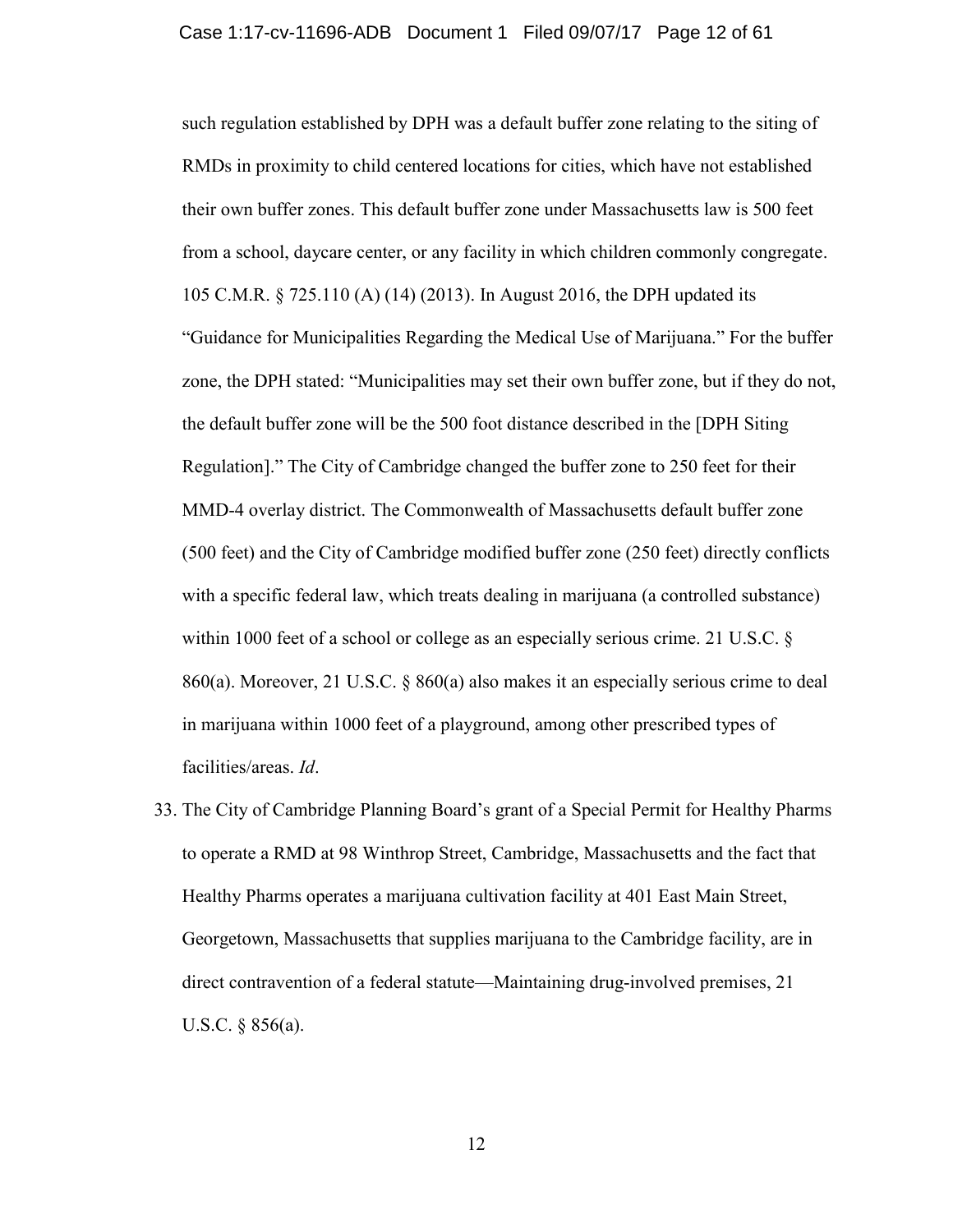- 34. The Town of Georgetown grant of a permit for Healthy Pharms to operate a RMD and cultivation facility at 401 North Main Street, Georgetown, Massachusetts and the fact that Healthy Pharms operates a marijuana cultivation facility at 401 East Main Street, Georgetown, Massachusetts are in direct contravention of a federal statute— Maintaining drug-involved premises, 21 U.S.C. § 856(a).
- 35. By maintaining a website [\(www.healthypharms.org\)](http://www.healthypharms.org/) that promotes the sale of a Schedule I drug, i.e. marijuana, defendant Healthy Pharms used an instrumentality of interstate commerce (the internet) to advertise for sale a Schedule I drug (marijuana) in violation of 21 U.S.C. § 843(c)(2)(A)(B). Upon information and belief, Paul Overgaag, Nathaniel Averill, Healthy Pharms employees, and Timbuktu employees utilized email and the United States Postal Service (USPS) to communicate about their marijuana enterprise in violation of 21 U.S.C. 843(b) *Communications Facility*. Healthy Pharms also maintains a Facebook page located at the following URL: https://www.facebook.com/pg/healthypharms/posts/?ref=page\_internal that advertises the sale of marijuana and promotes its illegal business activities. The comments section

offers reviews that confuse the public, contain certain false statements described in detail below, and are potentially misleading. This is in violation of 21 U.S.C. §

 $843(c)(2)(A)(B)$ . Healthy Pharms also advertises its facility on Allbud,

https://www.allbud.com/dispensaries/massachusetts/haverhill/healthy-pharms. This is in violation of 21 U.S.C. § 843(c)(2)(A)(B). Healthy Pharms also advertises its facility on Potguide.com, https://potguide.com/massachusetts/marijuanadispensaries/georgetown/healthy-pharms/. This is in violation of 21 U.S.C. §

 $843(c)(2)(A)(B)$ . Healthy Pharms also advertises its services and facilities on Yelp,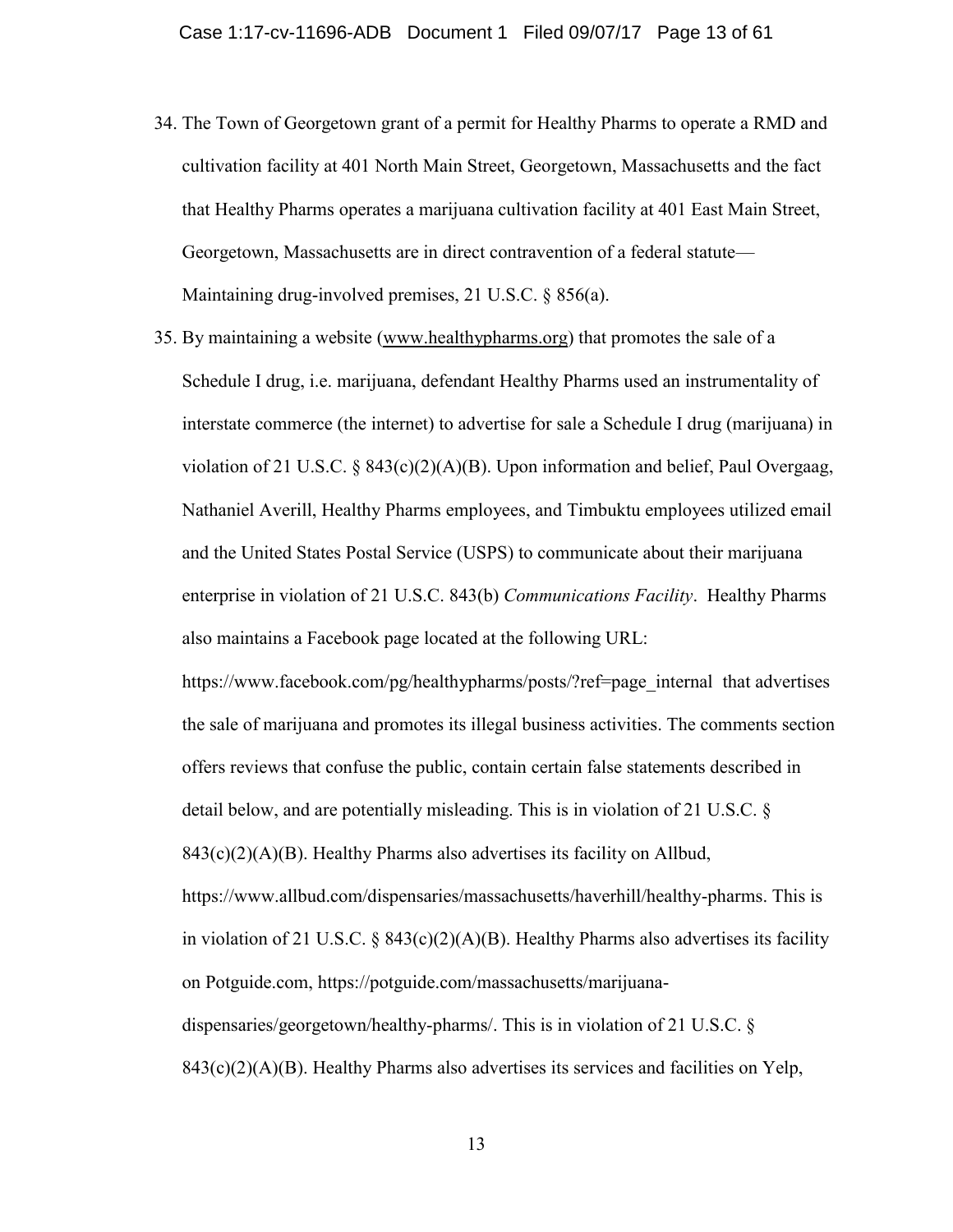### Case 1:17-cv-11696-ADB Document 1 Filed 09/07/17 Page 14 of 61

https://www.yelp.com/biz/healthy-pharms-georgetown. This is in violation of 21 U.S.C.  $§ 843(c)(2)(A)(B)$ 

- 36. By maintaining a website [\(http://4frontadvisors.com\)](http://4frontadvisors.com/) that facilitates the providing of material support to marijuana companies, including, but not limited to Healthy Pharms, defendant 4Front used an instrumentality of interstate commerce (the internet) to advertise for sale a Schedule I drug (marijuana) in violation of 21 U.S.C. §  $843(c)(2)(A)(B)$ . Upon information and belief, Kristopher T. Krane and employees of 4Front utilized email and the United States Postal Service (USPS) to communicate with Paul Overgaag, Nathaniel Averill, and other Healthy Pharms, Inc. employees, managers, and investors about Healthy Pharms, Inc.'s marijuana enterprise in violation of 21 U.S.C. 843(b) *Communications Facility*. Upon information and belief, 4Front Holdings provides or has provided monetary and material support and/or is the beneficiary of consulting activities concerning marijuana conducted by 4Front that has materially supported Healthy Pharms and the other defendants.
- 37. DPH regulations require that RMDs operate as non-profits. Healthy Pharms violates 105 C.M.R. 725.100(A)(1) and "[DPH] Guidance for Registered Marijuana Dispensaries Regarding Non-Profit Compliance," (updated May 15, 2015). Upon information and belief, there is a material, insufficiently addressed, conflict of interest between the Landlord, the Tenant, and Paul Overgaag that calls into serious question the non-profit status of Healthy Pharms. Upon information and belief, there is also concern as to whether Healthy Pharms is in fact and in reality a "Massachusetts nonprofit corporation" or in fact whether its purported non-profit status is merely a sham. By way of example, and without limitation, the applicant (Healthy Pharms) and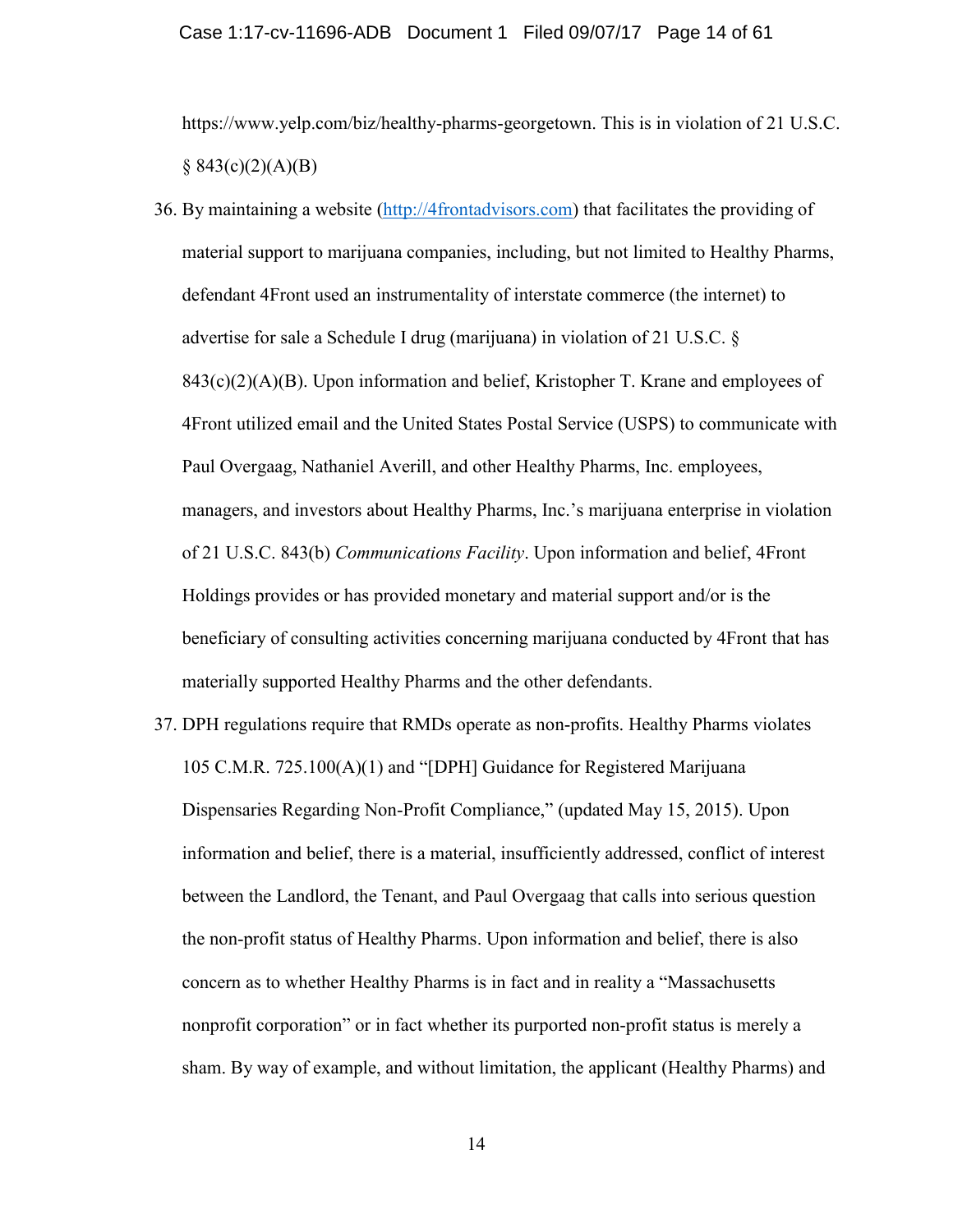### Case 1:17-cv-11696-ADB Document 1 Filed 09/07/17 Page 15 of 61

owner of the real estate located at 98 Winthrop Street, Cambridge, MA (Timbuktu) appear to have common management and ownership. The proposed lease between Timbuktu and Healthy Pharms appears to be at an abnormally high rental and far in excess of the fair rental value for such limited space and square footage. In addition, the proposed lease for the RMD indicates that the owner is obligated to buy out the existing tenant, Tomolly, with a One Million Dollar (\$1,000,000.00) payment. Paul Overgaag is both the sole officer and director of Tomolly, Manager of Timbuktu, Manager of 3 Brothers, Secretary of Commonwealth Signatory and Real Property authority for Red Line, as well as Director and Treasurer of Healthy Pharms. Furthermore, the lease arrangement between 3 Brothers and Healthy Pharms involves related parties, particularly Paul Overgaag again. Upon information and belief, Red Line is used by Healthy Pharms' principals to extract profit from a supposed "non-profit" entity.

38. The U.S. Environmental Protection Agency (EPA) regulates pesticides under the broad authority granted in two major statutes: (i) the Federal Insecticide, Fungicide, and Rodenticide Act ("FIFRA"), 7 U.S.C. ch. 6 § 136 et seq., and (ii) the Federal Food, Drug, and Cosmetic Act ("FFDCA"), 21 U.S.C. ch. 9 § 301 et seq. These laws have been amended by the Food Quality Protection Act, PUBLIC LAW 104-170—Aug. 3, 1996, and the Pesticide Registration Improvement Act. FIFRA requires that all pesticides sold or distributed in the United States (including imported pesticides) be registered by the EPA. FFDCA requires the EPA to set pesticide tolerances for all pesticides used in or on food or in a manner that will result in a residue in or on food or animal feed. Marijuana edibles, which are sold by Healthy Pharms, Inc., meet the definition of food and therefore must have pesticide tolerance standards set by the EPA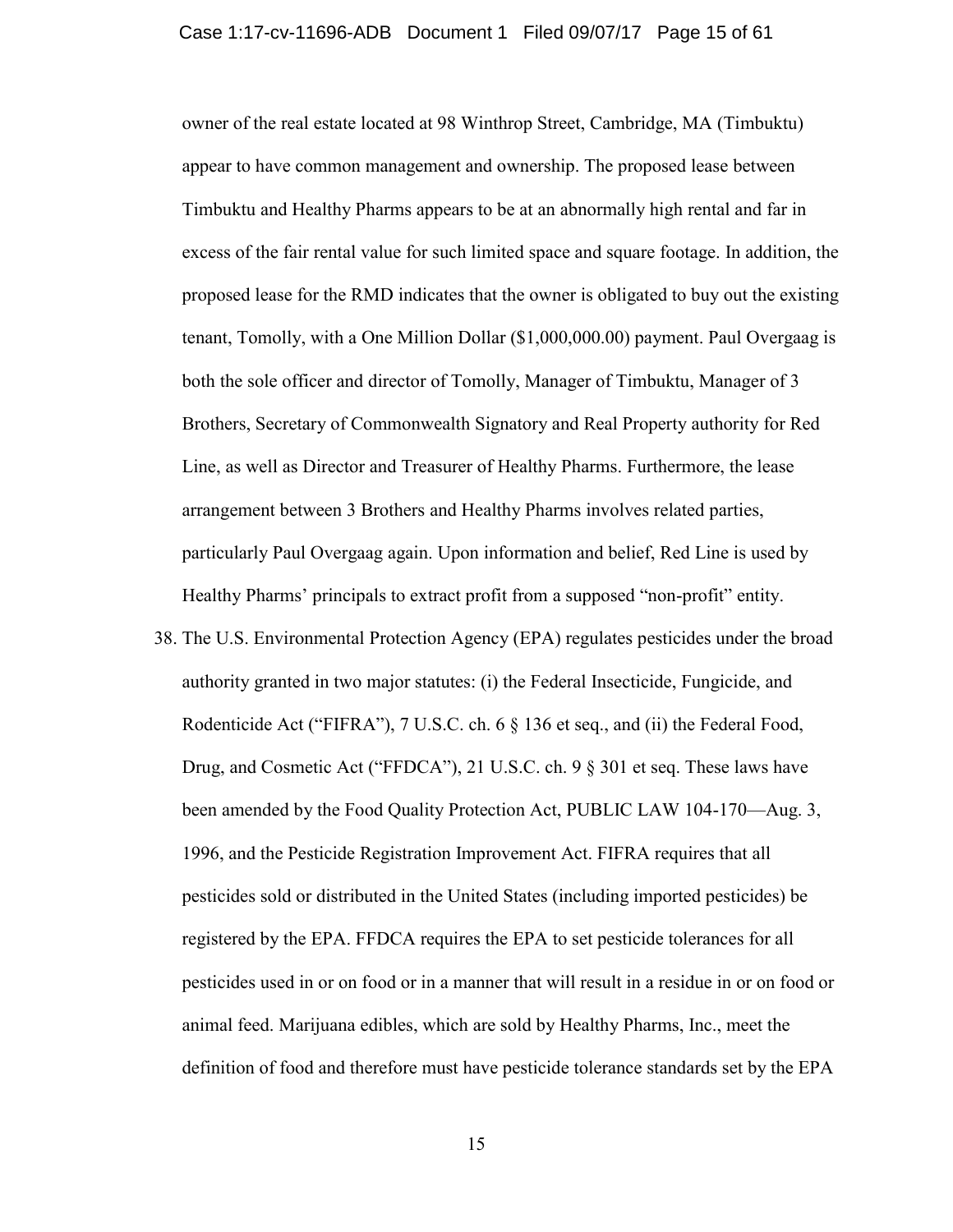### Case 1:17-cv-11696-ADB Document 1 Filed 09/07/17 Page 16 of 61

under the FFDCA. Healthy Pharms indicated that it will use pesticides in the production of its marijuana supply. See Healthy Pharms Management and Operations Profile received by DPH on September 11, 2015 at p.14. Labels on pesticides outline exactly which products it is permissible to use a particular pesticide on, and using any pesticide on marijuana is illegal. See 40 C.F.R. Part 156. Massachusetts has not submitted a Special Local Needs Registration under FIFRA Section 24(c) for the use of pesticides on marijuana. Federal pesticide laws preempt Massachusetts DPH regulations that facilitate the use of pesticides in marijuana production and supply. Therefore, Healthy Pharms' use of pesticides in the production and creation of their marijuana supply (including marijuana edibles), violates federal law and DPH granting of a marijuana operating license to Healthy Pharms is preempted by federal law. Massachusetts is facilitating a violation of federal pesticide regulations.

### **IV. FACTUAL ALLEGATIONS COMMON TO ALL COUNTS**

### **Federal Law Prohibits the Production and Distribution of Marijuana**

- 39. Congress passed the CSA in 1970 as Title II of the Comprehensive Drug Abuse Prevention and Control Act. 84 Stat. 1236. Among the purposes of the CSA was to reduce drug abuse and the illegitimate traffic in controlled substances in the United States by prohibiting the unauthorized production, distribution, or possession of controlled substances.
- 40. When it passed the CSA, Congress found that "[t]he illegal importation, manufacture, distribution, and possession and improper use of controlled substances have a substantial and detrimental effect on the health and general welfare of the American people," 21 U.S.C. § 801(2); and that "[a] major portion of the traffic in controlled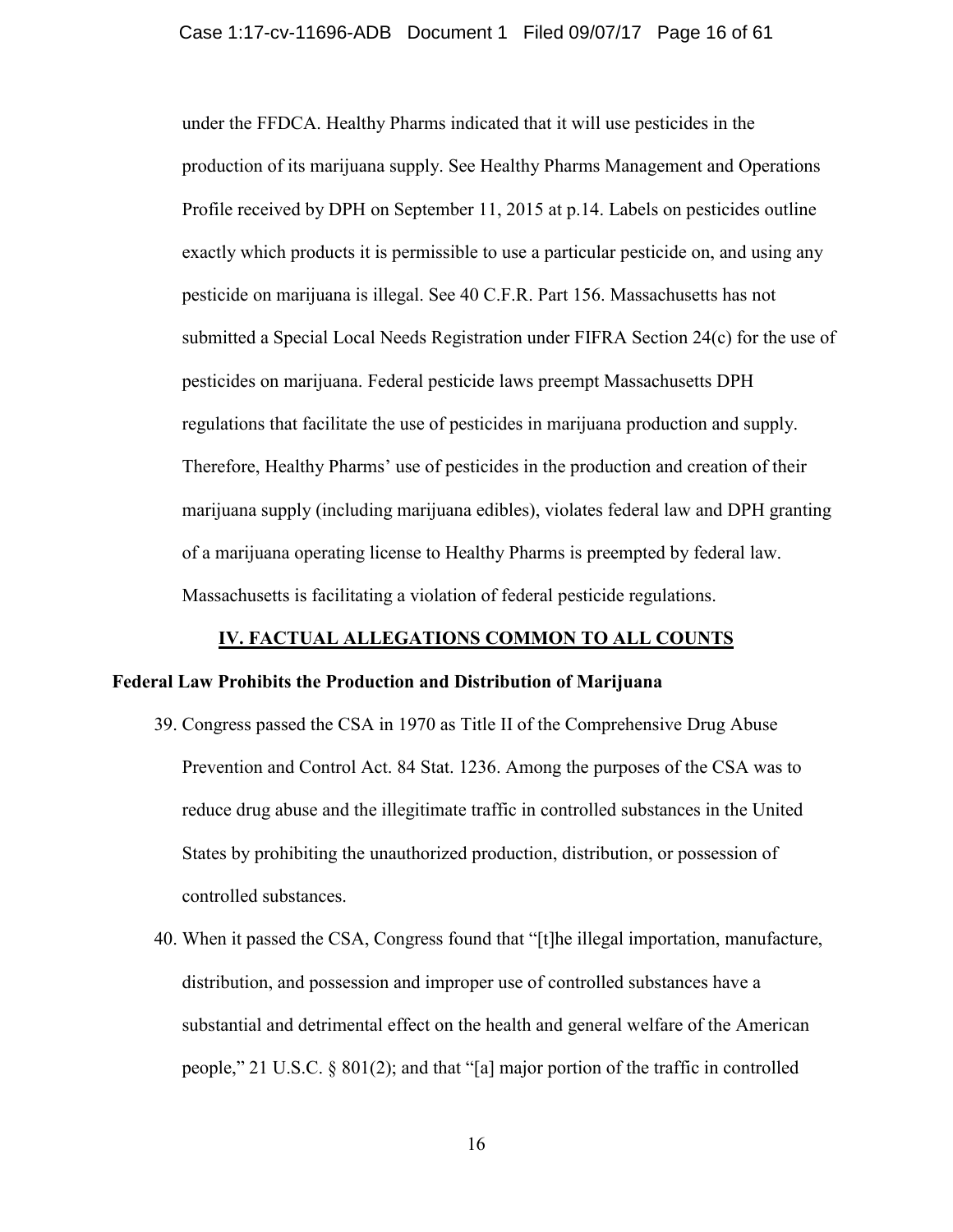substances flows through interstate and foreign commerce," id. § 801(3). The CSA addresses the social and economic ills caused by drug abuse and drug trafficking by prohibiting the illicit drug trade.

- 41. The CSA categorizes drugs according to a series of schedules, with the most dangerous drugs falling under Schedule I. See id. § 812(b). Schedule I drugs have "a high potential for abuse." Id.  $\S 812(b)(1)$ . In enacting the CSA, Congress classified marijuana as a Schedule I drug. Id. § 812(c). Congress thus deemed marijuana to have a high potential for abuse. Id.  $\S 812(b)(1)$ . By classifying marijuana as a Schedule I drug, as opposed to listing it on a lesser schedule, Congress made the manufacture, distribution, or possession of marijuana a criminal offense, with the sole exception being the use of the drug as part of a Food and Drug Administration preapproved research study. Id. §§ 823(f), 841(a)(1), 844(a).
- 42. The large-scale manufacture and distribution of marijuana is a serious felony under the CSA. A first-time offender convicted of producing or distributing 1,000 or more marijuana plants is subject to a sentence of 10 years to life imprisonment. Id. §  $841(b)(1)(A)$ . Growing 100 or more marijuana plants subjects the first-time offender to a sentence of 5 to 40 years imprisonment. Id.  $\S$  841(b)(1)(B). The cultivation and sale of smaller amounts of marijuana is punishable by maximum sentences that can be as long as 20 years. See id.  $\S$  841(b)(1)(C), (D). The CSA also criminalizes the possession of marijuana. Unless otherwise authorized by federal law, possession of marijuana by a first-time offender is punishable by up to 1 year of imprisonment. Id. § 844(a).
- 43. In addition to the prohibitions on cultivation, sale, and possession of marijuana, the CSA also outlaws a wide range of other activities connected with the operations of a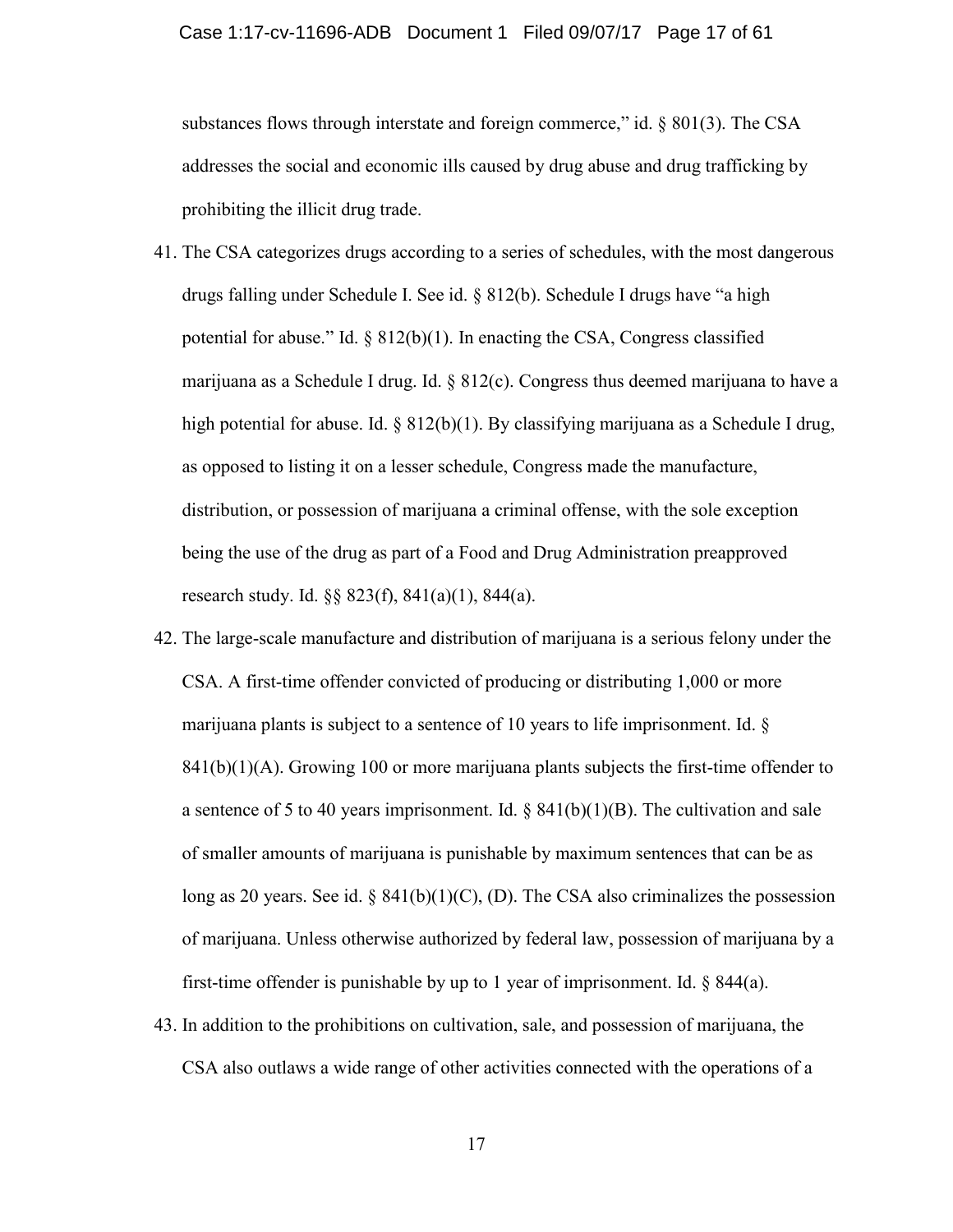#### Case 1:17-cv-11696-ADB Document 1 Filed 09/07/17 Page 18 of 61

marijuana business. Thus, it is a crime to possess "any equipment, chemical, product, or material" with the intention of using it to manufacture marijuana, id.  $\S$  843(a)(6), or to distribute any such material with the knowledge that it will be used to manufacture marijuana, id.  $\S$  843(a)(7). The CSA bars the use of a telephone, email, mail, or any other "communication facility" in furtherance of the manufacture or sale of marijuana, id. § 843(b); and it is a federal crime to use the Internet to advertise the sale of marijuana, id. § 843(c)(2)(A). Reinvesting the proceeds from marijuana operations is also a crime, id.  $\S$  854(a), as is knowingly facilitating a financial transaction involving funds derived from manufacturing and selling marijuana, 18 U.S.C. §§ 1956, 1957, 1960. It is also a crime to knowingly lease, rent, maintain, manage, or control a place where marijuana is manufactured or sold. 21 U.S.C. § 856. Leading a group of five or more people who commit a continuing series of federal marijuana crimes is an especially serious offense. Id. § 848. Also, attempting or conspiring to commit most of those crimes is also a criminal offense. See id.  $\S$  846; 18 U.S.C.  $\S$  $\S$  1956(a)(1), 1956(h), 1957(a).

44. These criminal prohibitions on virtually every aspect of the marijuana business make the federal policy embodied in the CSA unmistakably clear: marijuana is a dangerous drug that is banned throughout the United States. Because RICO defines most violations of the CSA as "racketeering activity," see 18 U.S.C. § 1961(1)(D), any business engaged in the commercial cultivation and sale of marijuana is a criminal enterprise for purposes of federal law. Those who conduct or conspire to assist such enterprises are subject to the severe criminal sanctions and civil liability that RICO imposes. See id. § 1962(c), (d).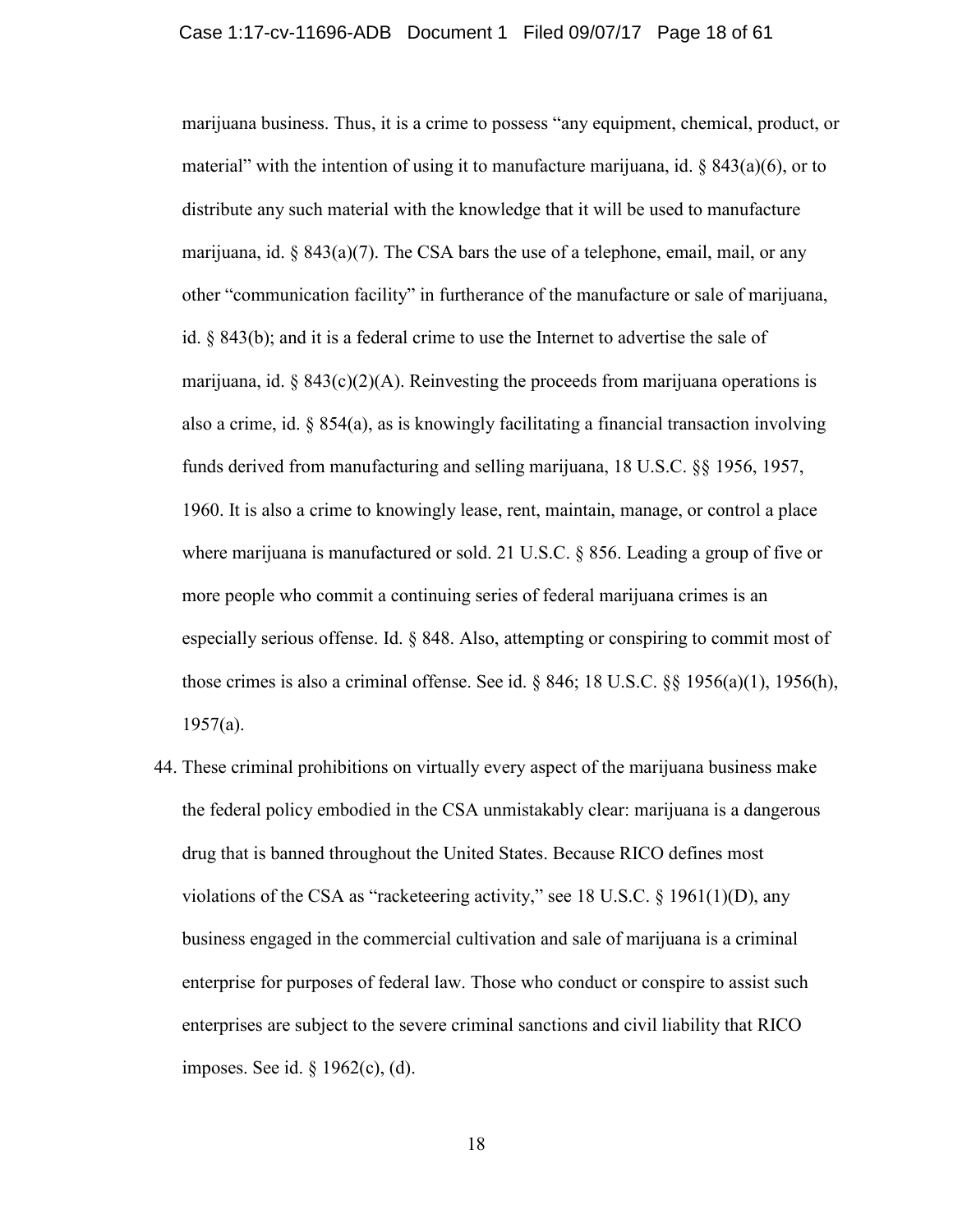## **Massachusetts Adopts a Licensing Regime That Promotes and Facilitates the Production and Distribution of Marijuana**

- 45. Despite the strict federal prohibitions on virtually every aspect of the commercial marijuana business, Massachusetts and many of its local jurisdictions, including the City of Cambridge and Town of Georgetown, have enacted marijuana licensing regimes that purport to authorize and seek to promote those federal crimes.
- 46. Since 2013, Massachusetts law has directed the Massachusetts Department of Public Health ("DPH") to issue licenses that purport to authorize qualifying "nonprofit medical marijuana treatment centers" "to acquire, process, possess, transfer, transport, sell, distribute, dispense, and administer marijuana for medical use." Mass. Gen. Laws ch. 94C §§ 1-9(B). DPH also issues licenses that purport to authorize the cultivation of marijuana. *Id*.
- 47. To give effect and further the goals of this provision of Massachusetts law, DPH has promulgated regulations. 105 CMR 725.000, et seq. These regulations purport to expressly authorize the cultivation, distribution, and possession of marijuana. Thus, DPH's regulations speak of a registered marijuana dispensary (RMD), that "acquires, cultivates, possesses, processes . . . transfers, transports, sells, distributes, dispenses, or administers marijuana, products containing marijuana, related supplies, or educational materials to registered qualifying patients or their caregivers. . ." 105 CMR 725.000 purports to expressly authorize the cultivation, distribution, and possession of marijuana for medical users and specifies the circumstances under which a licensed RMD may sell marijuana or related products.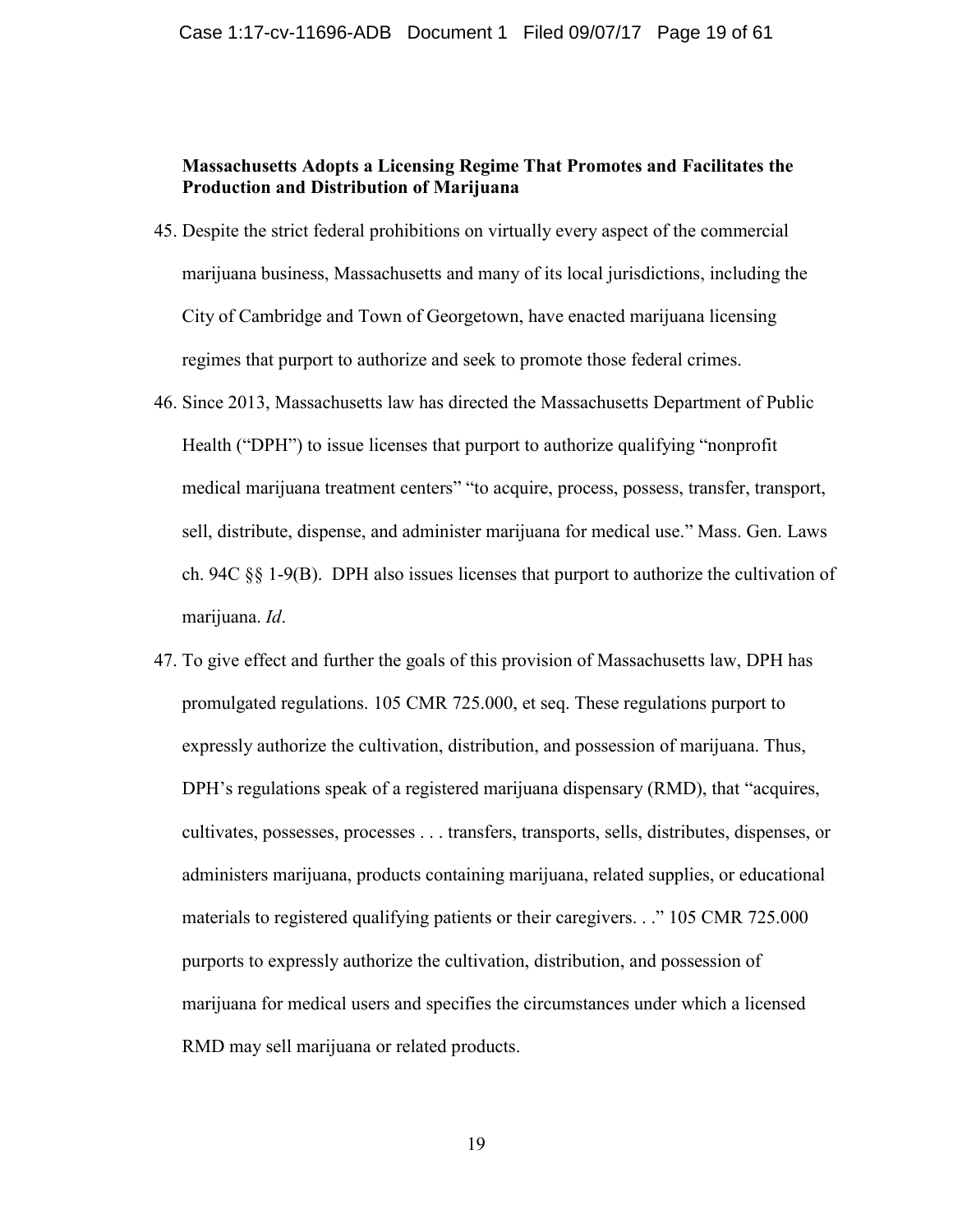- 48. As of March 2017, nine (9) RMDs are open for retail sales in Massachusetts and an additional 88 are registered in various stages of completion.
- 49. Numerous other provisions of 105 CMR 725.000 contain similar statements purporting to authorize violations of the CSA. *See, e.g.*, *id.* § 725.100(C)(1)(f) (A license applicant is prohibited from operating a licensed retail marijuana business without DPH approval); *id.* § 725.105(B)(2)(C) (An RMD may sell no more than 30% of its total onhand inventory to another licensed Massachusetts RMD: "The distribution and acquisition of marijuana to and from all other RMDs does not exceed, cumulatively, 30% of the RMD's total annual inventory.").
- 50. In implementing the state's marijuana licensing regime and other marijuana regulations, DPH has described its mission to include creating "... ongoing collaboration with key stakeholders including RMDs, patients, physicians, advocacy groups and testing laboratories . . ." On March 21, 2017, Monica Bharel, MD, MPH, the DPH Commissioner, pursuant to Section 2KKKK of Chapter 29 of the Massachusetts General Laws, filed the "Medical Marijuana Trust Fund Annual Report" that says that DPH seeks to "... expand internal capacity to successfully regulate the growing marijuana for medical use industry in the Commonwealth . . . [and] [w]ith the passage of the recreational use of marijuana ballot initiative in November 2016, the Program will collaborate with the State Treasurer's Office who is responsible for implementing the new law . . ." In issuing marijuana business licenses, it is thus clear that the agency's overarching goal is to authorize, facilitate, and promote Massachusetts's marijuana industry.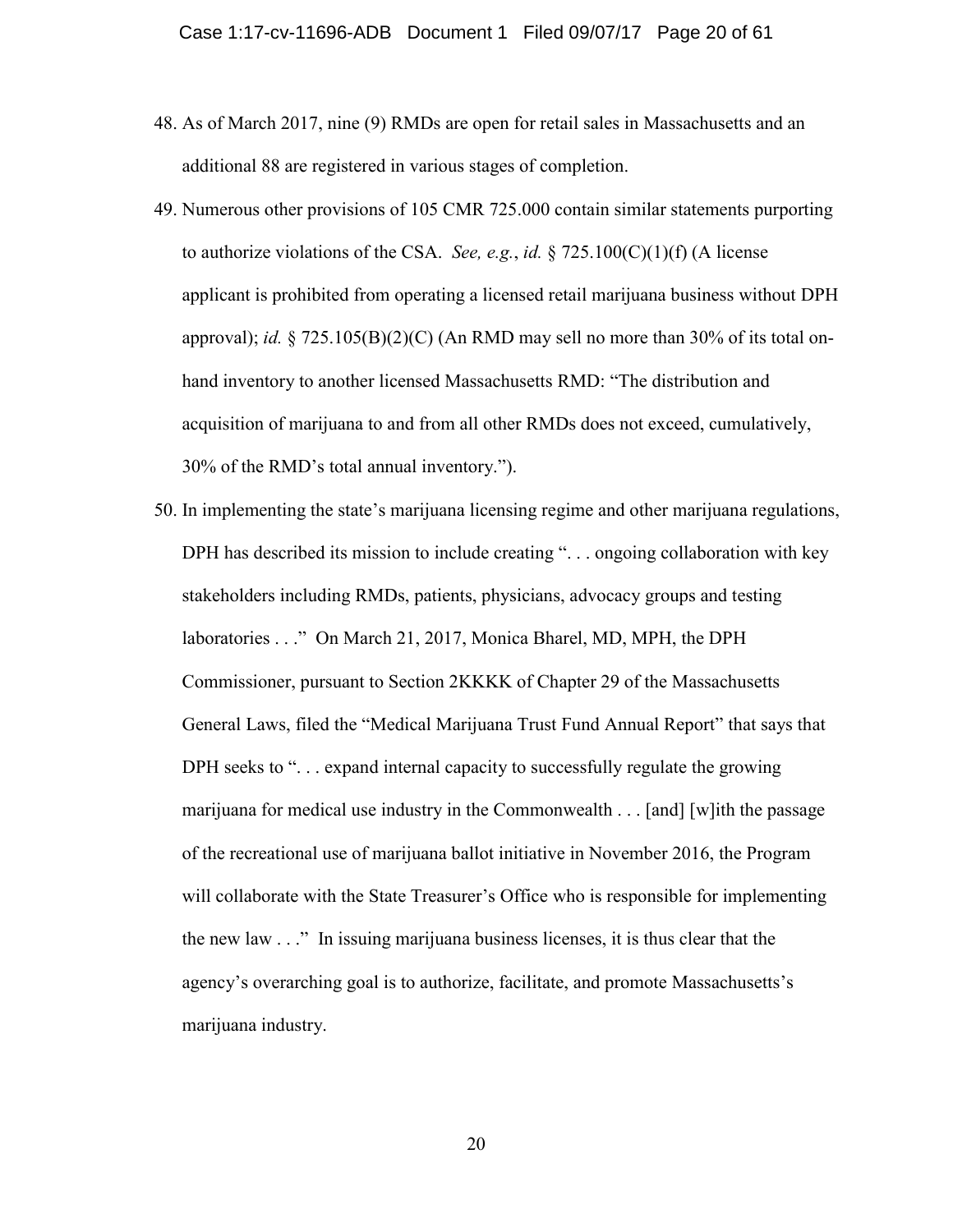- 51. Under 105 CMR 725.100, businesses may only cultivate and distribute marijuana for medical purposes if they obtain a DPH licenses authorizing them to do so. To enable medical marijuana businesses to operate, DPH has a multi-step registration process for RMDs. An RMD must also meet the general requirements of 725.100(A)(1-7), including, but not limited to: required incorporation of the RMD as a M.G.L. c. 180 non-profit corporation, no executive, member or entity can own or control more than three (3) RMDs, all dispensary agents must be registered pursuant to 105 CMR 725.030 and have a program to provide reduced cost or free marijuana to patients with documented verified financial hardship; and at least one executive of the non-profit corporation must register with the Massachusetts Department of Criminal Justice Information Services (DCJIS) on behalf of the entity as an organization user of iCORI.
- 52. When DPH issues a medical marijuana license (i.e. certificate of registration for an RMD), it provides the business with a physical certificate that includes in large font the following text: **"Commonwealth of Massachusetts, Department of Public Health."** Under § 725.100(C)(2), "[n]o person shall operate a RMD without a certificate of registration issued by the Department [i.e. DPH]". Moreover, "[a]cceptance of a certificate of registration, constitutes an agreement by the RMD that it will adhere to the practices, policies, and procedures that are described in its application materials, as well as all relevant laws, regulations, and any conditions imposed by the Department [DPH] as part of registration." *Id.* § 725.100(C)(5); and licensees "shall post the certificate of registration in a conspicuous location on the premises at each Departmentapproved location" *Id.*  $\S$  725.100(C)(6). The prominent display of these licenses lends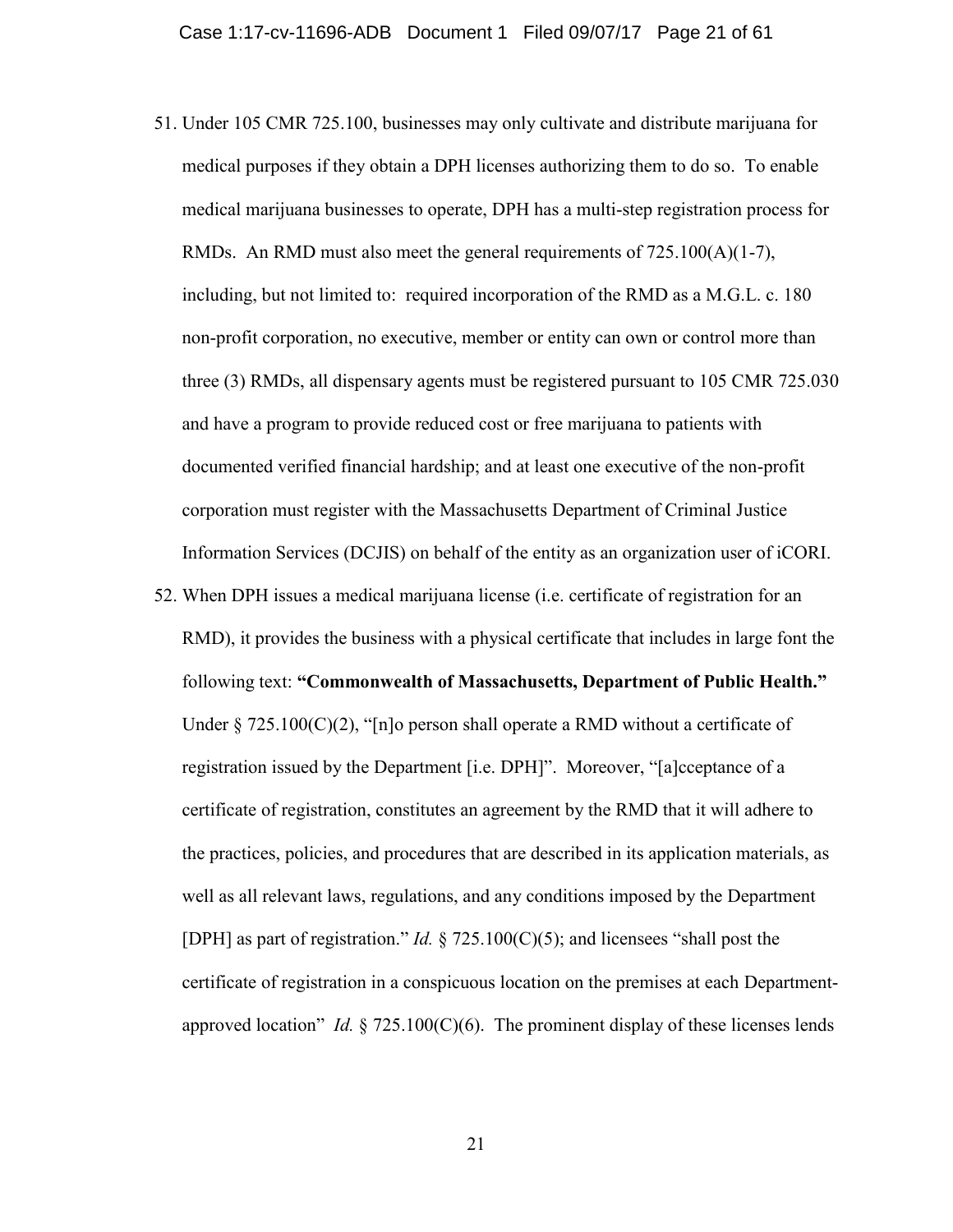### Case 1:17-cv-11696-ADB Document 1 Filed 09/07/17 Page 22 of 61

the State's name and credibility to the licensee, thus functioning as a state endorsement that encourages others to do business with it.

- 53. 105 CMR 725.110 (Security Requirements for Registered Marijuana Dispensaries) requires RMD dispensary agents to wear state-issued badges while working in "limitedaccess areas"—anywhere that marijuana is grown, cultivated, stored, weighed, packaged, sold, or processed for sale. *Id.* § 725.110(C); *see* 105 CMR 725.000 *definition* for "Registration Card": "Registration Card means an identification card issued by the Department to a registered qualifying patient, personal caregiver, or dispensary agent. The registration card verifies . . . that a dispensary agent has been registered with the Department and is authorized to work at a RMD." These stateissued badges are at all times the property of state licensing authorities. Like the physical licenses marijuana businesses must display, the occupational licensee badges encourage and condone potential marijuana investors and customers by prominently signaling the Commonwealth of Massachusetts's endorsement of the licensee.
- 54. Other provisions of the state regulations on medical marijuana allow DPH to limit production and the number of licenses it issues, but require it to consider "An analysis of the projected patient population and projected need in the service area of the proposed RMD" *id.* § 725.100(B)(3)(s). These considerations show that the overall aim of the state's licensing procedure is to facilitate and promote the cultivation and sale of marijuana.
- 55. To date, DPH has issued many medical marijuana licenses, and each of these licenses authorizes and facilitates the repeated and continuing commission of federal drug crimes.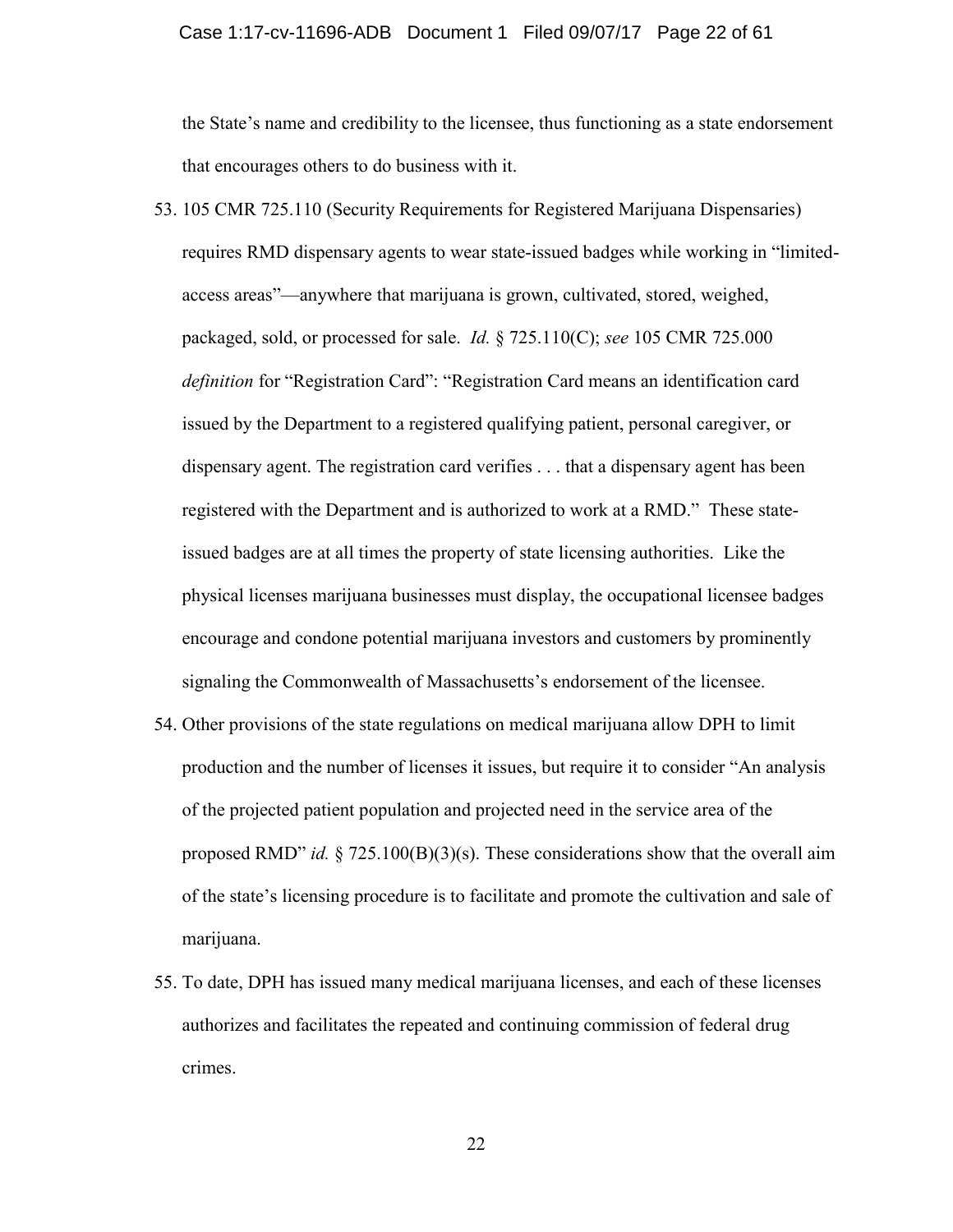- 56. Since enactment of the 2012 Act, the marijuana industry has experienced explosive growth in Massachusetts, and this growth would not have been possible without the Governmental Defendants' practice of licensing and endorsing federal drug crimes. Department of Justice enforcement guidance makes clear that non-enforcement of the CSA by the Executive Branch depends on the "states and local governments that have enacted laws authorizing marijuana-related conduct . . . implement[ing] strong and effective regulatory and enforcement systems." Thus, Massachusetts's marijuana laws and DPH's implementation of those laws are key components of the Massachusetts marijuana industry's success.
- 57. Predictably, the Commonwealth of Massachusetts Defendants' (i.e. including, City of Cambridge, Town of Georgetown, and DPH) efforts to promote the marijuana industry have yielded additional revenues for the Commonwealth. DPH records indicate that in Fiscal Year 2016 alone, a total of \$7,227,356 in revenue was received, with the highest revenue stream including \$4,170,000 from Phase 2 application fees. The Commonwealth is thus enriching itself by systematically authorizing, facilitating, and promoting serious federal drug crimes.

### **THE CITY OF CAMBRIDGE AND TOWN OF GEORGETOWN DEFENDANTS FACILITATE THE PRODUCTION AND DISTRIBUTION OF MEDICAL MARIJUANA**

- 58. Healthy Pharms filed a Special Permit Application with the City of Cambridge Planning Board on January 25, 2017 seeking a special permit to operate a RMD at 98 Winthrop Street (Unit 1) in Cambridge, MA pursuant to §§ 10.43 and 20.700 of the City of Cambridge Zoning Ordinance.
- 59. The City of Cambridge Planning Board granted the special permit request of Healthy Pharms by a decision that was filed with the Cambridge City Clerk on April 26, 2017.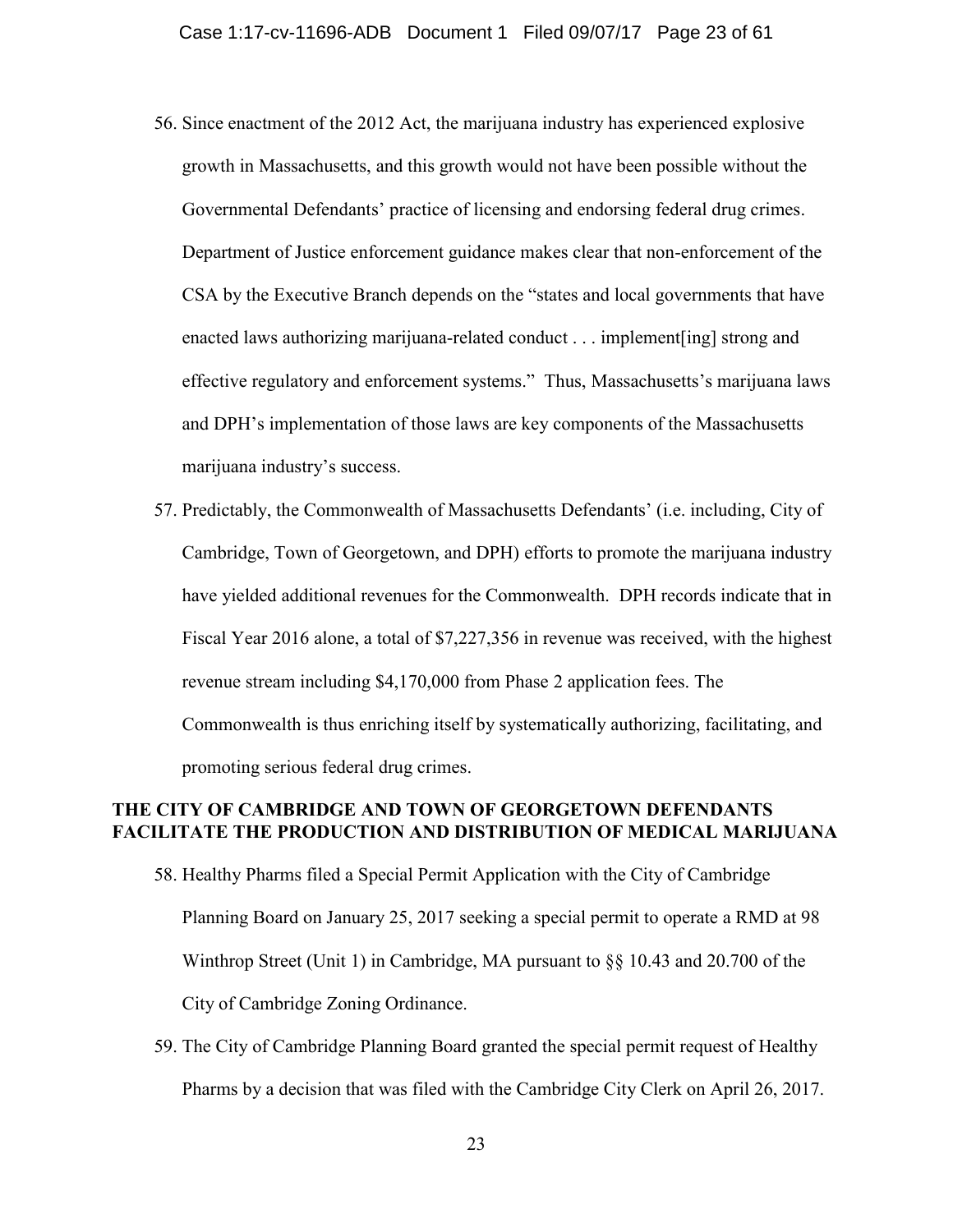Like DPH, the City of Cambridge Planning Board's practice was to issue special permits that purport to authorize the sale of medical marijuana.

- 60. The City of Cambridge Planning Board may deny a special permit for the operation of an RMD, in addition to failing to meet general criteria for the issuance of a special permit as set forth in Section 10.43 of the City of Cambridge Zoning Ordinance, based on the results of an investigation into whether or not "The Registered Marijuana Dispensary is located to serve an area that currently does not have reasonable access to medical marijuana, or if it is proposed to serve an area that is already served by other Registered Marijuana Dispensaries, it has been established by the Massachusetts Department of Public Health that supplemental service is needed." *See Notice of Decision* of the City of Cambridge Planning Board filed with the Cambridge City Clerk on April 26, 2017. Special permits issued by the City of Cambridge Planning Board authority thus encourage the marijuana industry's potential investors and customers by signaling that city officials have investigated the need for such a facility and the City permit authority endorses and condones the licensee's activities.
- 61. Like the 105 CMR 725.000, the City of Cambridge Zoning Ordinance expressly contemplates that City special permits authorize holders to participate in the commercial marijuana industry. The City of Cambridge Zoning Ordinance in Article 2 defines a "Marijuana Dispensary, Registered" as ". . . an establishment properly registered with the Massachusetts Department of Public Health under 105 CMR 725.100 that acquires, cultivates, possesses, processes (including development of related products such as edible marijuana infused products, tinctures, aerosols, oils, or ointments), transfers, transports, sells, distributes, dispenses, or administers marijuana,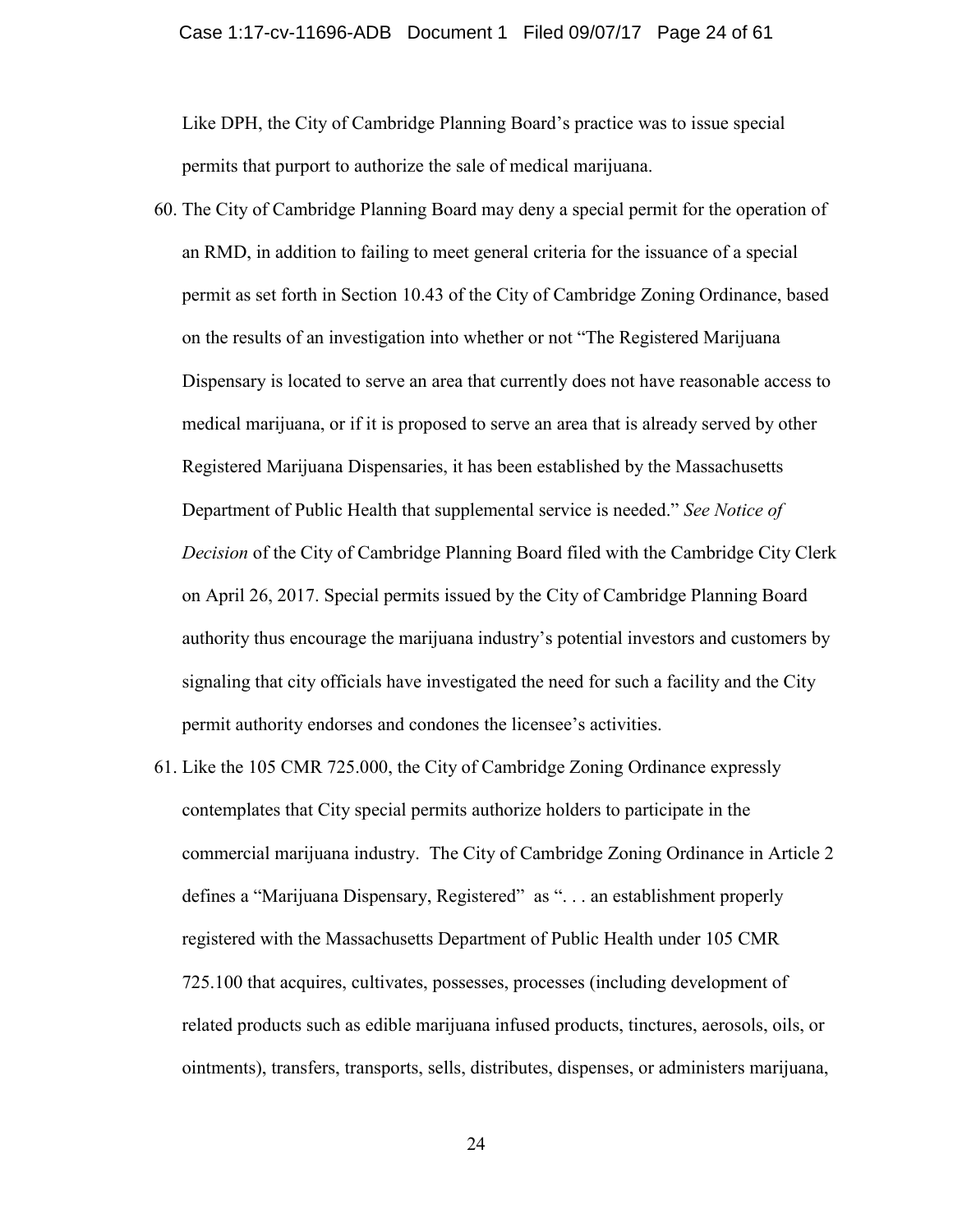products containing marijuana, related supplies, or educational materials to registered qualifying patients or their personal caregivers." *CITY OF CAMBRIDGE ZONING ORDINANCE 2-6,*

*http://www.cambridgema.gov/~/media/Files/CDD/ZoningDevel/Ordinance/zo\_article\_ 1382.ashx*.

62. The City of Cambridge has enjoyed additional revenue thanks to its efforts to authorize and facilitate the operations of the commercial marijuana industry. In addition to normal property tax revenue derived from property operating as a RMD, the City of Cambridge also received special permit application fees. The City of Cambridge has thus enriched itself by promoting, condoning, and facilitating violations of the CSA. Cambridge City Councilor Marc McGovern helped draft the new zoning ordinance to expand areas in the City of Cambridge where RMDs can operate, and told the Boston Globe that "...for the most part, this city [Cambridge] has come out overwhelmingly with support for medical marijuana dispensaries. You've got to put them somewhere, and Harvard Square is a good a place as any." Steve Annear, *Harvard Square Medical Marijuana Dispensary Gets Closer to Reality* (Boston Globe, March 09, 2017), [https://www.bostonglobe.com/metro/2017/03/09/medical-marijuana-nonprofit-clears](https://www.bostonglobe.com/metro/2017/03/09/medical-marijuana-nonprofit-clears%20hurdle-bring-dispensary-harvard-square/Kv5gOpzp9MxstZMgKna5PL/story.html)  [hurdle-bring-dispensary-harvard-square/Kv5gOpzp9MxstZMgKna5PL/story.html.](https://www.bostonglobe.com/metro/2017/03/09/medical-marijuana-nonprofit-clears%20hurdle-bring-dispensary-harvard-square/Kv5gOpzp9MxstZMgKna5PL/story.html) Moreover, Cambridge City Solicitor Nancy Glowa has described the rise of the marijuana industry in Massachusetts: "It does appear the framers of the ballot petition [for recreational marijuana in Massachusetts] were very interested in having ample access to places to buy recreational marijuana." Marc Levy, *Prospect of Law for Recreational Marijuana Makes Councillors Hesitate on Medical Use* (October 18,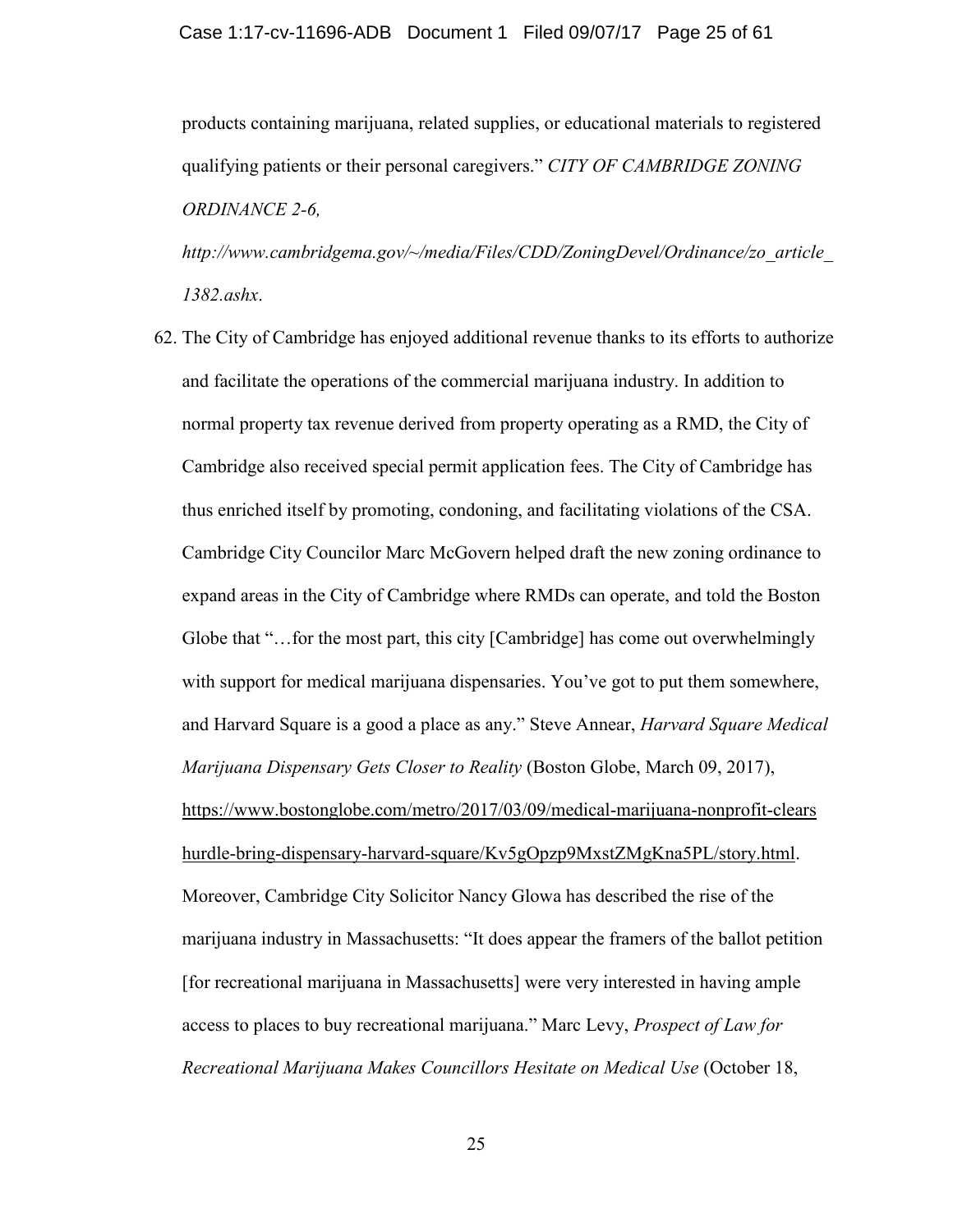2016, Cambridge Day), [http://www.cambridgeday.com/2016/10/18/prospect-of law](http://www.cambridgeday.com/2016/10/18/prospect-of%20law-for-recreational-marijuana-makes-councillors-hesitate-on-medical-use/)[for-recreational-marijuana-makes-councillors-hesitate-on-medical-use/.](http://www.cambridgeday.com/2016/10/18/prospect-of%20law-for-recreational-marijuana-makes-councillors-hesitate-on-medical-use/) Such statements underscore that, like Massachusetts, the City of Cambridge has sought to enrich itself by authorizing and seeking to assist the operations of the RMDs, to which it issues special permits.

- 63. By issuing special permits to operate RMDs, the City of Cambridge Defendants authorize and condone criminal conduct that the CSA prohibits. In addition to authorizing federal crimes, the City of Cambridge Defendants' practice of issuing special permits to RMDs facilitates, condones, and promotes those crimes by assisting potential marijuana investors and customers in their search for marijuana businesses.
- 64. The Town of Georgetown defendants similarly issued permits for the marijuana cultivation facility to operate at 401 East Main Street, Georgetown, MA. In addition, Healthy Pharms' host agreement with the Town of Georgetown requires Healthy Pharms to pay the Town \$100,000 plus 2.5 percent of gross retail sales revenue over \$4,000,000 during the first year of operation. In the second year, Healthy Pharms will pay the Town of Georgetown \$150,000 and 3 percent of gross retail sales. In the third year and consecutive years after that, the Town of Georgetown will receive \$200,000 and 3 percent of gross retail sales. Moreover, Healthy Pharms has also agreed in their host agreement with the Town of Georgetown to try to hire qualified Georgetown residents and use local vendors when possible. It will also pay property taxes, despite ostensibly operating as a non-profit. The Town of Georgetown has enjoyed substantial economic benefits thanks to its efforts to authorize and facilitate the illegal operations of the commercial marijuana industry.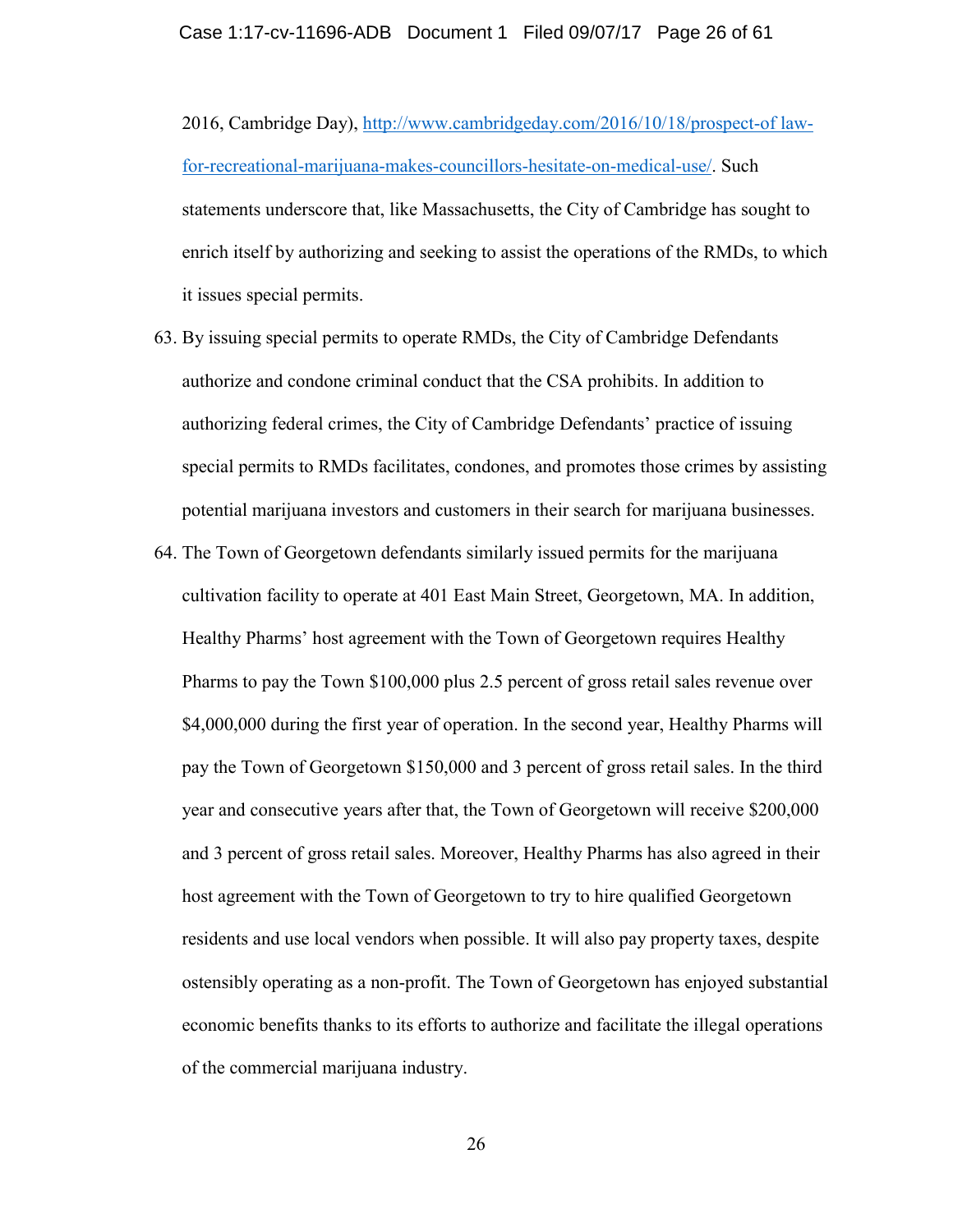# **THE NON-GOVERNMENTAL DEFENDANTS, THE CITY OF CAMBRIDGE, AND THE TOWN OF GEORGETOWN DEFENDANTS FORM AN ASSOCIATION-IN-FACT ENTERPRISE DEDICATED TO THE CULTIVATION AND DISTRIBUTION OF MARIJUANA**

65. Upon information and belief, the owner of the real estate at 98 Winthrop Street in Cambridge, MA (where Healthy Pharms is located) is Timbuktu. The lease between Timbuktu and Healthy Pharms appears to be an abnormally high rental and far in excess of a fair rental value for such limited space and square footage. In addition, the lease for the RMD by Healthy Pharms indicates that the owner is obligated to buy-out the existing tenant, Tomolly, with a one million dollar (\$1,000,000.00) buyout. A check of the records of the Secretary of the Commonwealth shows that Paul Overgaag is the sole officer and director of Tomolly. Upon information and belief, this evidences a conflict of interest in violation of the DPH non-profit regulations, 105 CMR 725.100(A)(1) and the DPH "Guidance for Registered Marijuana Dispensaries Regarding Non-Profit Compliance" updated on May 15, 2015.

- 66. Timbuktu leased 98 Winthrop Street to Healthy Pharms, which grows marijuana at 401 East Main Street, Georgetown, MA with the purpose to sell marijuana at 98 Winthrop Street.
- 67. Leasing or maintaining property for the cultivation of marijuana is a crime under 21 U.S.C. § 856 and is racketeering activity under 18 U.S.C. § 1961(1)(D).
- 68. Healthy Pharms, Nathaniel Averill, Paul Overgaag, and Timbuktu also conspired and agreed to work together to develop the property at 98 Winthrop Street and 401 East Main Street, Georgetown, MA for marijuana sale and cultivation respectively, and to contribute to the ongoing violations of the CSA inherent in those operations. Entering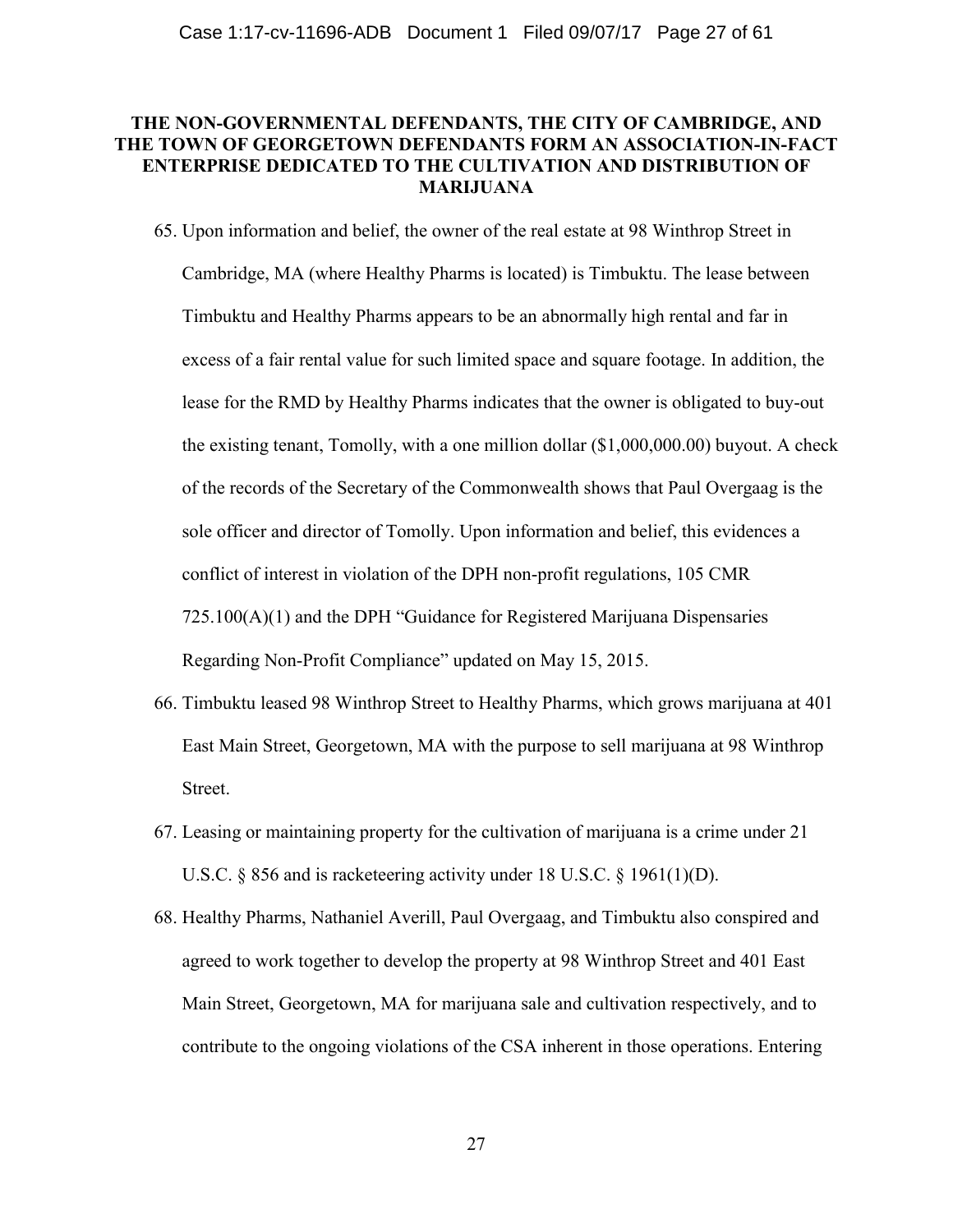#### Case 1:17-cv-11696-ADB Document 1 Filed 09/07/17 Page 28 of 61

into such an agreement is conspiracy under 21 U.S.C. § 846 and is racketeering activity under 18 U.S.C. § 1961(1)(D).

- 69. To enable Healthy Pharms to grow marijuana at 401 East Main Street, Healthy Pharms constructed facilities specially designed for marijuana cultivation. This building has water and security systems custom built for growing marijuana. On information and belief, the building also accommodates the processing and drying of marijuana. The building at 401 East Main Street, Georgetown, MA is, upon information and belief, several thousand square feet, and houses as many as several hundred marijuana plants at one time. Upon information and belief, this building is owned by 3 Brothers. Moreover, Healthy Pharms and Timbuktu have taken active steps to prepare 98 Winthrop Street for use as a marijuana distribution facility, including seeking to engage a contractor to make alterations to the property. Possessing or constructing these facilities, equipment, products, and materials for the cultivation and processing of marijuana violates 21 U.S.C. § 843(a)(6) and is racketeering activity under 18 U.S.C.  $§ 1961(1)(D).$
- 70. The marijuana cultivation facility at 401 East Main Street, Georgetown, MA is currently operational, a fact that is evident from the offensive marijuana smell that the facility has repeatedly released onto its neighbors' land. Healthy Pharms manufacture of marijuana and possession of marijuana with the intent to distribute it violates 21 U.S.C. § 841(a) and is racketeering activity under 18 U.S.C. § 1961(1)(D).
- 71. On information and belief, Healthy Pharms, Timbuktu, 3 Brothers, Nathaniel Averill, and Paul Overgaag used the telephone, email, or other communication facilities to take steps in furtherance of their efforts to unlawfully lease the 401 East Main Street,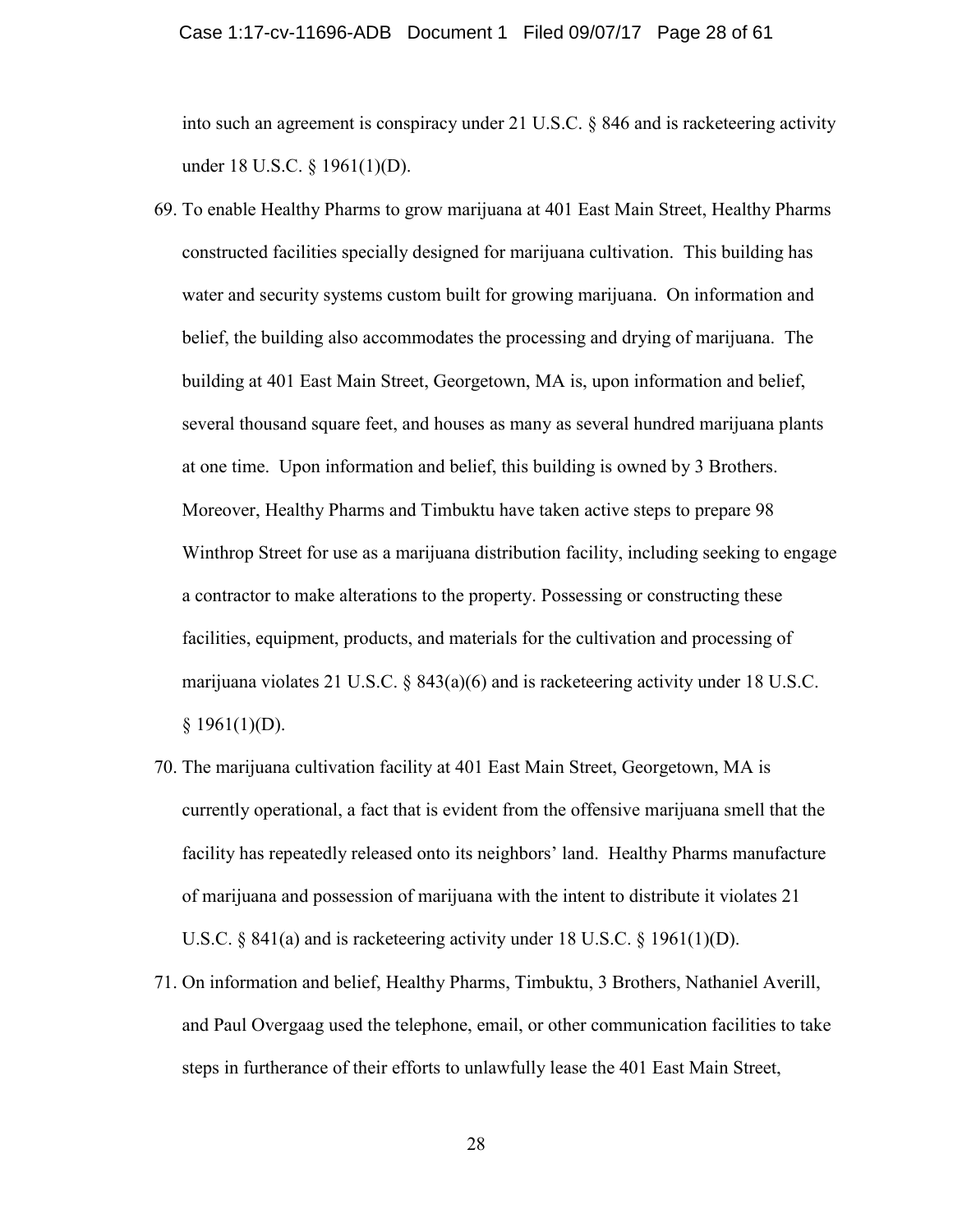Georgetown, MA and 98 Winthrop Street, Cambridge, MA properties and develop them. Such uses of communication facilities violate 21 U.S.C. § 843(b) and are racketeering activity under 18 U.S.C. § 1961(1)(D).

- 72. Healthy Pharms applied for both state and local licenses/permits to cultivate marijuana at 401 East Main Street, Georgetown, MA. On March 8, 2017, the State approved Healthy Pharms to commence retail sales of marijuana to registered qualifying patients and personal caregivers. Through counsel, Healthy Pharms has notified plaintiffs that it intends to proceed with its plans to construct and operate an RMD at 98 Winthrop Street.
- 73. On February 28, 2017, the City of Cambridge Planning Commission voted 6 to 1 to grant Healthy Pharms a special permit to open an RMD at 98 Winthrop Street.
- 74. Healthy Pharms paid all necessary filing and special permit fees to the City of Cambridge.
- 75. Healthy Pharms paid DPH the necessary application and licensing fees.
- 76. In exchange for the ongoing payment of licensing fees, Healthy Pharms and the other Non-Governmental Defendants receive critical benefits from the City of Cambridge and DPH defendants. First, the City of Cambridge special permit and DPH license effectively shields the Non-Governmental Defendants from state and possible federal prosecution. As described above, Massachusetts law authorizes the cultivation of medical marijuana and recreational marijuana. Similarly, the United States Department of Justice, to date, has adopted a policy, based on a lack of budgetary resources, of not bringing criminal charges against those who commit marijuana-related drug crimes in a manner that is consistent with state and local law. Thus, Healthy Pharms's licensing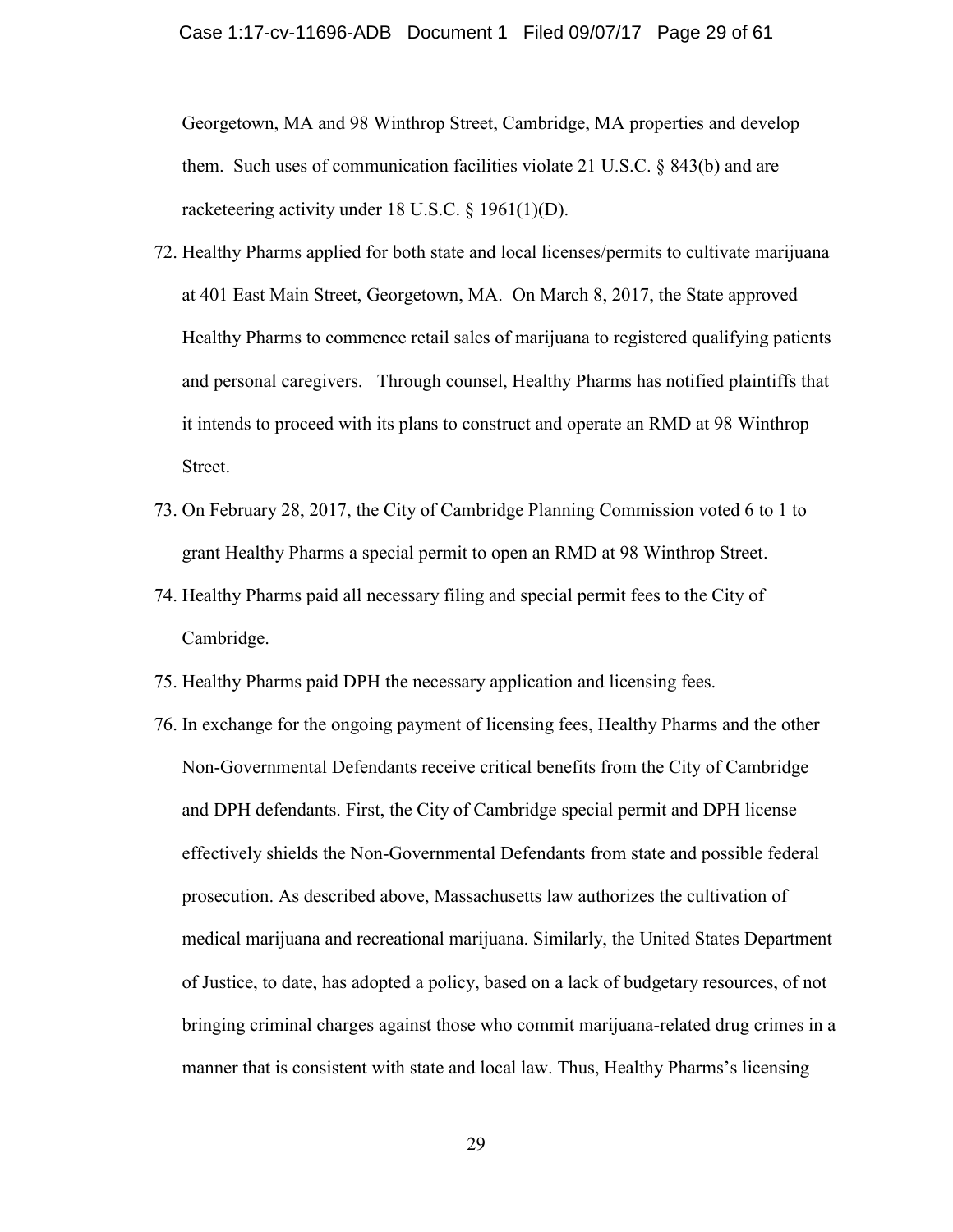fees function as a payment to the DPH and the City of Cambridge for official protection for their illegal drug business under the CSA. This protection is essential to the Non-Governmental Defendants' ability to openly violate the federal drug laws through largescale cultivation and storefront sale of marijuana.

- 77. The Non-Governmental Defendants also benefit from the DPH license and special permit that the City of Cambridge Defendants and DPH issued that allows them to carry out their goal of operating an RMD at 98 Winthrop Street, because it gives their illegal drug business an appearance of greater legitimacy, thus making it easier to attract customers and investors. The special permit is proof of the local government's authorization, endorsement, and support for the Non-Governmental Defendants' criminal operations; and this encourages others to do marijuana-related business with the Non-Governmental Defendants. Significantly, the Non-Governmental Defendants' investors and customers themselves commit federal drug crimes when they do marijuana-related business with the Non-Governmental Defendants.
- 78. If the special permit left any doubt about the City of Cambridge Defendants' support for Healthy Pharms, the public statements of City of Cambridge officials heretofore identified make clear that the City of Cambridge Defendants' official policy is to join with, condone, and facilitate commercial marijuana conspiracies that operate within their jurisdiction. Such public statements help the Non-Governmental Defendants attract investors by giving assurance that Healthy Pharms has the support of the local government despite the fact that it is engaged in a manifestly unlawful business under federal law.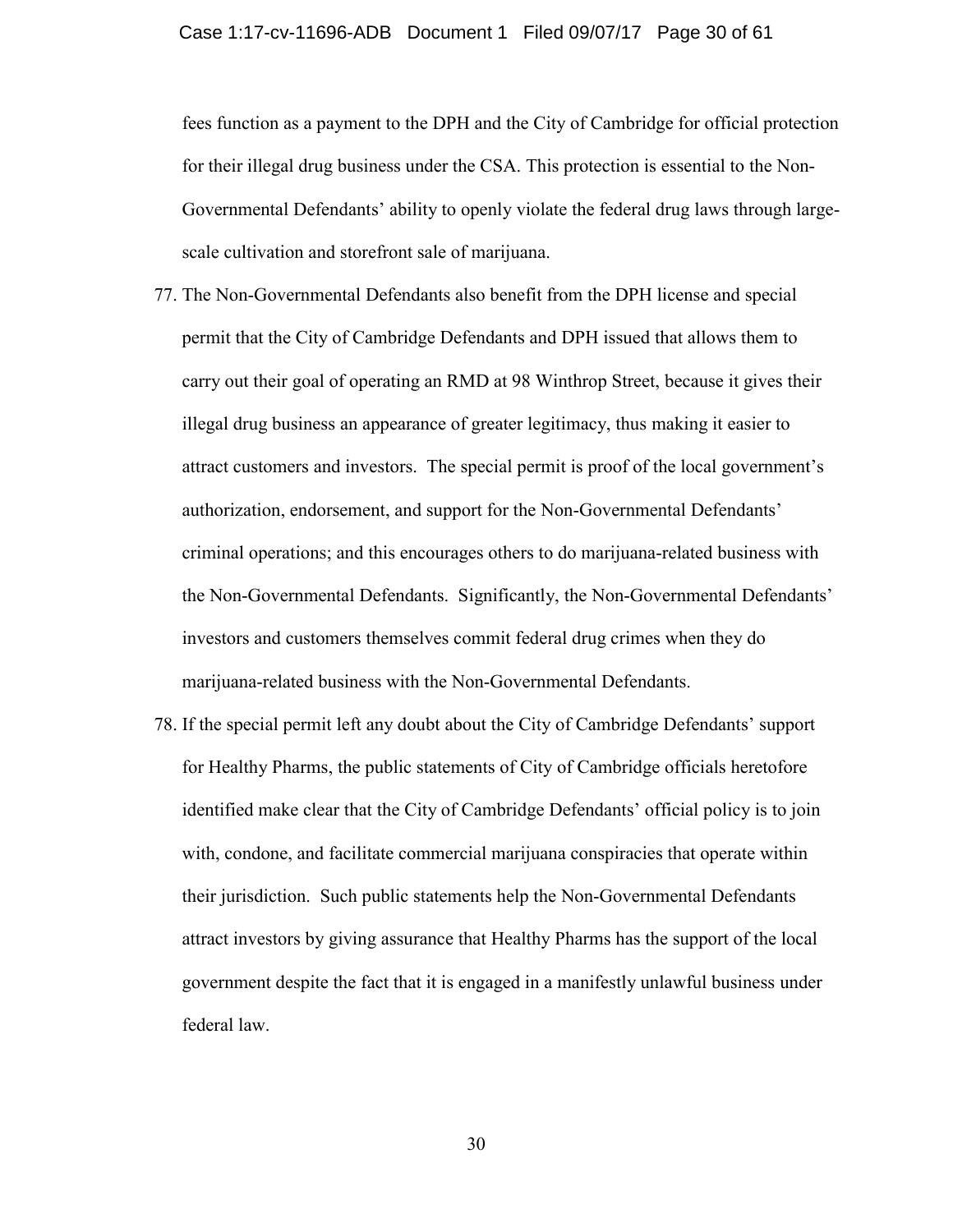- 79. In agreeing to develop and assist in the operations of the marijuana cultivation facilities at 401 East Main Street, Georgetown, MA and 98 Winthrop Street, Cambridge, MA, Nathaniel Averill, Paul Overgaag, Timbuktu, 3 Brothers, and Healthy Pharms conspired to violate the federal drug laws and commit a pattern of racketeering activity. By and through Healthy Pharms, Timbuktu, and 3 Brothers, Nathaniel Averill and Paul Overgaag operate a marijuana cultivation facility in Georgetown, MA and are preparing to open a dispensary at 98 Winthrop Street, Cambridge, MA. Both the Georgetown and City of Cambridge operations violate numerous provisions of the CSA: maintaining the premises violates 21 U.S.C. § 856, growing, processing, and selling marijuana there violates 21 U.S.C. § 841(a), and maintaining the necessary chemicals, equipment, and materials violates 21 U.S.C. § 843(a)(6). On information and belief, Healthy Pharms, Timbuktu, 3 Brothers, Nathaniel Averill, and Paul Overgaag have used the telephone, email and other communications facilities in furtherance of their drug conspiracy, thus violating 21 U.S.C. § 843(b). Each of those federal drug crimes is racketeering activity under 18 U.S.C. § 1961(1)(D).
- 80. The Healthy Pharms cultivation facility is located at 401 East Main Street, Georgetown, MA, and this property is owned by Healthy Pharms. One of Healthy Pharms' planned dispensary locations is located at 98 Winthrop Street, Cambridge, MA. Timbuktu and Healthy Pharms entered into a lease under which it was expressly agreed that Healthy Pharms would use the property to sell marijuana. 3 Brothers also entered into a lease with Healthy Pharms for the Georgetown cultivation facility. Healthy Pharms, Timbuktu, 3 Brothers, Nathaniel Averill, and Paul Overgaag thus violated 21 U.S.C. § 856 and conspired to violate the CSA in violation of 21 U.S.C. § 846.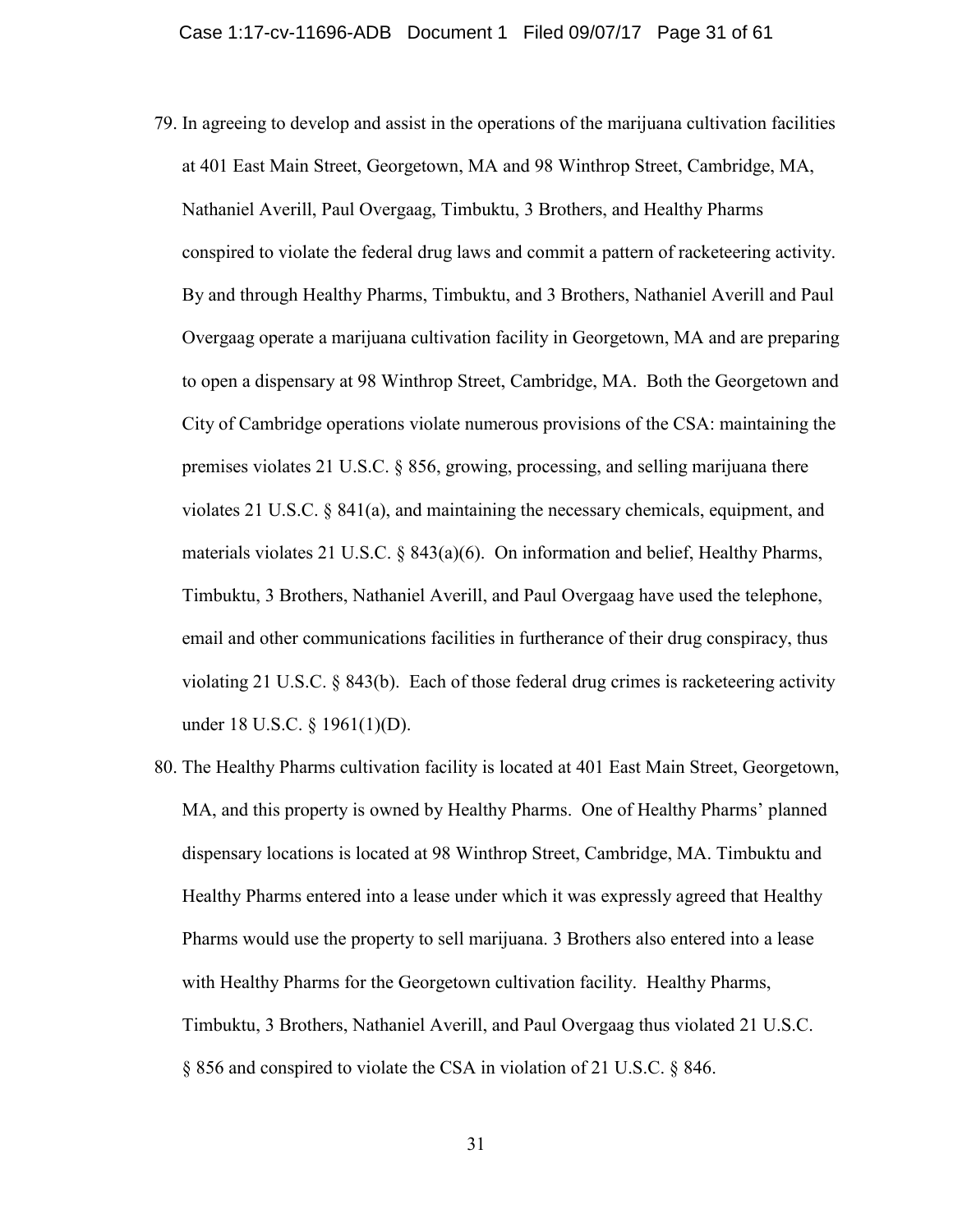81. Healthy Pharms advertises marijuana for sale over the Internet in violation of 21 U.S.C.  $\S$  843(c)(2)(A), and this is racketeering activity under 18 U.S.C.  $\S$  1961(1)(D). A posting to Facebook by Healthy Pharms, publishes the location of their facilities. Elsewhere on the Facebook page, there are numerous customer reviews, one by Brian DeMatteo ". . . I have been to 5 dispensaries and this is the best one by "phar". The biggest reason is they treat you as a patient in need of the wonders of Marijuana. I like the modern farm/pharm feel of the place. . ."

[https://www.facebook.com/pg/healthypharms/reviews/?ref=page\\_internal.](https://www.facebook.com/pg/healthypharms/reviews/?ref=page_internal) Moreover, a post by Healthy Pharms on July 6, 2017 at 8:58 AM shows a picture of a tiramisu marijuana edible and states "Perks of having a chef on staff. . . tiramisu shows up at your employee barbecue! "High" 5 to James for winning the potato salad contest with his loaded baked potato version!" Moreover, on July 3, 2017 at 11:58am, Healthy Pharms has a post that clearly advertises their products: "Our featured strain this week is Critical Plus 2.0! Patients can enjoy 10% off up to 14 grams now through Sunday, July  $9<sup>th</sup>$ . \*Discount cannot be combined with any other offer or discount \* only valid through 7/19/17 \*can only be applied to loose flower \*not applicable on pre rolls, concentrates or edibles \* while supplies las #criticalplus #indicia #pharmfresh." Furthermore, on June 30, 2017 at 11:24 AM, Healthy Pharms posted "Announcing more new items on the Pharm menu! 1 gram and .5 gram packages of shatter now available! Open 12-7 every day!" With that post, there was also a picture of the packaging and test results for the product that indicate they had a "Pass" rating. In addition, on May 31, 2017, Healthy Pharms also posted "Lozenges are back in stock! View our menu on our website under products!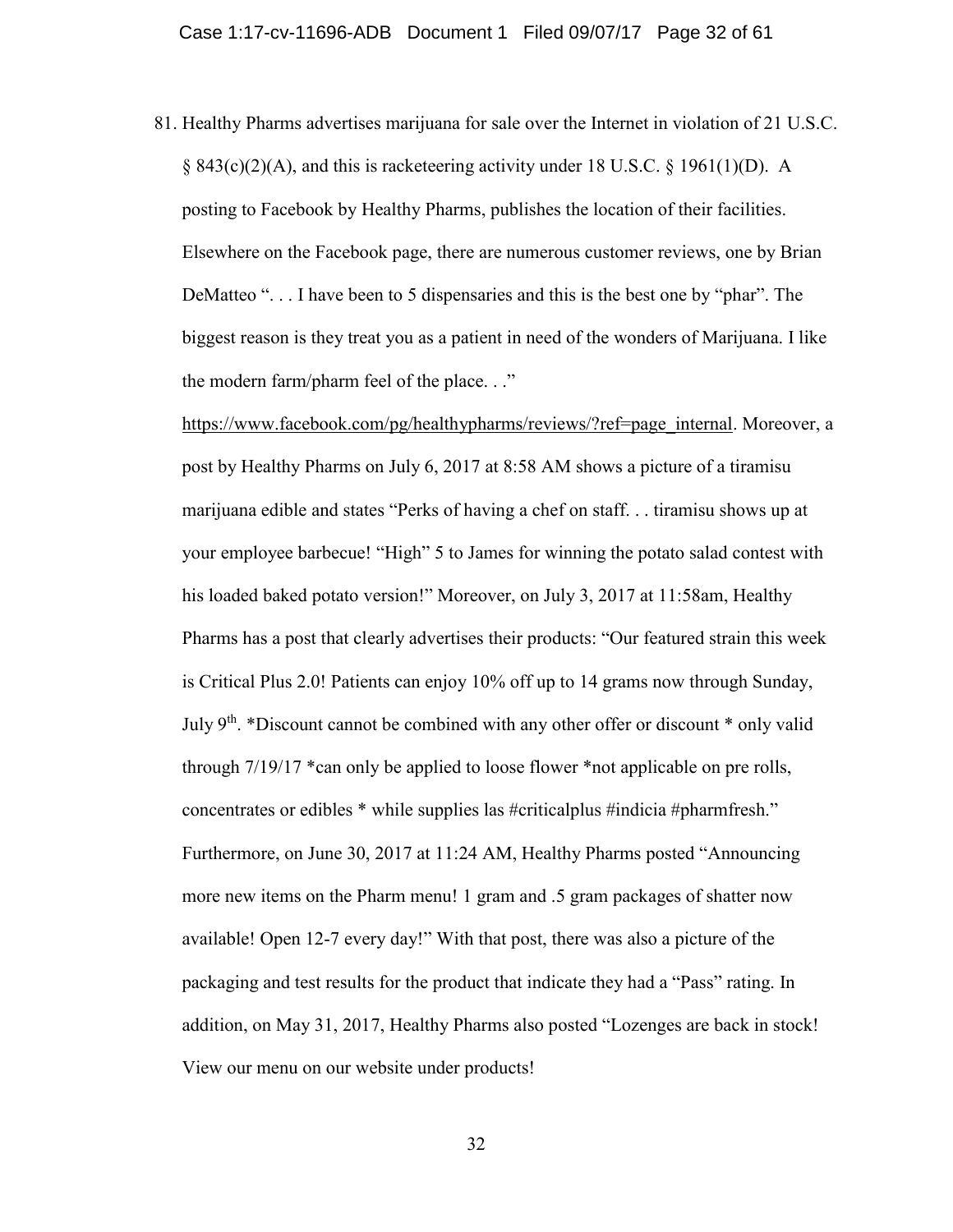### Case 1:17-cv-11696-ADB Document 1 Filed 09/07/17 Page 33 of 61

<http://www.healthypharms.org/products/>." Lastly, the Healthy Pharms website [\(http://www.healthypharms.org/products/\)](http://www.healthypharms.org/products/) clearly advertises marijuana products for sale. Clicking on their products page, there is an extensive listing of the cannabis products: "Healthy Pharms will carry an extensive inventory of top-quality medical cannabis products ranging from flowers to accessories like rolling papers, lighters, grinders, glass pipes, and vape batteries. We work with our professional growers to cultivate top-shelf indica, sativa, and hybrid strains and specialize in developing highly effective CBD strains. Healthy Pharms will also be vertically integrating our line of connoisseur quality concentrates extracted from premium in-house cannabis strains. We will also carry vape cartridges that are formulated to target and alleviate symptomatic discomforts."

82. Pursuant with clause 8(c)(Insurance) of the Healthy Pharms lease with Timbuktu, "Tenant [Healthy Pharms], at its own expense, shall provide and keep in force with companies acceptable to landlord, liability insurance coverage for no less than \$1,000,000 per occurrence and \$2,000,000 in aggregate, annually, pursuant to the requirements in 105 CMR 725.105(0). Tenant will make reports documenting compliance with 105 CMR 725.105(0) in a manner and form determined by the Massachusetts Department of Public Health Pursuant to 105 CMR 725.105(M)." Upon information and belief, Healthy Pharms, Timbuktu, 3 Brothers, Red Line, and their respective officers, directors, managers, investors, assigns, nominees, and/or affiliated persons, continue to enjoy an insurance relationship with John Does 1, 2, 3, and 4. Upon information and belief, John Does 1, 2, 3, and 4 issued insurance policies with the intent to further Healthy Pharms, Timbuktu, 3 Brothers, Red Line, and their respective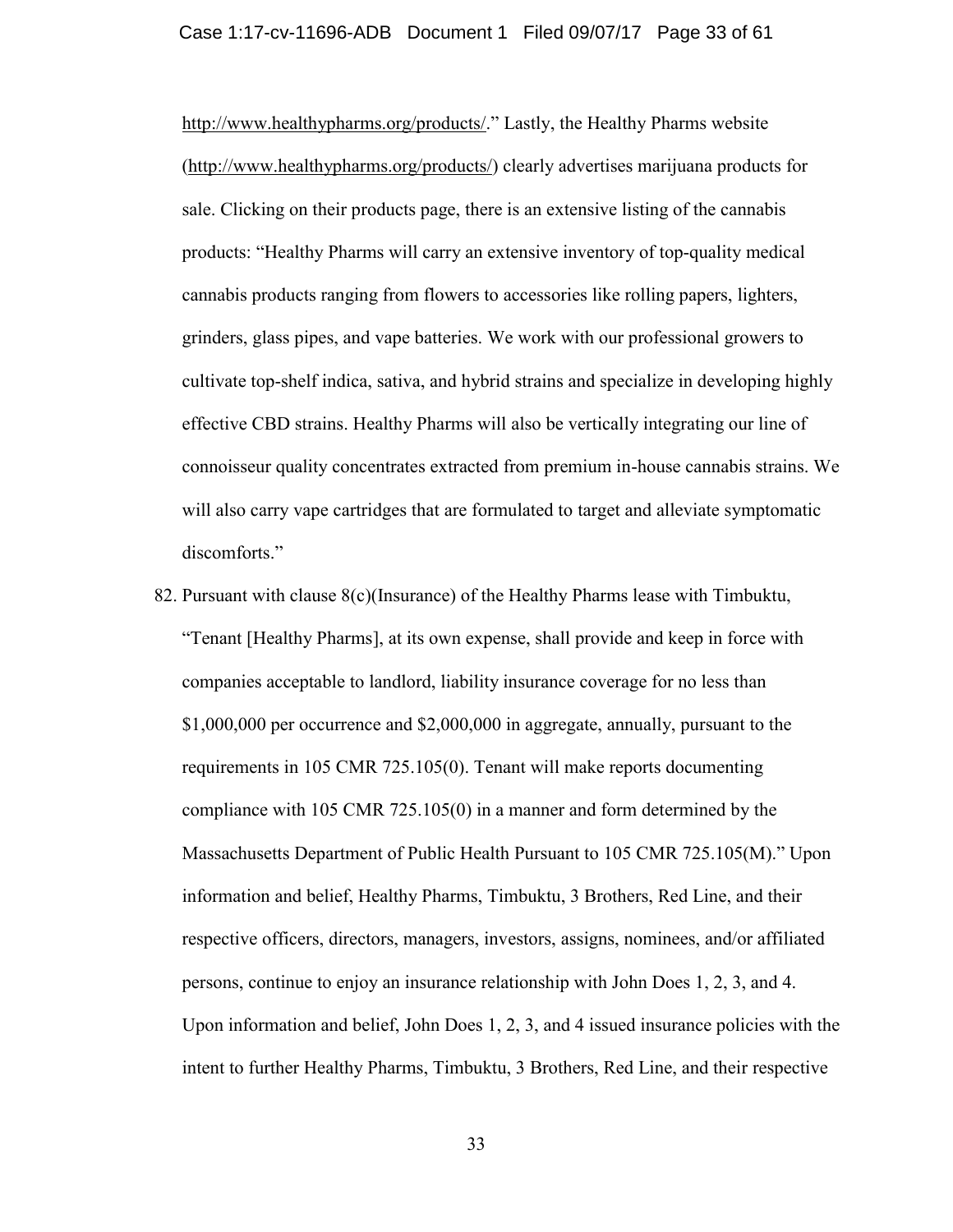officers, directors, managers, investors, assigns, nominees, and/or affiliated persons to commit crimes under the CSA in violation of 21. U.S.C. § 846. That is racketeering activity under 18 U.S.C. § 1961(1)(D).

83. Upon information and belief, Healthy Pharms continues to enjoy a banking relationship with Century Bank in Massachusetts, a state chartered bank in Massachusetts, as most, if not all, federally chartered banks in Massachusetts will not loan money to an RMD or accept deposits on their behalf. According to the June 8, 2015 Town of Georgetown Board of Selectmen Meeting Minutes, "Mr. [Nathaniel] Averill stated that they [Healthy Pharms] will mostly deal with cash and in the future debit cards and credit cards. Atty. Romano [on behalf of Healthy Pharms] stated that the banks pulled out as a lot of restrictions from the federal government. [Atty. Romano] stated that Century Bank has accepted Healthy Pharms as a client and they are working with them." Moreover, "Atty. Romano stated that the State has vetted the company, and they have been through the Department of Public Health, and working with Century Bank." Century Bank knew and intended for Healthy Pharms to use the funds deposited in its bank account(s) to operate a marijuana business in violation of the CSA. By entering into a banking relationship with Healthy Pharms, Century Bank conspired with Healthy Pharms, Nathaniel Averill, and Paul Overgaag to commit crimes under the CSA in violation of 21 U.S.C. § 846. That is racketeering activity under 18 U.S.C. § 1961(1)(D). Moreover, financial transactions involving proceeds generated by marijuana-related conduct can form the basis for prosecution under the money laundering statutes (18 U.S.C. §§ 1956 and 1957), the unlicensed money transmitter statute (18 U.S.C. § 1960), and the Bank Secrecy Act (BSA). Sections 1956 and 1957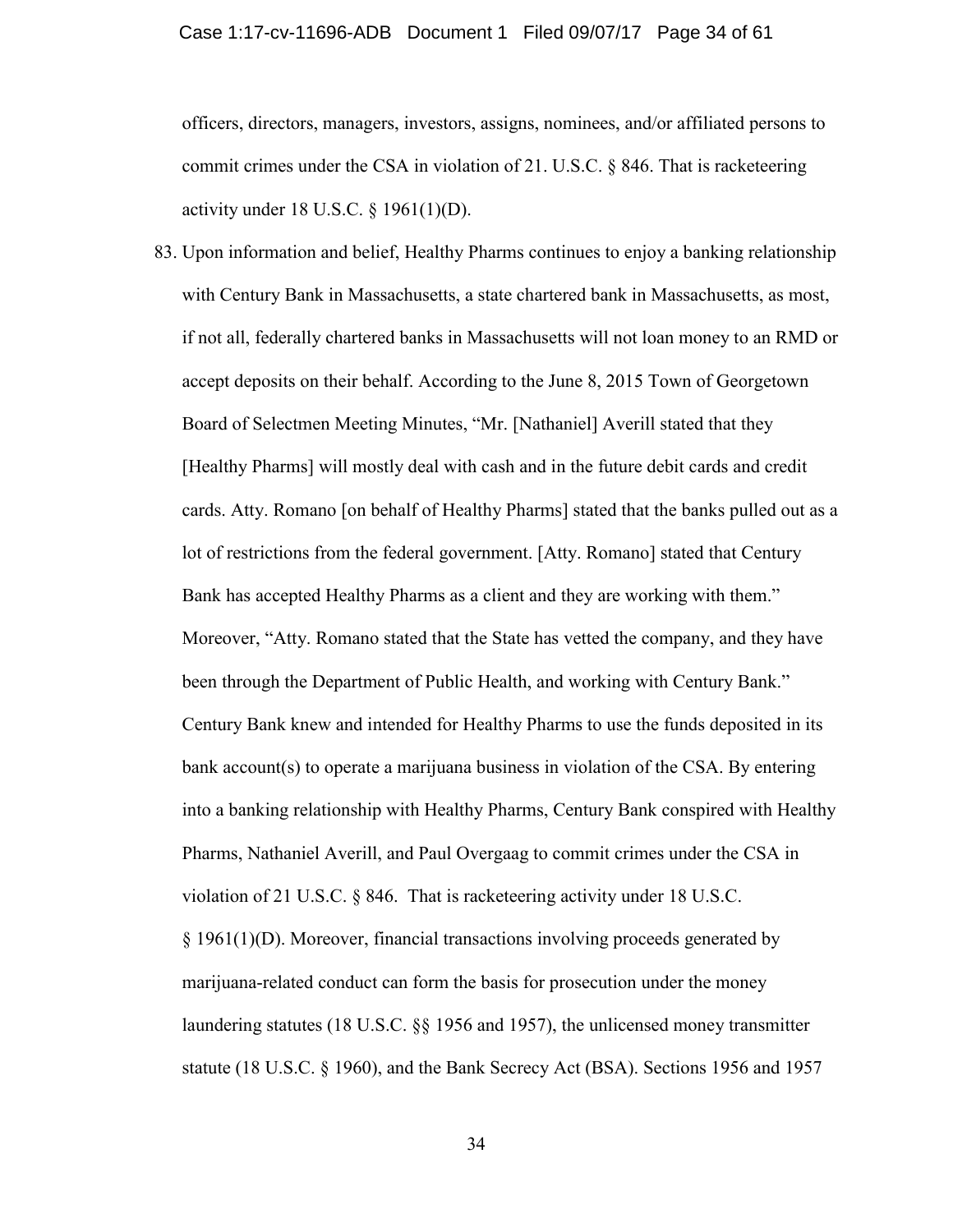of Title 18 make it a criminal offense to engage in certain financial and monetary transactions with the proceeds of a "specified unlawful activity," including proceeds from marijuana-related violations of the CSA. Transactions by or through a money transmitting business involving funds "derived from" marijuana-related conduct could face criminal liability under the BSA for, among other things, failing to identify or report financial transactions that involved the proceeds of marijuana-related violations of the CSA. See, e.g., 31 U.S.C. §5318(g). Notably for these purposes, prosecution under these offenses based on transactions involving marijuana proceeds does not require an underlying marijuana-related conviction under federal or state law. See James M. Cole, Memorandum for All United States Attorneys, Subject: Guidance Regarding Marijuana Related Financial Crimes (February 14, 2014).

- 84. The Non-Governmental Defendants, the City of Cambridge, and the Town of Georgetown formed an association-in-fact enterprise for the purposes of cultivating marijuana at 401 East Main Street, Georgetown, MA and selling it through Healthy Pharms dispensaries. To that end, they pooled their resources, knowledge, skills, and labor to achieve through the enterprise efficiencies in the cultivation and distribution of marijuana that none of them could have achieved individually.
- 85. All of the Non-Governmental Defendants have contractual and other relationships with each other and are collaborating together to contribute to the association-in-fact enterprise's efforts to cultivate marijuana at 401 East Main Street, Georgetown, MA, and thereby engage in an ongoing pattern of racketeering activity. Healthy Pharms, Timbuktu, Nathaniel Averill, and Paul Overgaag all participated in the agreement as part of which Healthy Pharms leased the 98 Winthrop Street, Cambridge, MA property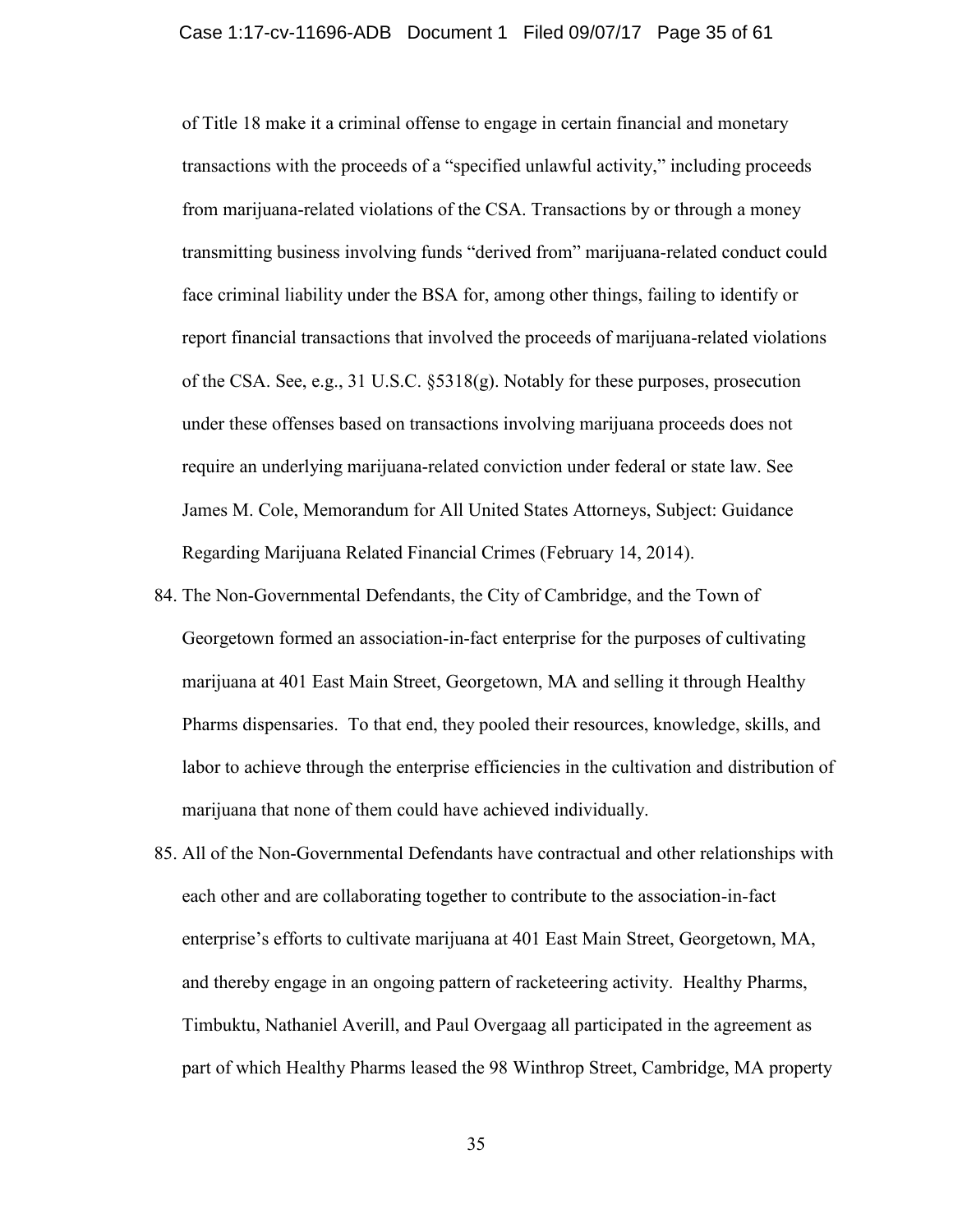### Case 1:17-cv-11696-ADB Document 1 Filed 09/07/17 Page 36 of 61

for dispensing marijuana. Healthy Pharms, 3 Brothers, Nathaniel Averill, and Paul Overgaag participated in the real estate transaction for the cultivation facility located at 401 East Main Street, Georgetown, MA. The City of Cambridge and Town of Georgetown Defendants issued permits for Healthy Pharms on the strength of an application that identifies most of the Non-Governmental Defendants and discloses the group's plans to grow marijuana at 401 East Main Street, Georgetown, MA and dispense at 98 Winthrop Street, Cambridge, MA respectively. And regardless of whether Century Bank, and John Does 1, 2, 3, and 4, knew the *identities* of all of its coconspirators, upon information and belief, they were aware that *someone* was performing the essential roles of their coconspirators in furtherance of the enterprise's criminal activities.

- 86. On information and belief, most decisions about how the properties at 401 East Main Street, Georgetown, MA and 98 Winthrop Street, Cambridge, MA are developed and used are made collectively by Healthy Pharms, Timbuktu, 3 Brothers, Nathaniel Averill, and Paul Overgaag, with each having an important role in decision-making, operations, and management.
- 87. Upon information and belief, Defendants Nathaniel Averill, Paul Overgaag, 3 Brothers, Red Line, Timbuktu, and Healthy Pharms play central roles in the management and operations of the association-in-fact enterprise. Acting on behalf of the enterprise, Paul Overgaag who owned the property at 98 Winthrop Street through Tomolly, sold the property to Timbuktu, which in turn leased said property to Healthy Pharms. The Board of Selectmen of the Town of Georgetown considered Healthy Pharm's permit application for operation of the cultivation facility at 401 East Main Street,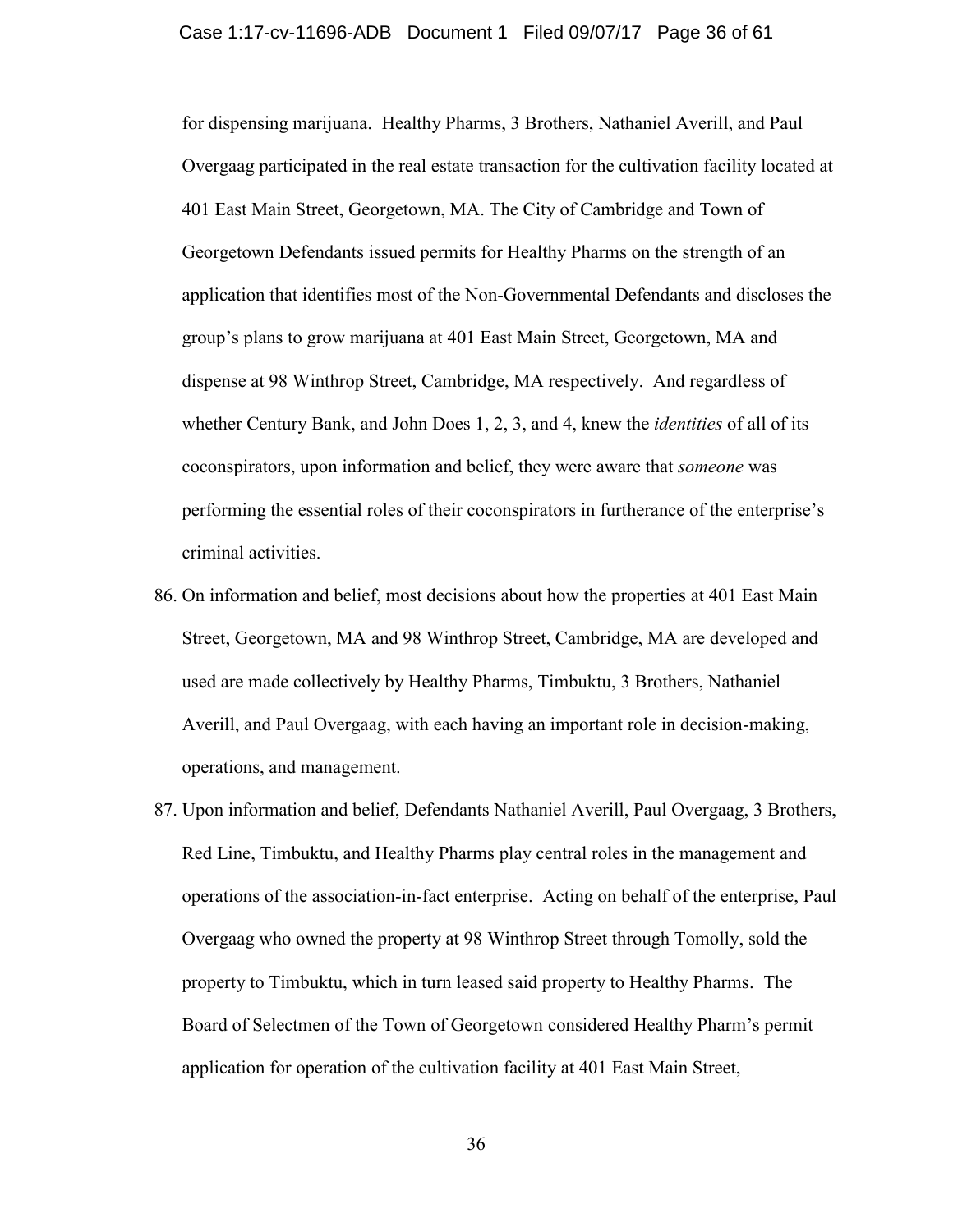Georgetown, MA at a June 8, 2015 hearing. Nathaniel Averill and Paul Overgaag spoke at the hearing in support of the application, describing themselves as the operators of Healthy Pharms.

- 88. Upon information and belief, Healthy Pharms, Red Line, Nathaniel Averill, and Paul Overgaag also have important roles managing the enterprise's affairs. Healthy Pharms applied for and holds the state and local permits that authorize cultivation of marijuana at 401 East Main Street, Georgetown, MA and dispensary operations at 98 Winthrop Street, Cambridge, MA. As significant owners in Healthy Pharms, Nathaniel Averill and Paul Overgaag completed and signed those applications and make decisions about Healthy Pharms' finances and business strategy.
- 89. All of the Non-Governmental Defendants agreed to participate in and assist the enterprise with full knowledge of its overall aim of growing and selling marijuana. As set forth above, that goal could only be accomplished through numerous violations of the CSA. Each such violation of the CSA is racketeering activity, and all of the Non-Governmental Defendants thus knew, or should have known, and intended that in agreeing to assist the enterprise they would help it carry out a pattern of racketeering activity.

### **THE NON-GOVERNMENTAL DEFENDANTS' MARIJUANA OPERATIONS INJURE PROPERTY OWNED BY CRIMSON GALERIA LIMITED PARTNERSHIP, RAJ & RAJ, LLC, HARVARD SQUARE HOLDINGS LLC, AND CHARLES RIVER HOLDINGS LLC**

90. RAJ & RAJ is the owner of the commercial real property located at 96 Winthrop Street, Cambridge, MA, which abuts 98 Winthrop Street, Cambridge, MA to the East.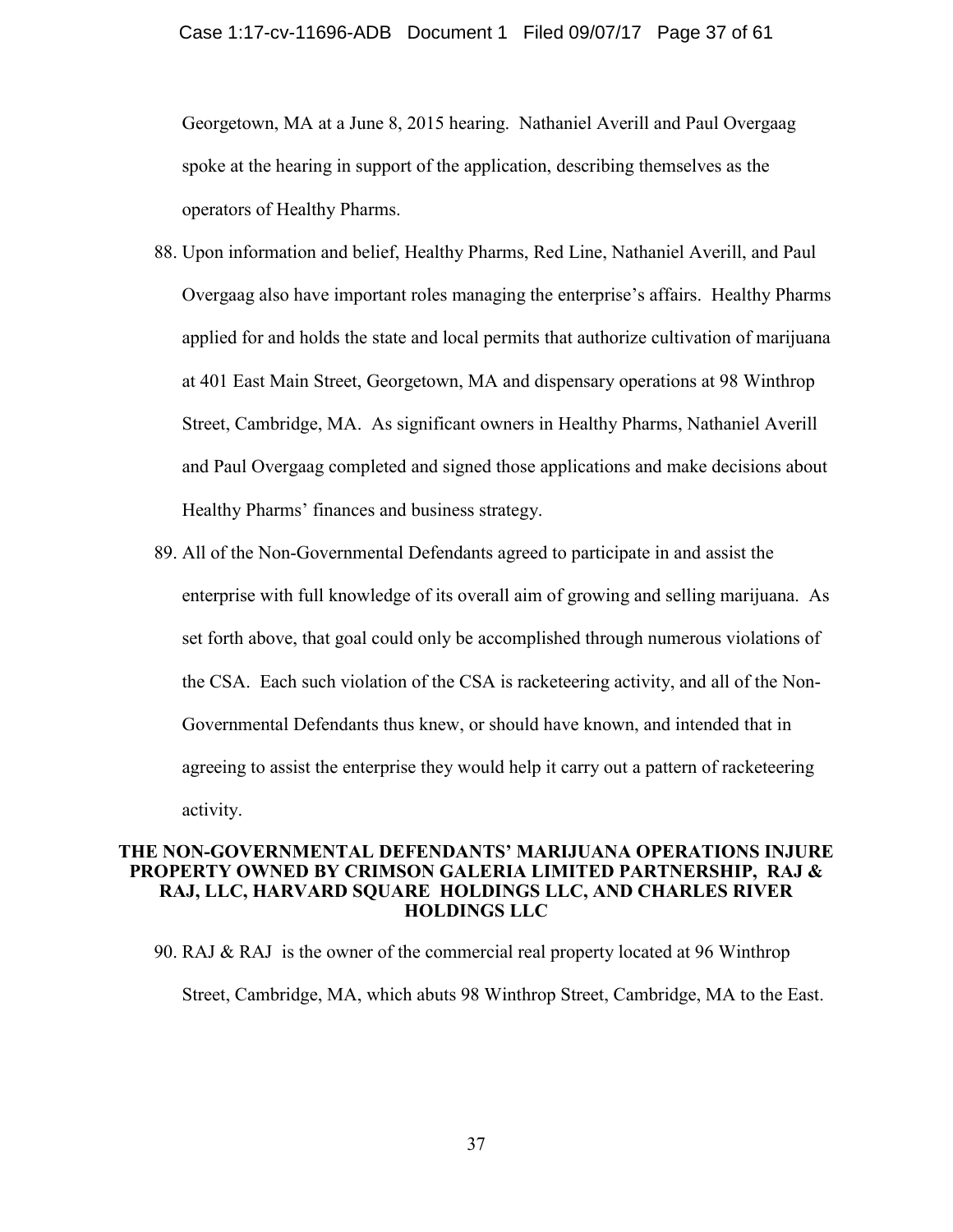- 91. Charles River Holdings is the owner of the commercial real property located at 16-18 Eliot Street, Cambridge, MA, which abuts 98 Winthrop Street, Cambridge, MA to the South.
- 92. Harvard Square Holdings LLC is the owner of the commercial real property located at 52 and 54 JFK Street, Cambridge, MA, which are within approximately 200 feet of 98 Winthrop Street, Cambridge, MA.
- 93. Crimson Galeria is the owner of the commercial real property located at 57 JFK Street, Cambridge, MA, which is located within approximately 200 feet of 98 Winthrop Street, Cambridge, MA.
- 94. The purpose of the building at 98 Winthrop Street—the manufacture of illegal drugs materially and substantially diminishes the market value and interferes with the use and enjoyment of Plaintiffs' properties by Plaintiffs and their tenants. The sale of marijuana is a stigmatized activity, and when tenants and others visit Plaintiffs' properties, they are reminded of the nearby racketeering enterprise.
- 95. Marijuana is an extremely odorous plant that emits a distinctive, skunk-like smell that is particularly strong when the plant is harvested. These smells will purportedly disrupt commercial tenants and interferes with the neighboring owners' use and enjoyment of their property, and significantly diminishes the property's value. The Plaintiffs retained Webster A. Collins, MAI, CRE, FRICS as a real estate appraiser in this matter. Part of his assignment involved a site visit to a competing RMD located in Brookline, MA. Mr. Collins noted odors of marijuana outside the Brookline, MA RMD. *See* Exhibit 1, p. 74. Winthrop Street is a narrow, historic, and essentially a walking street in the Harvard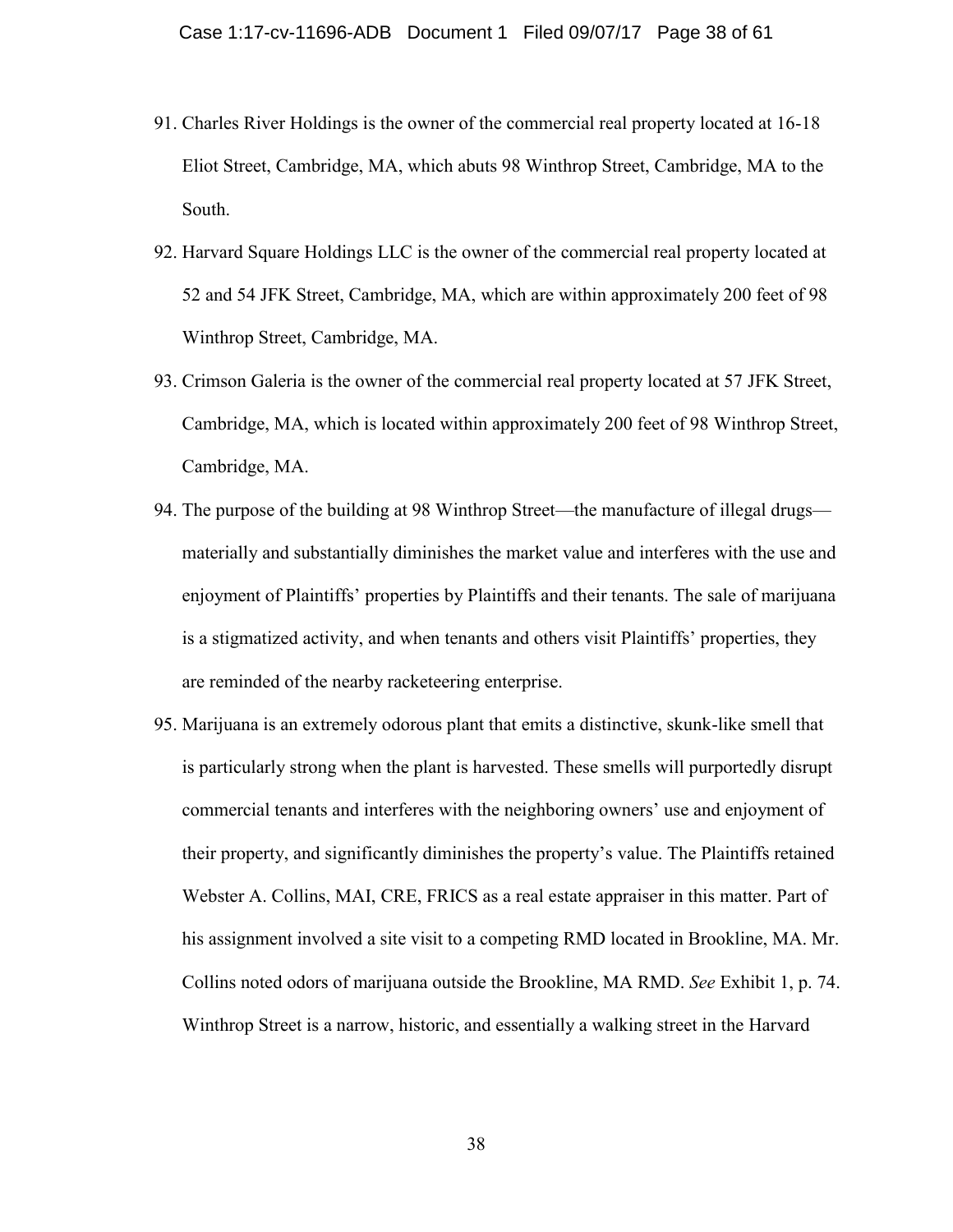### Case 1:17-cv-11696-ADB Document 1 Filed 09/07/17 Page 39 of 61

Square area of Cambridge. 98 Winthrop Street is a significant building in the Harvard Square Historic District in Cambridge.

- 96. The dispensary at 98 Winthrop Street, Cambridge, MA is located immediately adjacent (i.e. connected) in the same building as a restaurant with a full liquor license (The Red House), which restaurant will be reduced in size, and remain the front part of the building along with the Red House Oyster Bar, with the RMD located in the rear. In the Healthy Pharms RMD applicant proposal, it stated that they would continue operating the Redhouse Restaurant and Charlie's Kitchen and Beer Garden, which all share a liquor license. These businesses are also commingled with deliveries and staffing. Having an RMD at 98 Winthrop Street results in a Change of Premises, which can only be authorized by the Cambridge Licensing Commission and the Alcoholic Beverage Control Commission ("ABCC"). The City of Cambridge Planning Board should not have issued the special permit until the Change in Premises had been approved by the Cambridge Licensing Commission and the ABCC. See M.G.L. c. 138, §§ 15A and 16B. Healthy Pharms has never provided a method or plan for ensuring that patrons of the aforementioned restaurants do not mix marijuana and alcohol consumption, a dangerous combination and potential hazard to the public.
- 97. The Non-Governmental Defendants' publicly disclosed drug conspiracy has also injured the value of the neighboring, non-abutting property of the Plaintiff's. People buy property and rent in Plaintiffs' buildings because they want to operate their businesses in a pleasant and historic area, and the Plaintiffs' land is less suitable for those uses due to the 98 Winthrop Street dispensary. Furthermore, the large quantity of drugs at marijuana dispensaries are targets for theft, and a prospective buyer or renter of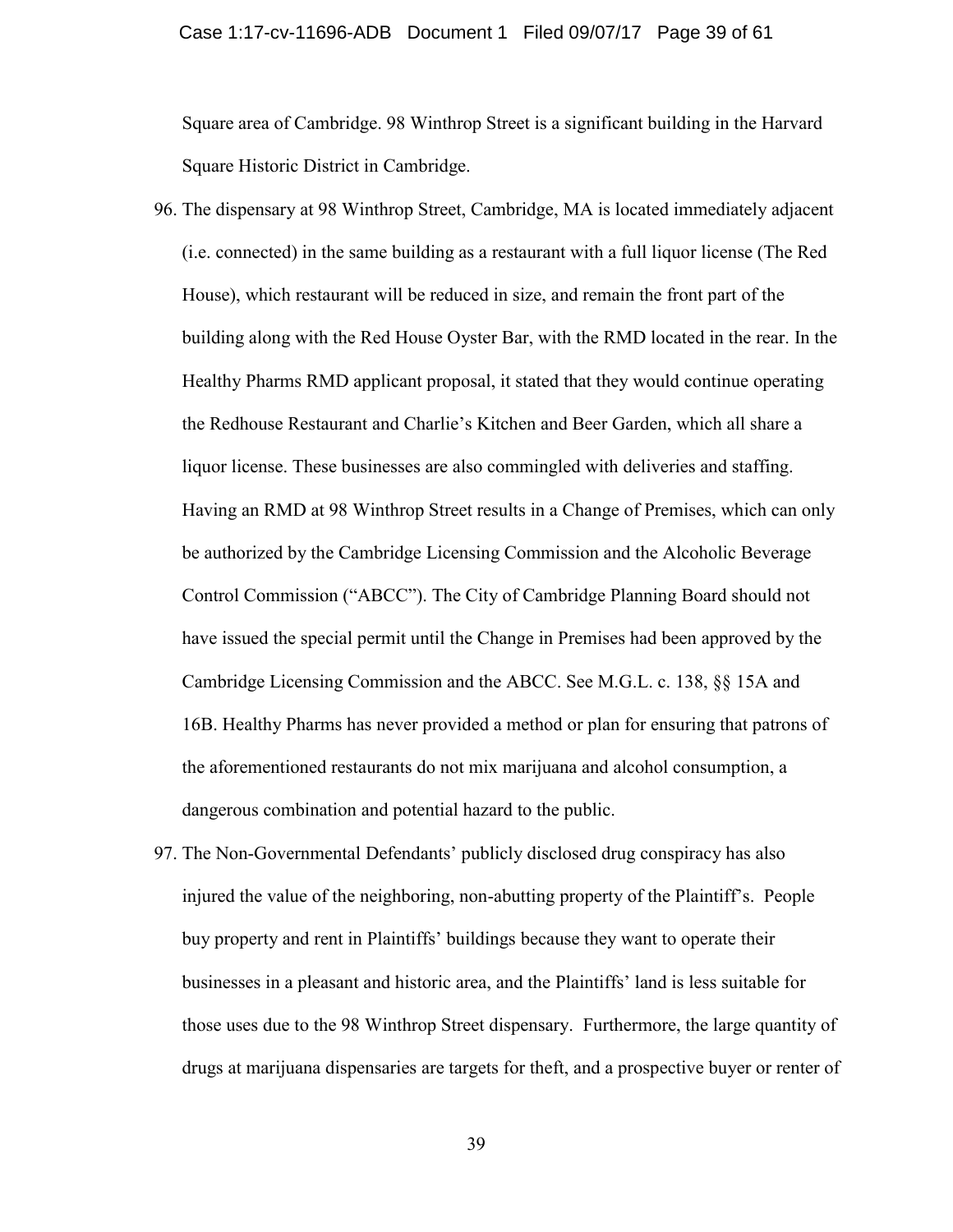#### Case 1:17-cv-11696-ADB Document 1 Filed 09/07/17 Page 40 of 61

the Plaintiffs' properties would reasonably worry that the 98 Winthrop Street, Cambridge, MA dispensary increases crime in the area. Prospective buyers would also object to the 98 Winthrop Street, Cambridge, MA dispensary because it will purportedly emit pungent odors, similar to the Brookline, MA RMD, thus further interfering with the use and enjoyment of the Plaintiffs' Property. As a result, the 98 Winthrop Street, Cambridge, MA marijuana dispensary has directly and proximately caused a substantial diminution in the market value of the Plaintiffs' Property and made it more difficult to sell or rent. Moreover, the RMD at 98 Winthrop Street has prevented realization of a development scheme that would bring Plaintiffs' properties to their highest-and-best use.

- 98. The Non-Governmental Defendants could not have located their marijuana dispensary operation at 98 Winthrop Street if they had not received authorization from the State and City of Cambridge to do so. Indeed, they did not begin construction on the facilities at 98 Winthrop Street until the State, Town of Georgetown, and City of Cambridge Defendants authorized them to grow marijuana at the Georgetown cultivation facility, and allow the sale of marijuana at the 98 Winthrop Street RMD. Thus, the State, Town of Georgetown, and City of Cambridge Defendants have also caused the Plaintiffs to suffer substantial injuries.
- 99. To document and substantiate their injury allegations, Plaintiffs engaged Webster A. Collins, MAI, CRE, FRICS to provide an expert opinion on the market value of the Plaintiffs' Property and the consequences thereof of having an RMD abutting or in close proximity. Mr. Collins, Executive Vice President/Partner of CB Richard Ellis/New England Partners ("CBRE"), has over forty years of experience in the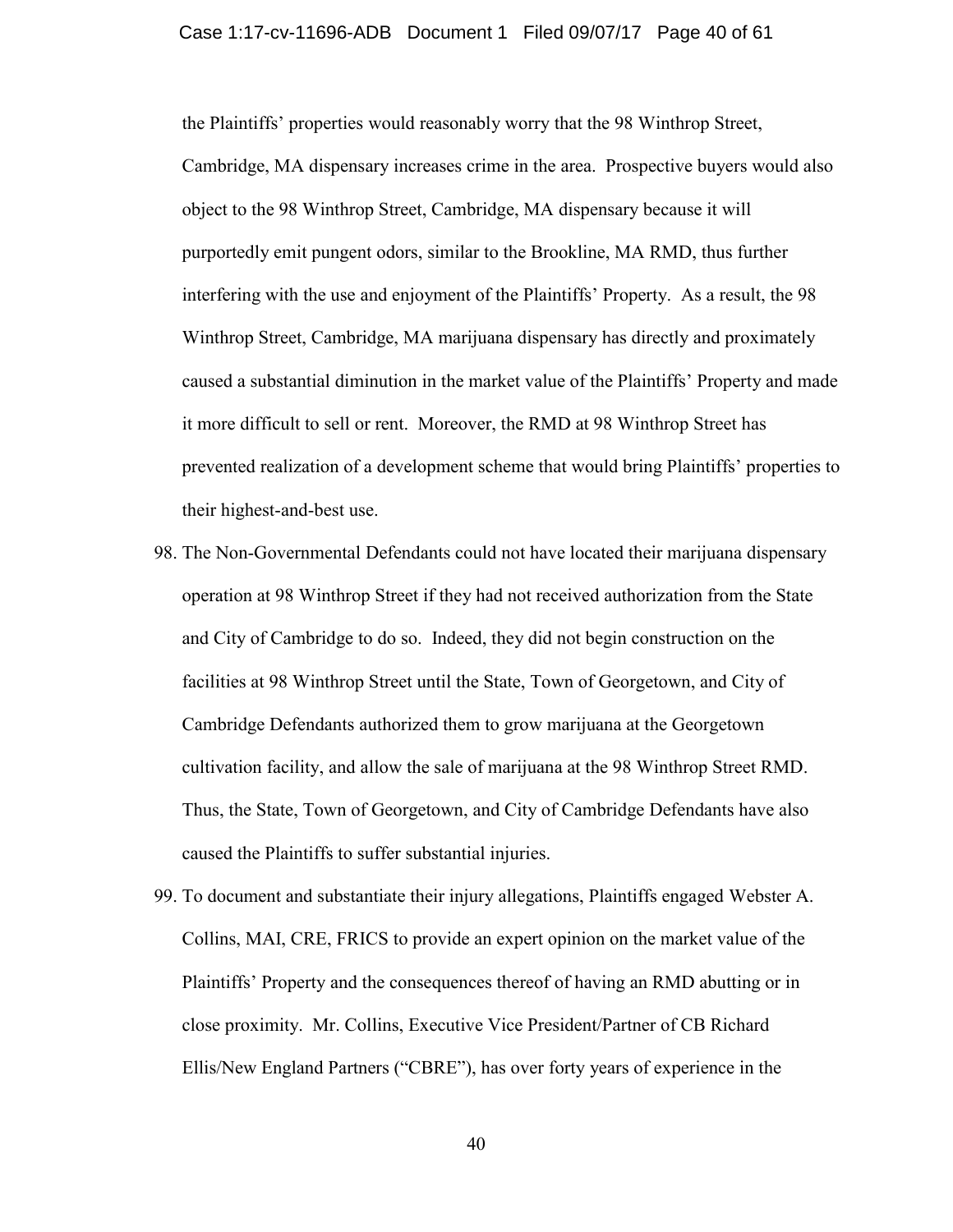### Case 1:17-cv-11696-ADB Document 1 Filed 09/07/17 Page 41 of 61

Massachusetts real estate market, especially in the City of Cambridge, and he specializes in real estate transactions involving properties like the ones the Plaintiffs own. CBRE is the world's largest real estate services firm with some 350 offices worldwide, over \$11 Billion in gross revenue, and over 80,000 employees. Mr. Collins is a respected and well accomplished real estate appraiser, real estate counselor, and specializes in the sale of investment property in Massachusetts. Mr. Collins has analyzed over \$35 billion dollars in property. He is a member of Appraisal Institute (MAI) and Past President of the New England Chapter. He earned a Masters of Business Administration (MBA) from Boston University in 1961. He has appraised over 80 million square feet of office space, over 40 million square feet of industrial space, over 25 million square feet of retail, over 25,000 apartment units, over 10,000 hotel rooms, and over 100 boatyards throughout New England. He is a licensed and certified real estate appraiser in Massachusetts, Maine, New Hampshire, Rhode Island, New York, and on a temporary basis in other locations where clients own property. In his nearly 40 years of practice, he has completed over 6,000 reports involving over 180 million square feet of property.

100. As part of real estate appraisal standards of practice, Mr. Collins visited and inspected the Plaintiffs' property and 98 Winthrop Street, including the location of the RMD. He interviewed leasing brokers and the leasing agents for the impacted properties. He learned that brokers must report to any potential tenant that a marijuana dispensary is to be located at 98 Winthrop Street. He learned that when discussions of this type take place, tenants were "just not comfortable." He learned from the interview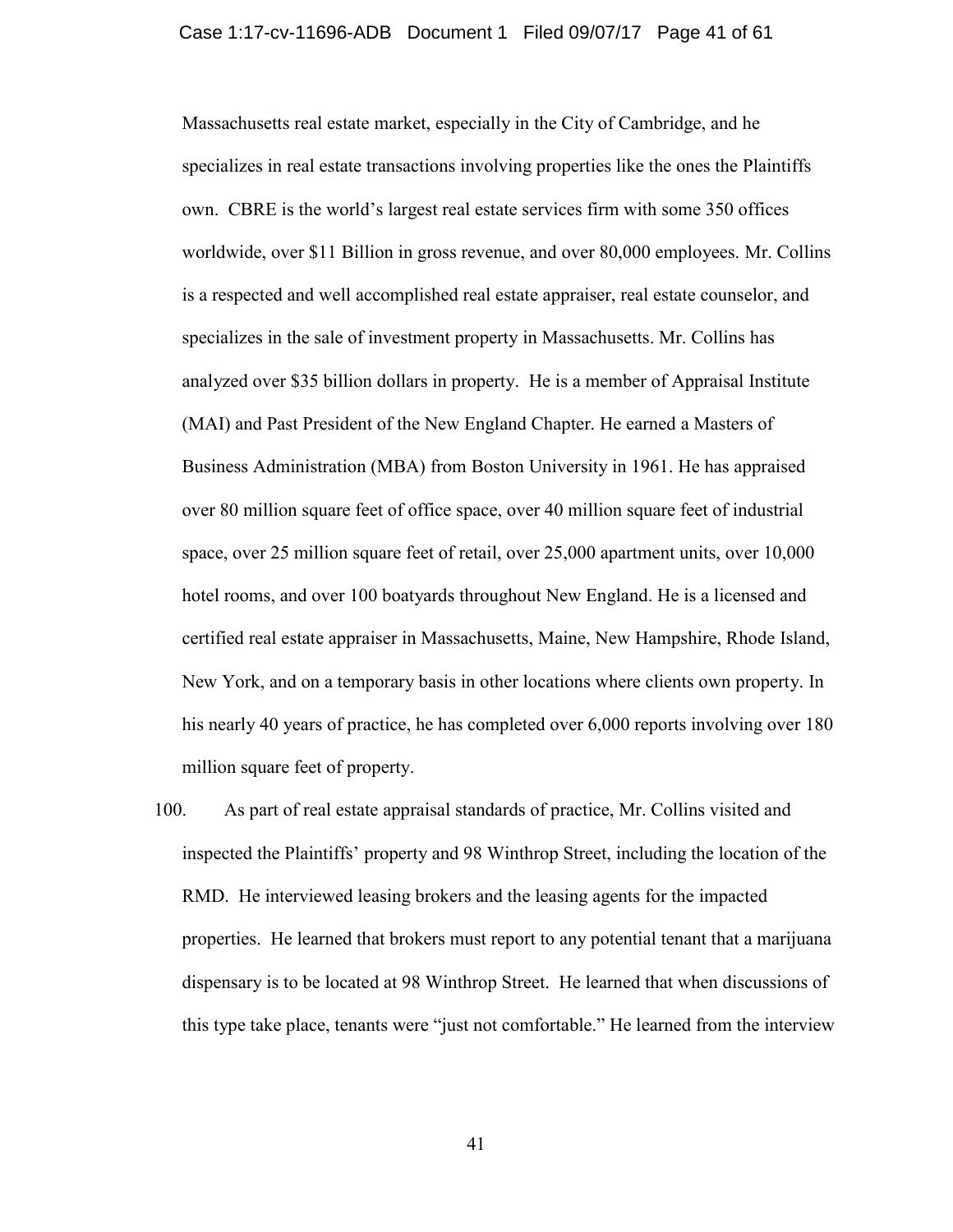#### Case 1:17-cv-11696-ADB Document 1 Filed 09/07/17 Page 42 of 61

process that the level of rent goes down, the quality of the tenant goes down, and tenants do not want to locate there.

- 101. Based on Mr. Collins's investigation, his expert opinion is that the Plaintiffs' property would be substantially diminished in value and be much more difficult to sell and lease. Exposure times are typically 6 months in the Harvard Square market. With the introduction of a use that impacts property marketability, exposure times are uncertain. Mr. Collins opines that Harvard Square is one of the top retail locations in the United States and on an impaired basis, there would be a significant loss in property value as a direct and proximate result of a marijuana dispensary locating nearby. In the real estate business, property owners are entitled to develop their properties as zoned to their highest and best use. For 16-18 Eliot Street, approvals are in place to add 3 floors which would contain 15 apartment units. For 57 JFK Street, approvals are in place to add 3 floors and 16,889 rentable square feet of class A office space. These developments with the presence of the RMD are on hold. Banks and investors will not finance the respective projects due to Defendants' actions.
- 102. Mr. Collins's expert opinion is that a marijuana dispensary is no different than a drug and alcohol treatment center, where paired sales analysis indicated major losses in value when property is directly adjacent thereto. Mr. Collins' opinion is that the adverse effects of "stigma" also apply to single family residential housing in Harvard Square. Within .5 miles of 98 Winthrop Street market statistics indicate that there are 909 owner occupied housing units. Mr. Collins' opinion was based on speaking with investors who own property directly within the area. Based on his study of this issue, it was apparent that knowledgeable investors have a strong negative reaction, which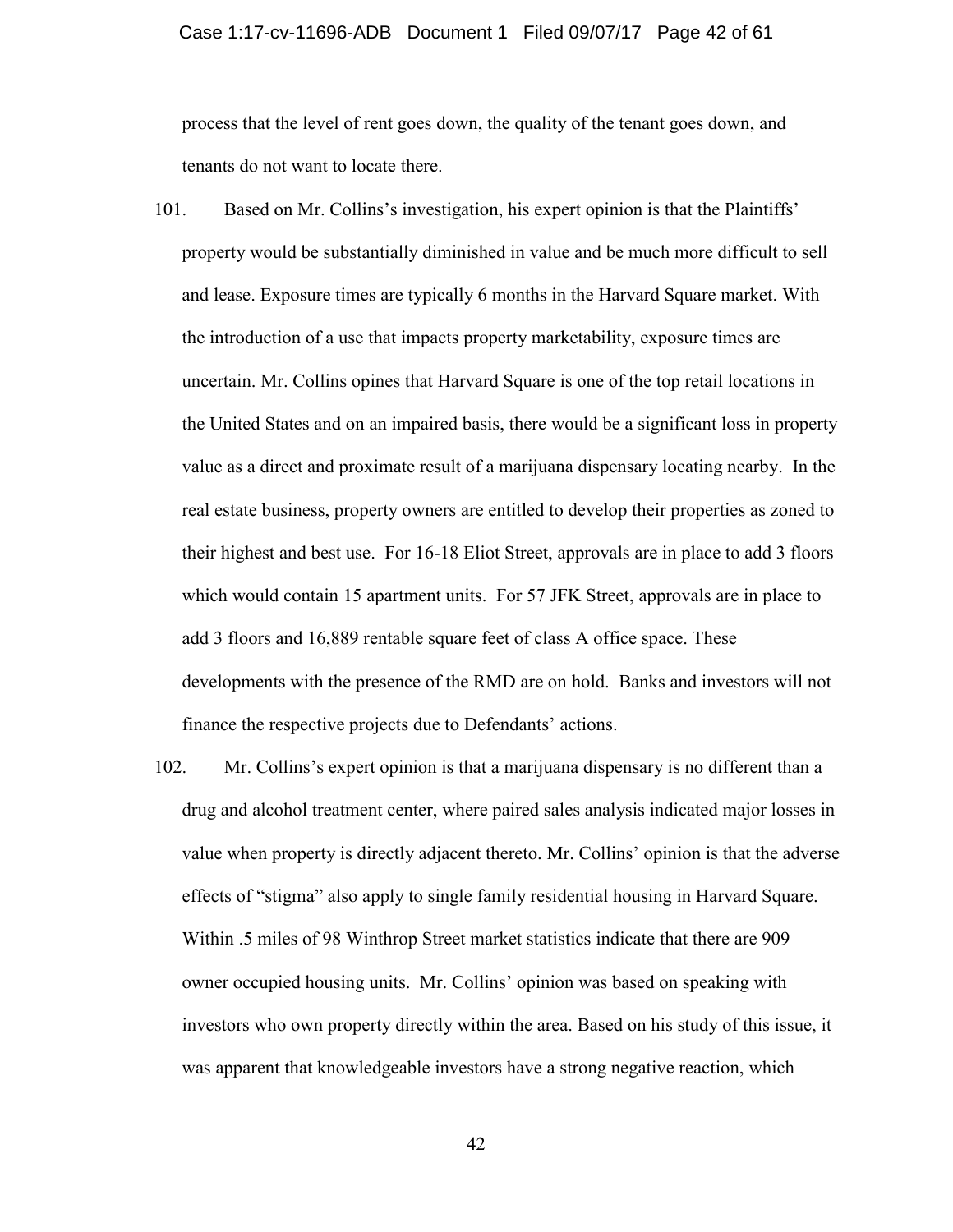directly translates to how prospective buyers would react to a marijuana dispensary. It was Mr. Collins' expert opinion that parallels can be drawn with environmental stigma and the dangers to human health that peaked in the 1990s and directly translated into major losses in property values. Marijuana dispensaries are a stigmatized activity that diminishes surrounding property values.

103. Further buttressing the same conclusion is the fact that leading authorities on property appraisal recognize that persistent foul odors reduce the market value of property. APPRAISAL INSTITUTE, THE APPRAISAL OF REAL ESTATE 635 (14th ed. 2013) (explaining how appraisal should account for "external obsolescence" by providing example of apartment building that has diminished value because it is downwind from odorous asphalt plant); Michael Wolff, *Estimating the Value of an Odor and Noise Easement*, RIGHT OF WAY 38–41 (2012), https://goo.gl/uRKS1e (case study describing appraisal methodology for estimating impact of odorous sewage treatment plant on nearby property values and finding that facility has significant impact on value of nearby buildable land). Similar authorities also support the proposition that stigmatized activities reduce nearby property values. *See, e.g.*, JAMES H. BOYKIN, LAND

VALUATION: ADJUSTMENT PROCEDURES AND ASSIGNMENTS 203.

104. Extensive evidence shows that marijuana retail sale is an odorous and stigmatized activity and that foul smelling, stigmatized activities reduce nearby property values. In light of this evidence, it is clear that Defendants' operation of a marijuana dispensary at 98 Winthrop Street, Cambridge, MA diminishes the market value of Plaintiffs' abutting and nearby properties all to the damage of Plaintiffs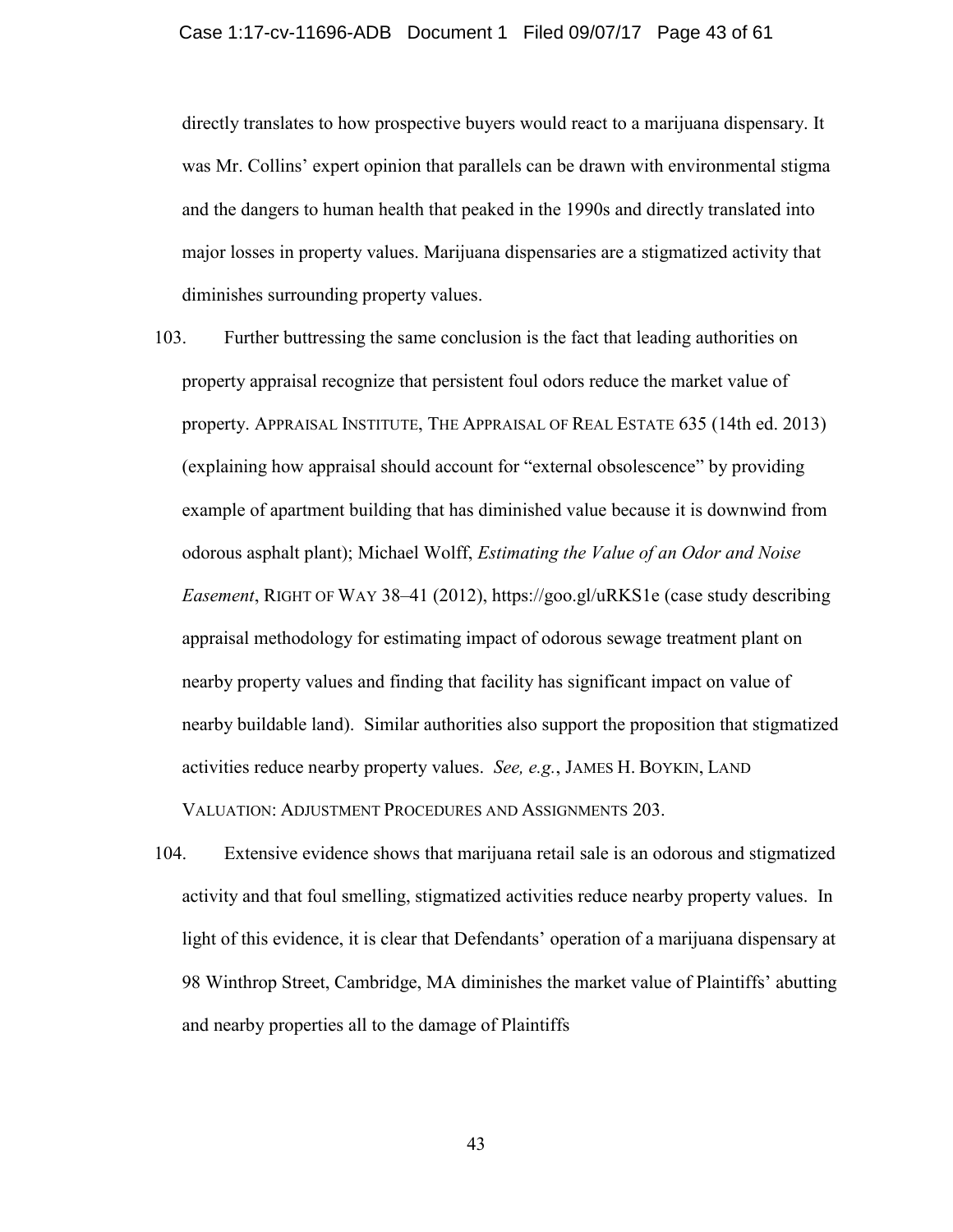105. Plaintiffs hereby incorporate by reference the conclusions in the report of Webster

A. Collins dated August 30, 2017 attached hereto as Exhibit 1 to this complaint to

substantiate in part their standing and claim for damages.

# **THE STATE AND CITY OF CAMBRIDGE DEFENDANTS' ISSUANCE OF MARIJUANA LICENSES/PERMITS POSES AN IMMINENT RISK OF HARM TO CHILDREN AND SUSCEPTIBLE YOUTH; THE CITY OF CAMBRIDGE ZONING ORDINANCE LOWERING THE BUFFER ZONE TO 250 FEET ENDANGERS CHILDREN IN VIOLATION OF FEDERAL LAW.**

- 106. The Garden Nursery School is a preschool located at 24A Farwell Place in Harvard Square, and is within 1000 feet of 98 Winthrop Street.
- 107. The New England School of English ("NESE") ([http://nese.com/index.html\)](http://nese.com/index.html) provides English language programs, dormitories for students, and is located at 36 JFK Street #3 and is located within 1000 feet of 98 Winthrop Street.
- 108. A Sunday School program distinctly oriented toward children is operated at 66 Winthrop Street by the University Lutheran Church, approximately 300 feet away from 98 Winthrop Street.
- 109. Various facilities and entities of Harvard University are located within 1000 feet of 98 Winthrop Street.
- 110. The Newtowne School (http://newtowneschool.org/), a Reggio-Emilia-inspired parent cooperative preschool for children ages 22 months to 5 years, is located at 11 Garden Street and is within 1000 feet of 98 Winthrop Street.
- 111. While federal law regards the sale of marijuana within 1000 feet of a school as an especially serious crime, the City of Cambridge only recognizes a 250 foot buffer zone—half of the default buffer zone established by DPH. Such a limited buffer zone endangers the health, safety, and general welfare of children.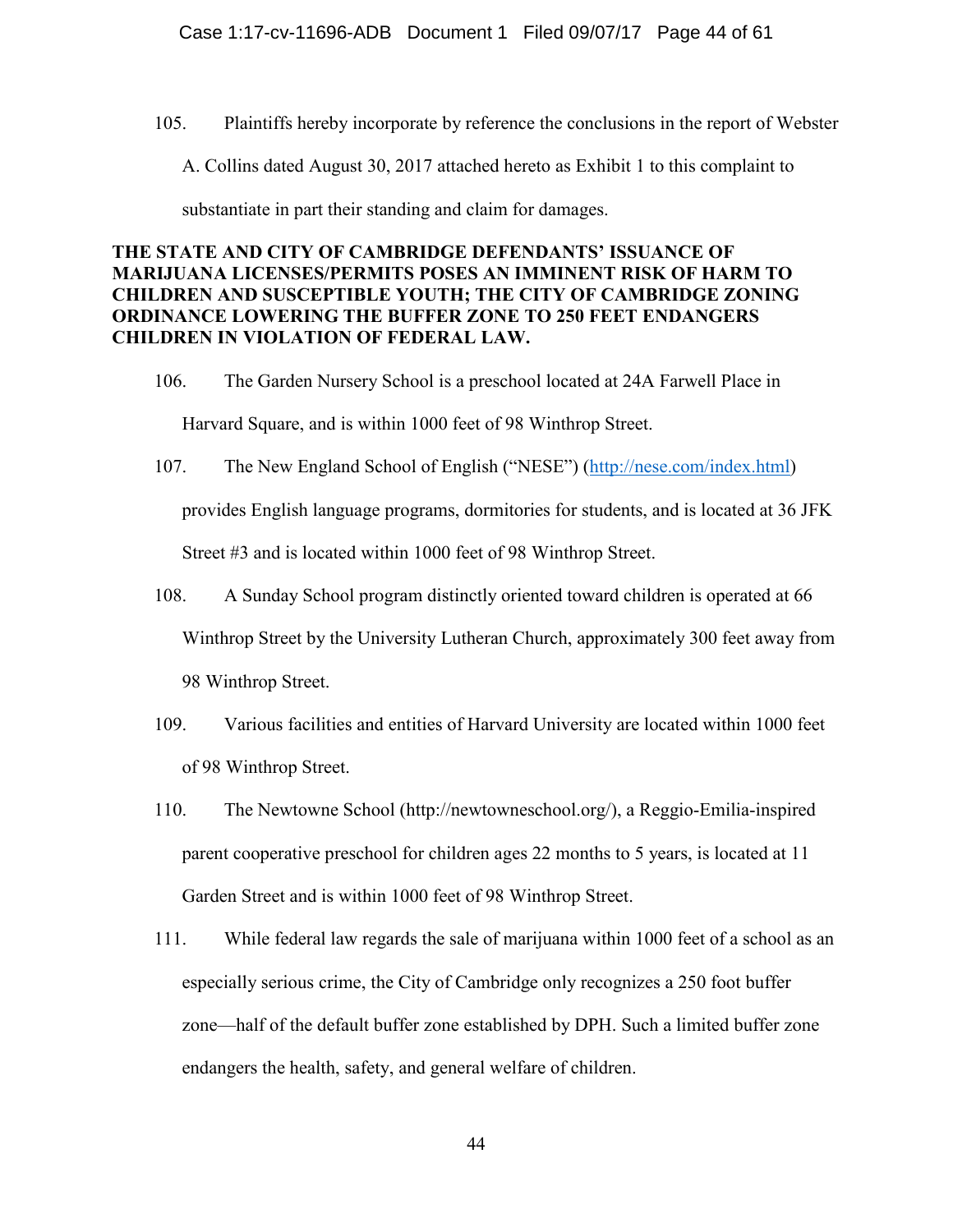112. On August 31, 2016, the Ordinance Committee of the City of Cambridge held a public hearing to discuss a zoning petition by Healthy Pharms to amend Section 20.700 (Medical Marijuana Overlay Districts) by creating an additional Medical Marijuana Overlay District (MMD-4). RMDs in the City of Cambridge can be no less than 250 feet, instead of the state-standard 500 feet, distant from a school, daycare center, preschool or afterschool facility or any facility in which children commonly congregate, or closer, only if it determined by the City of Cambridge Planning Board to be sufficiently buffered such that users will not be adversely impacted by the operation of the dispensary. In the Meeting Minutes for the Ordinance Committee of the City of Cambridge, "[A Healthy Pharms representative] spoke about the regulation regarding the location of a RMD proximity to schools or other facility where children congregate. He stated that Lutheran Universal Church has a Sunday school located 300 feet from the facility [98 Winthrop Street]. Healthy Pharms on page 19 of their Powerpoint presentation (or page 24 of the Committee Meeting Minutes) states "[Healthy Pharms] will be located about 300' away from a church with Sunday School." On Planning Board Minutes page 25, PowerPoint presentation, page 21, "Due to the density in Harvard Square and the Sunday School at UniLu, [Healthy Pharm's] zoning petition calls for the 500' setback to be reduced to 250'." In a letter from Jeff Roberts, Land Use and Zoning Planner to the Planning Board on August 9, 2016 at page 6, Ordinance Committee Minutes, p. 42 "The Petition [of Healthy Pharms] proposes reducing the required buffer from facilities with programming for children from 500 to 250 feet. The map prepared by CDD shows that most of the district is outside the 500-foot buffers, although it is possible that this map does not include every use that may possibly fall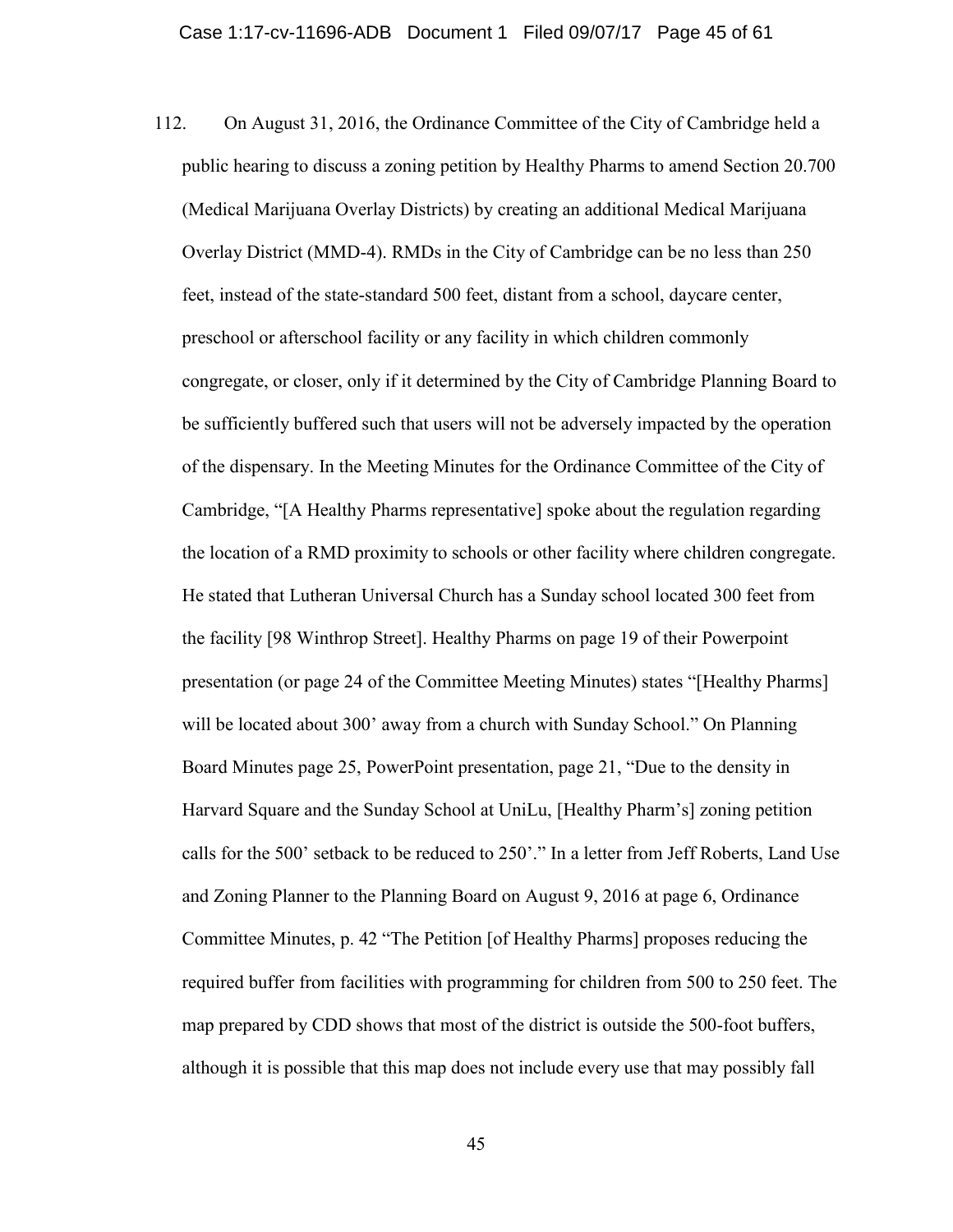Case 1:17-cv-11696-ADB Document 1 Filed 09/07/17 Page 46 of 61

under the MDPH definition for such a facility. **The petitioners' rationale for why 250 feet is a more appropriate buffer distance than 500 feet should be more fully explained.**" **(Emphasis added)**. The reduced change from the federal 1000 foot buffer to the 500 foot DPH buffer and the City of Cambridge 250 buffer in certain districts within Harvard Square bears no rational relationship to the public good.

## **CLAIMS FOR RELIEF**

# **RICO COUNTS COUNT I Violation of 18 U.S.C. § 1962(c) Against Healthy Pharms, Timbuktu, 3 Brothers, Red Line, Nathaniel Averill, and Paul Overgaag**

- 113. Plaintiffs repeat and incorporate by reference the allegations of the preceding paragraphs.
- 114. RICO creates a private right of action for "[a]ny person injured in his business or property by reason of a violation of [18 U.S.C. § 1962]." 18 U.S.C. § 1964(c). Under 18 U.S.C.  $\S$  1962(c), it is "unlawful for any person employed by or associated with any enterprise engaged in, or the activities of which affect, interstate or foreign commerce, to conduct or participate, directly or indirectly, in the conduct of such enterprise's affairs through a pattern of racketeering activity." Healthy Pharms, Timbuktu, Nathaniel Averill, 3 Brothers, Red Line, and Paul Overgaag each violated this provision of 18 U.S.C. § 1962.
- 115. The Non-Governmental Defendants, together with the City of Cambridge and Town of Georgetown, formed an association-in-fact enterprise within the meaning of 18 U.S.C. § 1961(4) by establishing contractual and other relationships with each other, collaborating to develop the 401 East Main Street, Georgetown, MA property for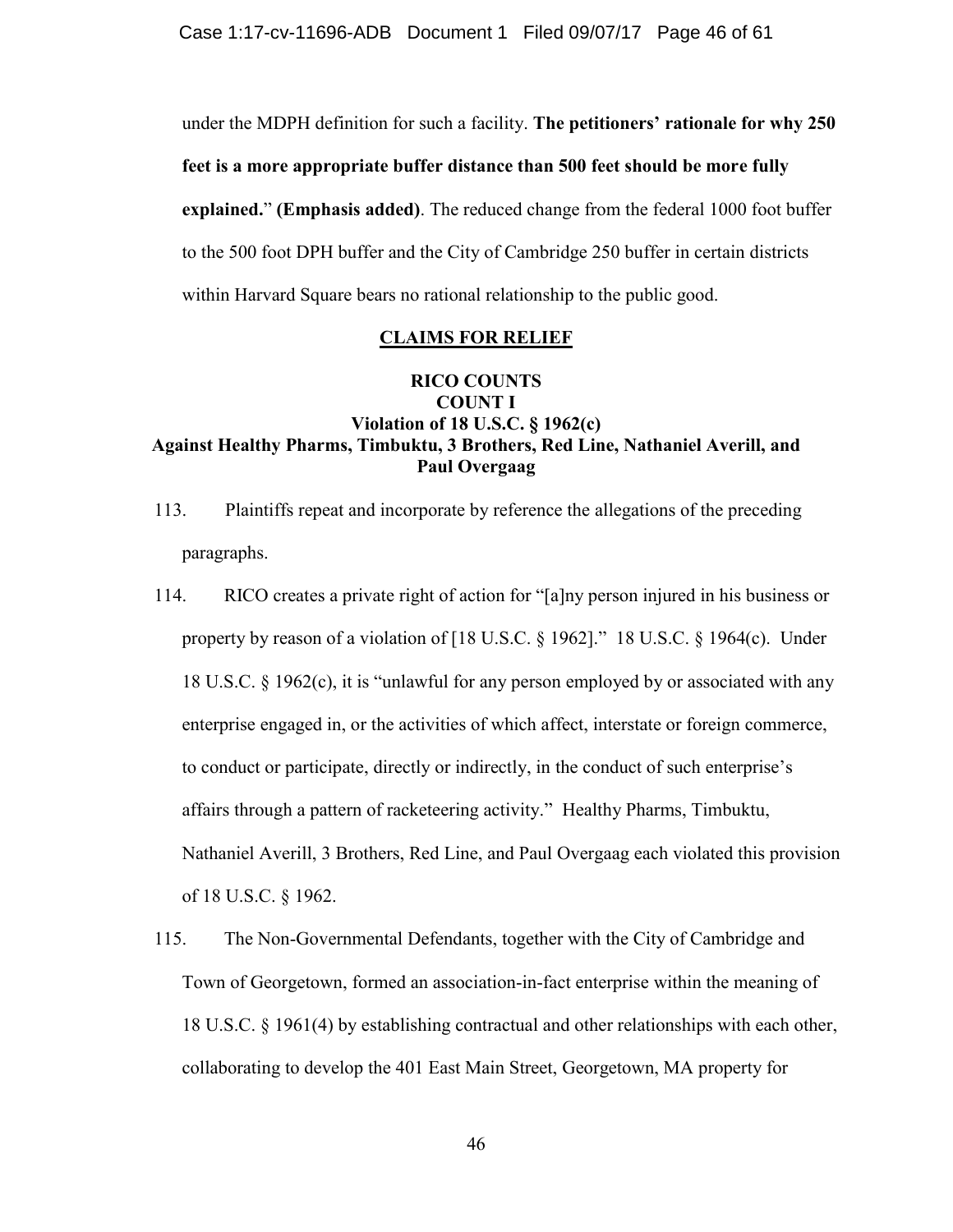marijuana cultivation and the 98 Winthrop Street, Cambridge, MA property for a retail dispensary, as well as agreeing to sell that marijuana to RMDs throughout Massachusetts. This enterprise enables the Defendants to more efficiently achieve their collective purpose.

- 116. Funding, goods, and services procured by the enterprise have moved in interstate commerce, and the enterprise purportedly advertises and intends to sell marijuana in interstate commerce.
- 117. Healthy Pharms, Nathaniel Averill, Timbuktu, 3 Brothers, Red Line, and Paul Overgaag each have some part in directing the enterprise's affairs. Healthy Pharms, by and through its owners Nathaniel Averill and Paul Overgaag, applied for licenses to operate a cultivation facility at 401 East Main Street, Georgetown, MA and a RMD at 98 Winthrop Street, Cambridge, MA; and they, upon information and belief along with Red Line, collectively manage the properties where the resulting marijuana is sold or to be sold. Timbuktu owns the property on which the marijuana is to be sold at 98 Winthrop Street, Cambridge, MA, and through Paul Overgaag, it makes decisions about the design and operation of the building and the enterprise's overall finances. 3 Brothers owns the property where marijuana is cultivated for use by Healthy Pharms. At the Town of Georgetown hearing that considered Healthy Pharms's application for a local license/permit to grow marijuana at 401 East Main Street, Georgetown, MA, and during the proceedings to obtain a Special Permit from the City of Cambridge to operate a RMD at 98 Winthrop Street, Cambridge, MA, both Nathaniel Averill and Paul Overgaag spoke on behalf of the enterprise.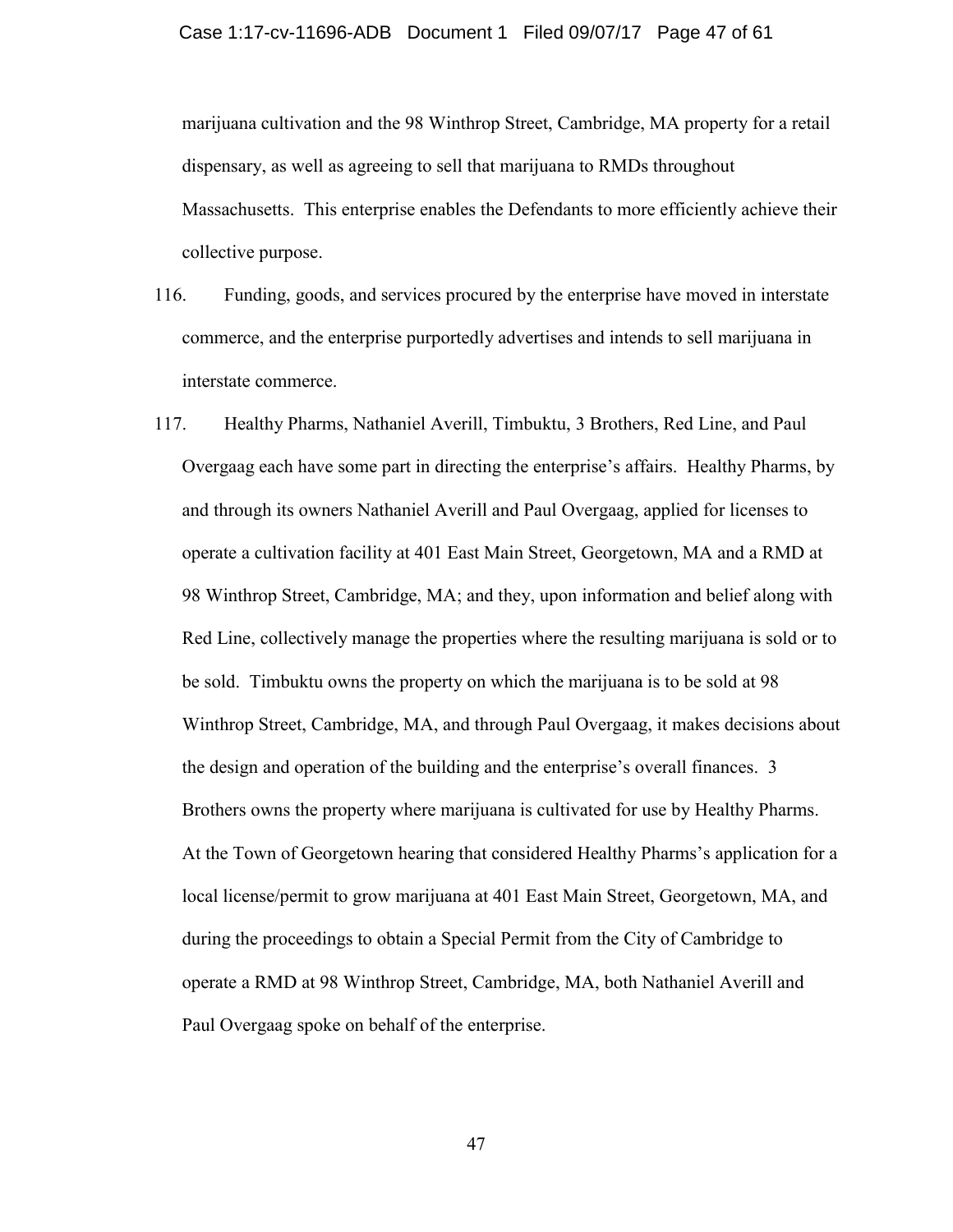- 118. Healthy Pharms, Timbuktu, 3 Brothers, Red Line, Nathaniel Averill, and Paul Overgaag have each conducted or participated in the conduct of the affairs of the enterprise through a pattern of racketeering activity. They collectively entered into a lease(s) under which Healthy Pharms has been purportedly used to commit numerous crimes under the CSA, and that lease(s) violates 21 U.S.C. § 856. They also conspired, in violation of 21 U.S.C. § 846, to work together with the other members of the enterprise for the success of Healthy Pharms's open-ended illegal marijuana business. On information and belief, they used communication facilities to enter into their lease and their drug conspiracy in violation of 21 U.S.C. § 843(b). Healthy Pharms, Nathaniel Averill, and Paul Overgaag possess materials, goods, and facilities for the manufacture of marijuana in violation of 21 U.S.C. § 843(a)(6). All of those crimes are racketeering activity under 18 U.S.C. § 1961(1)(D).
- 119. The racketeering activities of Healthy Pharms, Timbuktu, 3 Brothers, Red Line, Nathaniel Averill, and Paul Overgaag have directly and proximately damaged the Plaintiffs' property, including, but not limited to the substantial diminution in its market value, and making it more difficult to sell or lease the Plaintiffs' properties, all to the damage of the Plaintiffs.

### **COUNT II Violation of 18 U.S.C. § 1962(d) Against All Non-Governmental Defendants**

- 120. Plaintiffs repeat and incorporate by reference the allegations of the preceding paragraphs.
- 121. RICO creates a private right of action for "[a]ny person injured in his business or property by reason of a violation of [18 U.S.C. § 1962]." 18 U.S.C. § 1964(c). Under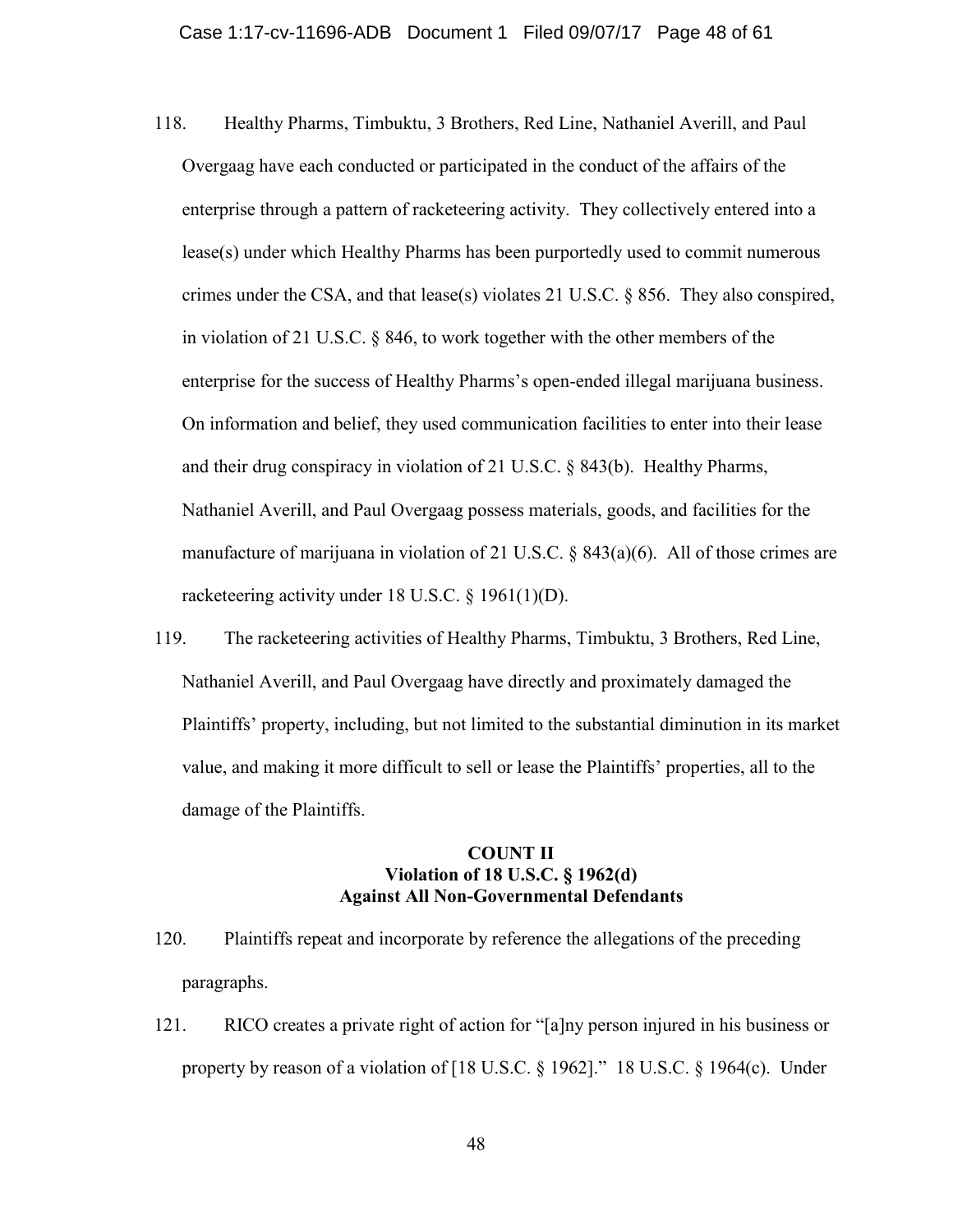18 U.S.C. § 1962(d), it is "unlawful for any person to conspire to violate any of the provisions of subsection (a), (b), or (c) of this section."

- 122. The Non-Governmental Defendants, together with the City of Cambridge and Town of Georgetown, for their mutual and individual profit, purportedly agreed and conspired to violate 18 U.S.C. § 1962(c) by forming an association-in-fact enterprise for the purpose of cultivating marijuana at 401 East Main Street, Georgetown, MA and selling it at 98 Winthrop Street, Cambridge, MA and other RMD locations throughout the Commonwealth and beyond. Defendants knew, or should have known, that this patently unlawful scheme could only be accomplished through a pattern of racketeering activity for maintaining a premises at which marijuana is cultivated and sold, cultivating and selling marijuana, and possessing the goods and materials needed to cultivate and process marijuana are all illegal and crimes under the CSA. *See, e.g.*, 21 U.S.C. §§ 841(a), 843(a)(6), 856.
- 123. Funding, goods, and services procured by said Defendants in furtherance of their association-in-fact enterprise for the purpose of cultivating and selling marijuana have purportedly moved in interstate commerce, and the enterprise sells and advertises marijuana grown at 401 East Main Street, Georgetown, MA in interstate commerce.
- 124. The Defendants have engaged in racketeering activity in furtherance of their conspiracy to violate 18 U.S.C. § 1962(c). All of the Non-Governmental Defendants violated 21 U.S.C. § 846 by agreeing and conspiring to assist in the establishment of the 401 East Main Street, Georgetown, MA marijuana cultivation facilities or in the operations of Healthy Pharms's marijuana business. And Healthy Pharms, Timbuktu, 3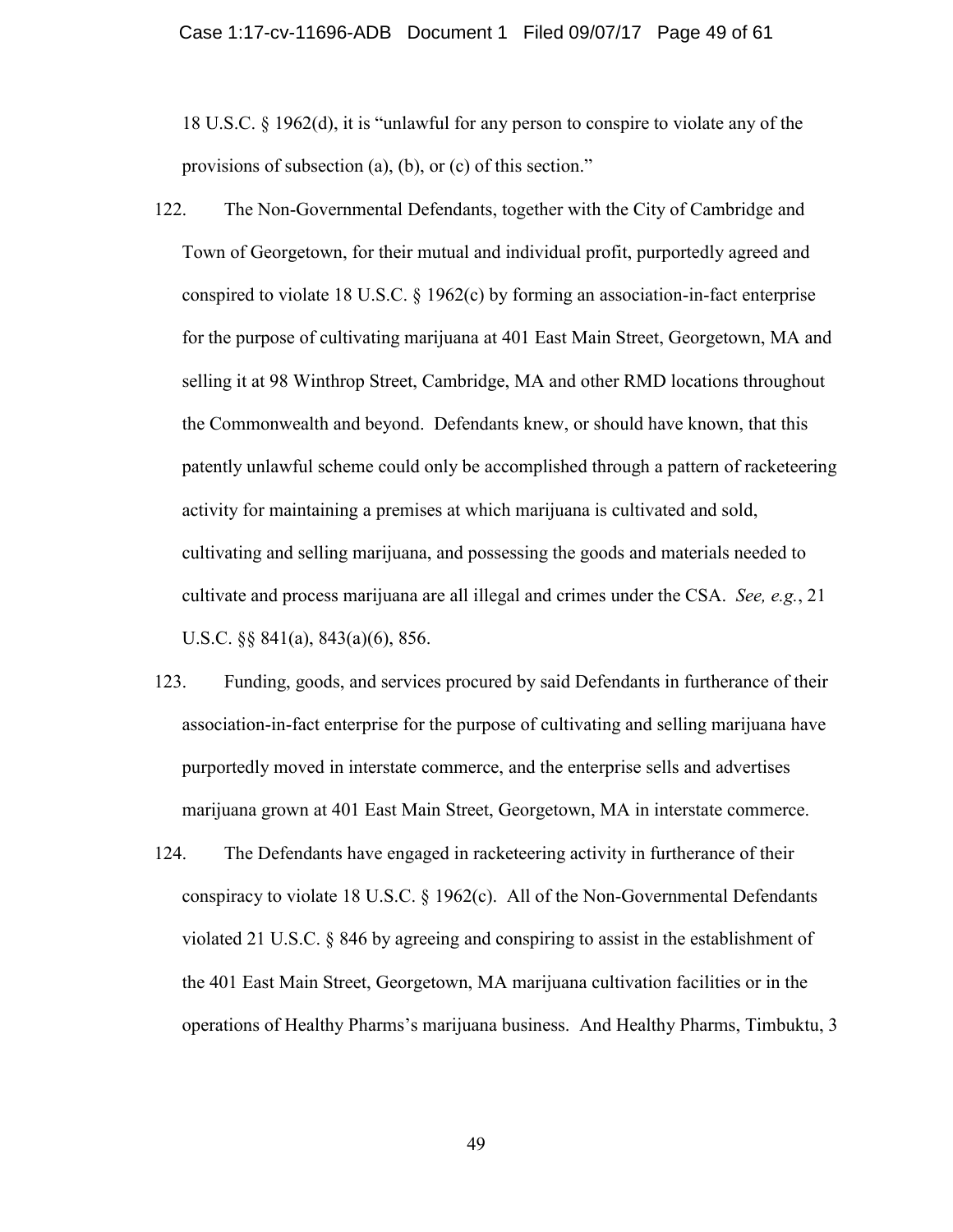### Case 1:17-cv-11696-ADB Document 1 Filed 09/07/17 Page 50 of 61

Brothers, and their agents entered into a real estate agreement to operate a marijuana cultivation and sale in violation of 21 U.S.C. § 856.

125. Racketeering activities undertaken in furtherance of the Non-Governmental Defendants' conspiracy to violate 18 U.S.C. § 1962(c) have damaged the Plaintiffs' property and otherwise damaged the Plaintiffs. Specifically, the lease, construction, and operation of the marijuana facility at 98 Winthrop Street, Cambridge, MA in violation of 21 U.S.C. § 856 and the drug conspiracy of which those actions are a part directly and proximately injured the Plaintiffs' property and damaged the Plaintiffs by causing a substantial diminution in market value and other losses, making it more difficult to sell or rent, and subjecting it to the scourge of noxious smells that could travel onto that property, that will interfere with owner and tenant use and enjoyment.

## **COUNT III Violation of 18 U.S.C. § 1962(c) Against Nathaniel Averill and Paul Overgaag**

- 126. Plaintiffs repeat and incorporate by reference the allegations of the preceding paragraphs.
- 127. RICO creates a private right of action for "[a]ny person injured in his business or property by reason of a violation of [18 U.S.C. § 1962]." 18 U.S.C. § 1964(c). Under 18 U.S.C.  $\S$  1962(c), it is "unlawful for any person employed by or associated with any enterprise engaged in, or the activities of which affect, interstate or foreign commerce, to conduct or participate, directly or indirectly, in the conduct of such enterprise's affairs through a pattern of racketeering activity or collection of unlawful debt."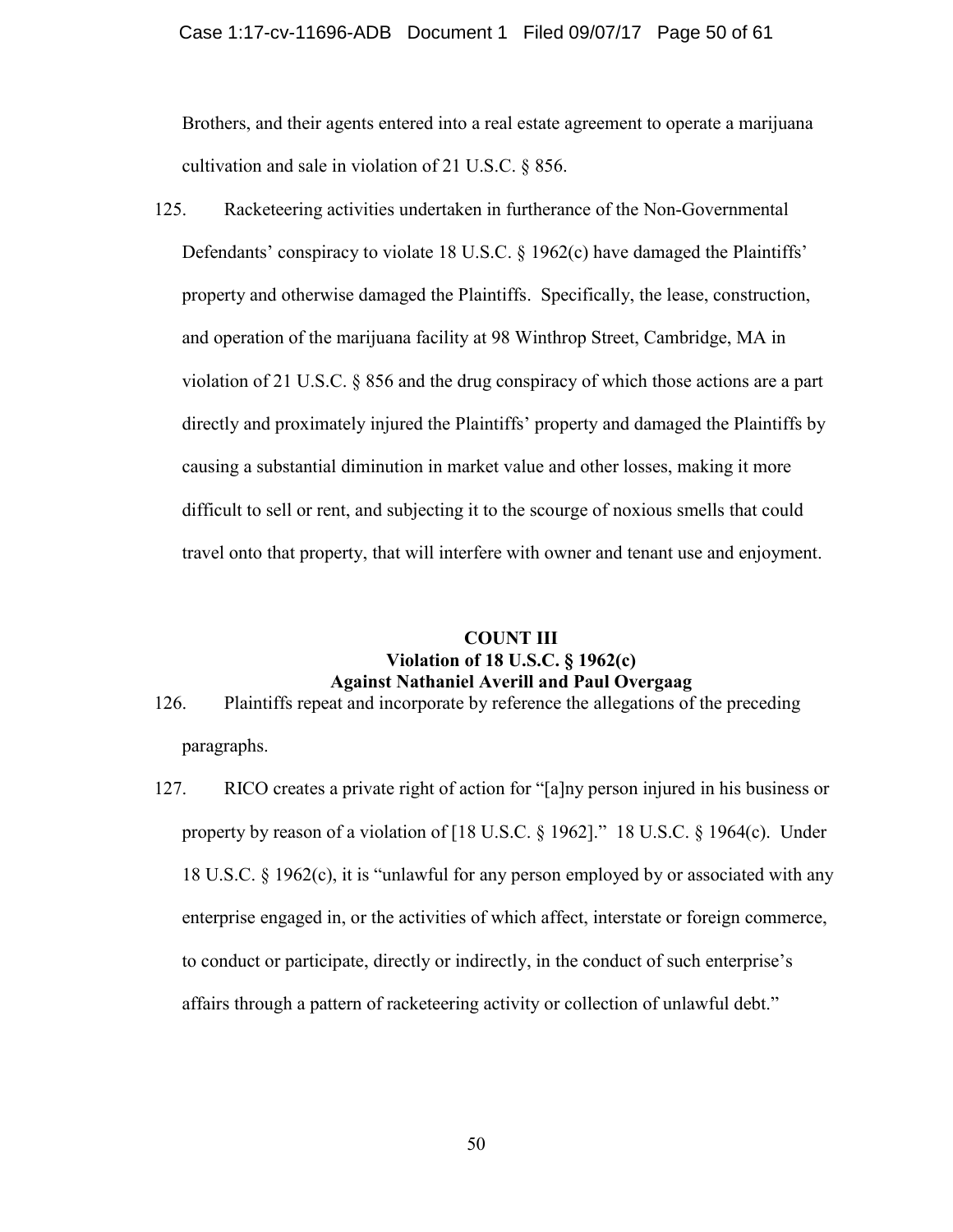- 128. An "enterprise" for purposes of RICO "includes any . . . partnership, corporation, association, or other legal entity." 18 U.S.C. § 1961(4). Healthy Pharms is a Massachusetts corporation. Thus, it is a RICO "enterprise."
- 129. Upon information and belief, Nathaniel Averill and Paul Overgaag are significant or principal owners and members of Healthy Pharms and have authority to act on its behalf. They therefore have roles in directing and managing its affairs.
- 130. Nathaniel Averill and Paul Overgaag have each conducted or participated in the conduct of the affairs of Healthy Pharms through a pattern of racketeering activity. Together, they oversee the growing, processing, and sale of marijuana at Healthy Pharms's 401 East Main Street, Georgetown, MA cultivation facility and 98 Winthrop Street, Cambridge, MA RMD in violation of 21 U.S.C. § 841(a), 21 U.S.C. § 843(a)(6), and 21 U.S.C. § 856. Upon information and belief, they have sought investors or partners for their business activities. They also entered into a lease under which marijuana is being or to be cultivated at 401 East Main Street, Georgetown, MA and is to be sold at 98 Winthrop Street, Cambridge, MA in violation of 21 U.S.C. § 856. They purportedly conspired with each other, Timbuktu, 3 Brothers, Red Line, and Healthy Pharms to violate numerous provisions of the CSA by growing marijuana and thus violated 21 U.S.C. § 846. They advertise marijuana for sale over the Internet in violation of 21 U.S.C.  $\S$  843(c)(2)(A). On information and belief, they have each violated 21 U.S.C. § 843(b) by using the telephone, email, or other communication facilities to take steps in furtherance of the many violations of the CSA that occur at their cultivation and RMD facilities throughout Massachusetts. Each of those crimes is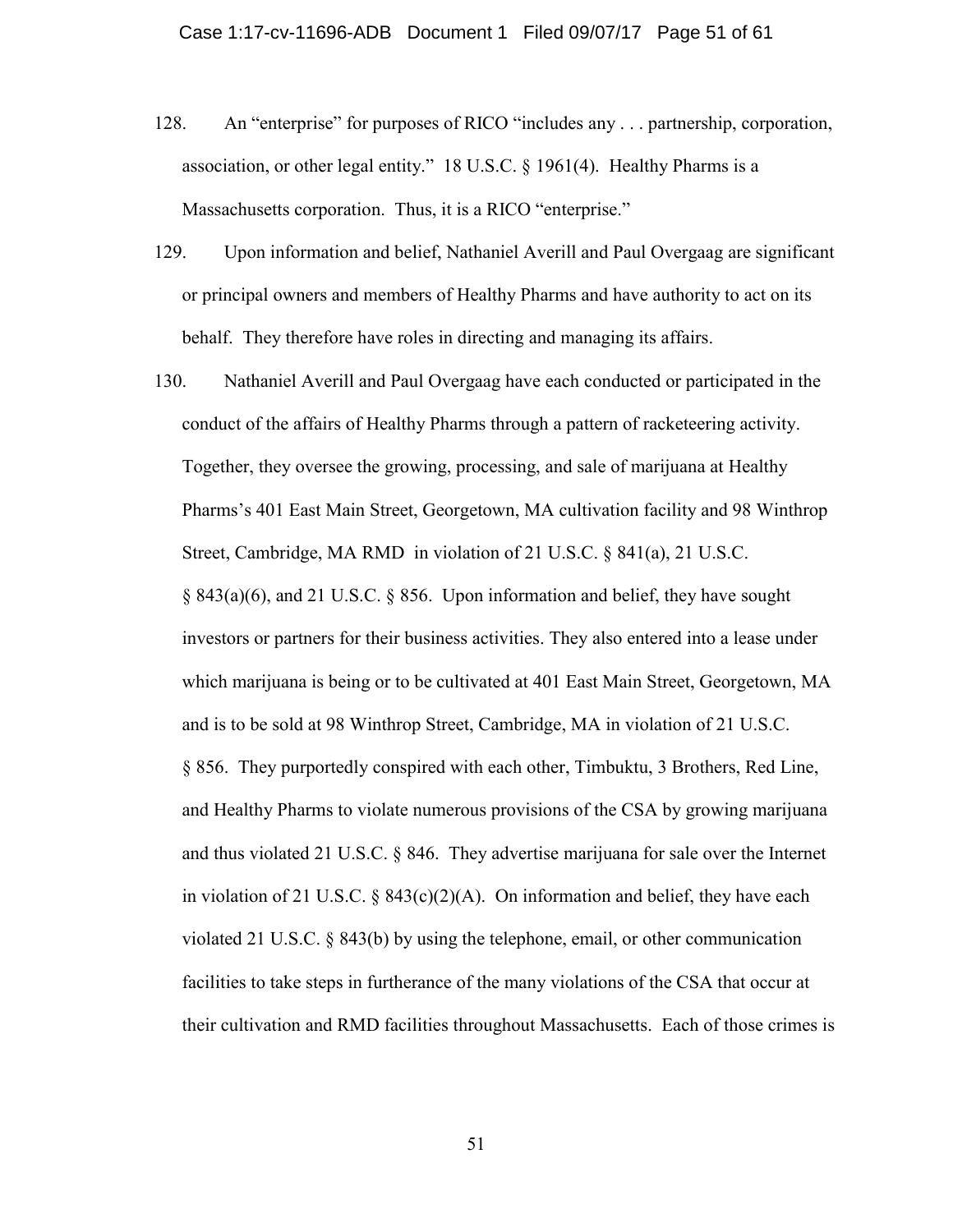racketeering activity under 18 U.S.C. § 1961(1)(D), and together they represent an ongoing pattern that will continue unless this Court intervenes.

- 131. Funding, goods, and services procured by Nathaniel Averill and Paul Overgaag for Healthy Pharms's unlawful activities have moved in interstate commerce, and Healthy Pharms sells marijuana—including marijuana grown at the 401 East Main Street, Georgetown, MA cultivation facility—in the interstate market for illegal drugs.
- 132. Nathaniel Averill and Paul Overgaag directly and proximately injured or damaged the Plaintiffs' property by causing a significant diminution in its market value, making it more difficult to sell and rent, and created the potential hazard of noxious smells travelling onto Plaintiffs' property.

# **COUNT IV Violation of 18 U.S.C. § 1962(d) Against Nathaniel Averill, Paul Overgaag, Century Bank, 4Front, 4Front Holdings, Kris T. Krane, Tomolly, 3 Brothers, Red Line, and John Does 1, 2, 3, and 4**

- 133. Plaintiffs repeat and incorporate by reference the allegations of the preceding paragraphs.
- 134. RICO creates a private right of action for "[a]ny person injured in his business or property by reason of a violation of [18 U.S.C. § 1962]." 18 U.S.C. § 1964(c). Under 18 U.S.C. § 1962(d), it is "unlawful for any person to conspire to violate any of the provisions of subsection (a), (b), or (c) of this section." Nathaniel Averill, Paul Overgaag, 4Front, 4Front Holdings, Kris T. Krane, Tomolly, 3 Brothers, Red Line, John Does 1, 2, 3, and 4, and Century Bank agreed and conspired to violate 18 U.S.C.  $$1962(c).$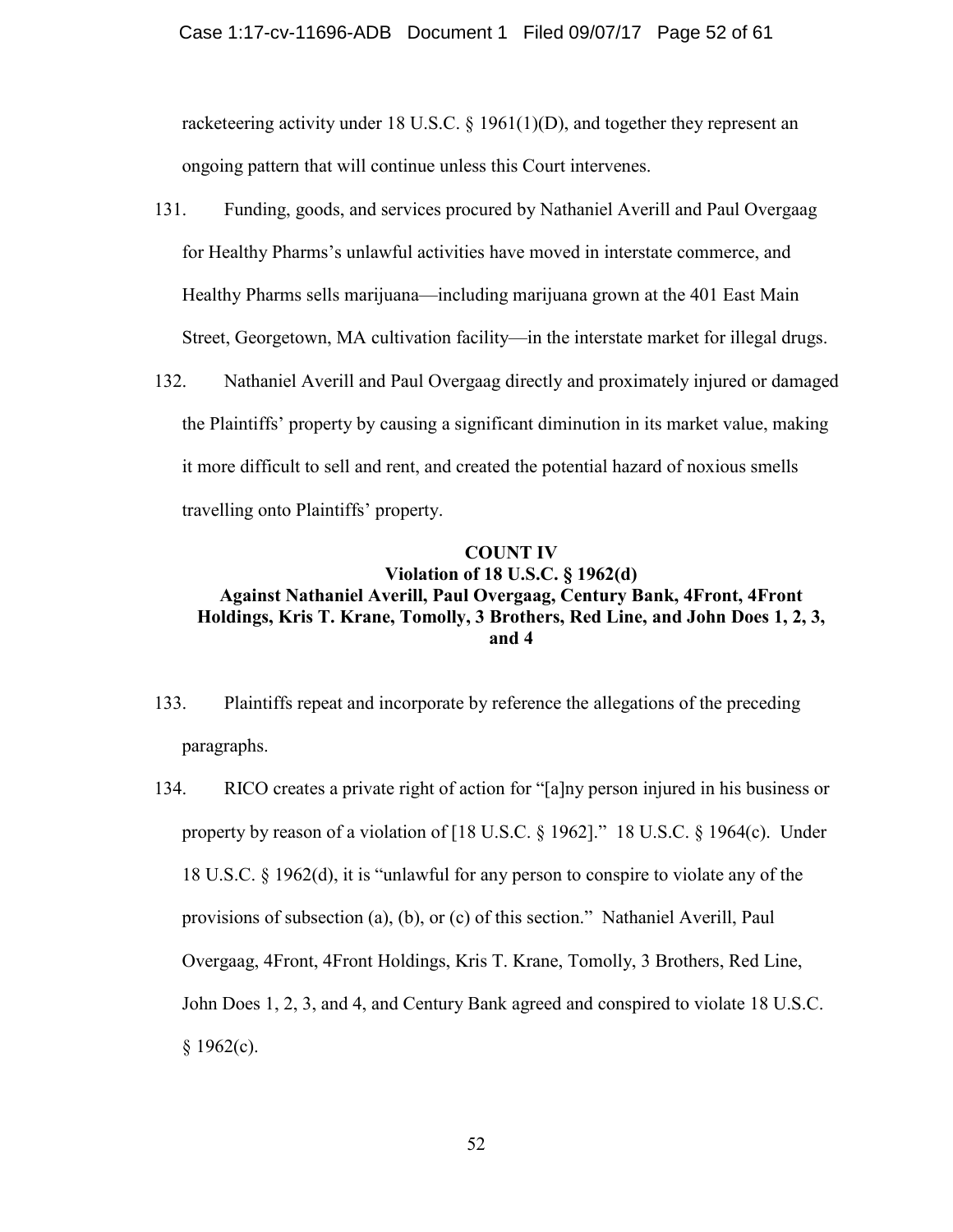- 135. An "enterprise" for purposes of RICO "includes any . . . partnership, corporation, association, or other legal entity." 18 U.S.C. § 1961(4). Healthy Pharms is a Massachusetts corporation. It is a RICO "enterprise."
- 136. Funding, goods, and services procured in furtherance of Healthy Pharms's unlawful activities have moved in interstate commerce, and Healthy Pharms sells marijuana—including marijuana cultivated at 401 East Main Street, Georgetown, MA—in the interstate market for illegal drugs.
- 137. Upon information and belief, Nathaniel Averill, Paul Overgaag, 4Front, 4Front Holdings, Kris T. Krane, Tomolly, 3 Brothers, Red Line, John Does 1, 2, 3, and 4, and Century Bank, are each associated with Healthy Pharms and agreed to assist Healthy Pharms establish and operate a marijuana cultivation facility at 401 East Main Street, Georgetown, MA and RMDs throughout Massachusetts, including at 98 Winthrop Street, Cambridge, MA.
- 138. Nathaniel Averill, Paul Overgaag, 4Front, 4Front Holdings, Kris T. Krane, Tomolly, 3 Brothers, Red Line, John Does 1, 2, 3, and 4, and Century Bank, each understood that their collective efforts to establish and operate the marijuana operations at 98 Winthrop Street, Cambridge, MA and at 401 East Main Street, Georgetown, MA could only be accomplished through a pattern of racketeering activity. Specifically, all parties understood and/or agreed that Nathaniel Averill and Paul Overgaag would violate the CSA by cultivating marijuana and selling it, 21 U.S.C. § 841(a), possessing the equipment and materials necessary for marijuana cultivation, *id.* § 843(a)(6), and maintaining the premises at 401 East Main Street, Georgetown, MA for cultivating and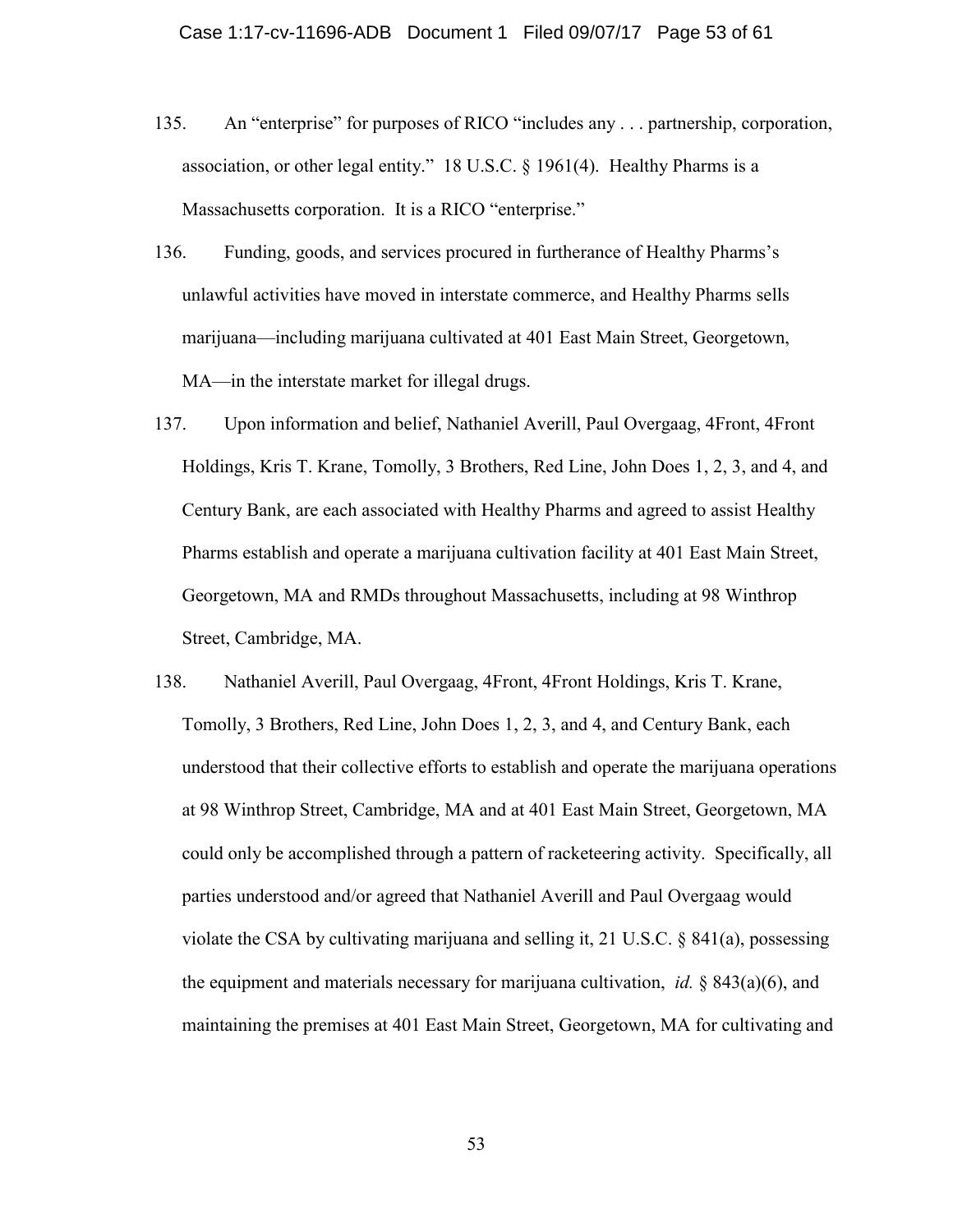selling marijuana at 98 Winthrop Street, Cambridge, MA, *id.* §§ 849, 856. Each of those crimes is racketeering activity, and together they form an ongoing pattern.

139. Racketeering activities undertaken in furtherance of the conspiracy among Nathaniel Averill, Paul Overgaag, 4Front, 4Front Holdings, Kris T. Krane, Tomolly, 3 Brothers, Red Line, John Does 1, 2, 3, and 4, and Century Bank, to violate 18 U.S.C. § 1962(c), have damaged the Plaintiffs' property. Specifically, the construction at 98 Winthrop Street, Cambridge, MA in violation of 21 U.S.C. § 856 and the drug conspiracy of which that construction is a part directly and proximately injured or damaged the Plaintiffs' property by resulting in a substantial diminution of market value, frustrating a redevelopment scheme to bring 57 JFK Street and 16-18 Eliot Street to their highest-and-best-use, making the Plaintiff-owned properties more difficult to sell or rent, as well as the properties of surrounding owners/operators, all to the damage of Plaintiffs' property.

# **PREEMPTION COUNTS COUNT V Federal Preemption of State Marijuana Licensing Against State Defendants**

- 140. Plaintiffs repeat and incorporate by reference the allegations of the preceding paragraphs.
- 141. The Supremacy Clause makes the United States Constitution and constitutionally authorized federal statutes "the supreme law of the land . . . anything in the constitution or laws of any state to the contrary notwithstanding." U.S. CONST. art. VI, cl. 2. Thus, where federal and state law conflict, state law is preempted and must yield. Federal Courts sitting in equity have the power to set aside actions of state officials that are preempted under the Supremacy Clause.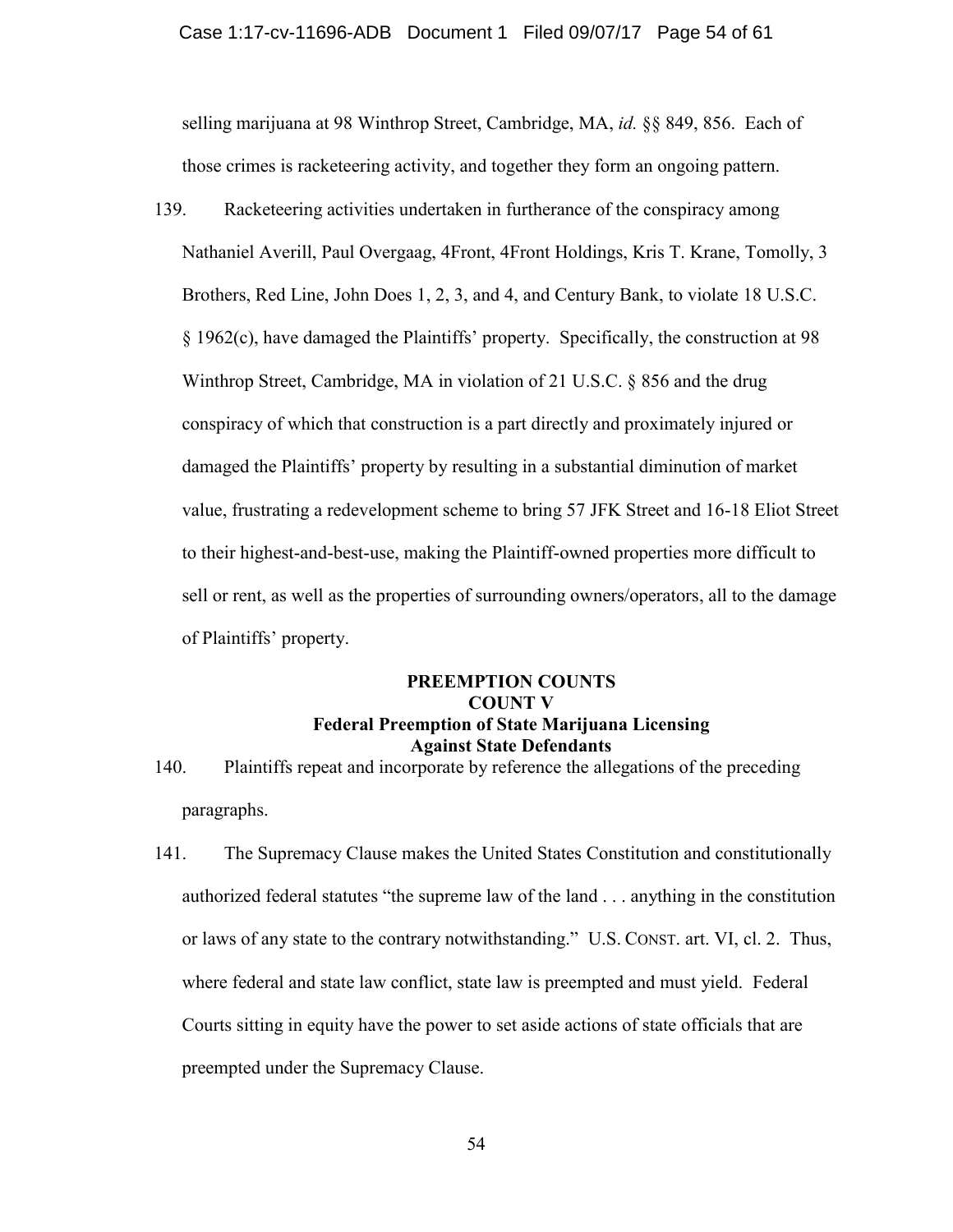- 142. Although the CSA does not occupy the field of marijuana regulation, it states that state law is preempted where "there is a positive conflict" between the CSA and state law "so that the two cannot consistently stand together." 21 U.S.C. § 903.
- 143. The CSA imposes substantial criminal penalties on those who unlawfully cultivate and commercially distribute marijuana. *See id.* § 841(b)(1). Those penalties reflect Congress's determination that marijuana should be listed as a Schedule I drug, because it has a high potential for abuse. *See id.* § 812(b)(1), (c). The CSA thus embodies a strong federal policy that seeks to eliminate the commercial cultivation and distribution of marijuana through a complete criminal prohibition of those activities.
- 144. Despite the federal criminal ban on the commercial cultivation and distribution of marijuana, DPH (as well as the City of Cambridge and the Town of Georgetown) raises revenue for the Commonwealth of Massachusetts (and individual cities and towns) through a regulatory regime that purports to authorize, regulate, and tax federal drug crimes involving marijuana. It is impossible to operate a DPH-licensed marijuana facility without violating federal law.
- 145. DPH's licenses also affirmatively assist and promote the commercial cultivation and distribution of marijuana by functioning as a state endorsement of licensed businesses and employees. This endorsement assists potential marijuana investors and customers by assuring them that licensees have been investigated and approved by the State.
- 146. Thus, DPH's issuance of medical marijuana licenses directly conflicts with the CSA and poses an obstacle to the achievement of the CSA's purposes. "[T]here is a positive conflict" between the CSA and DPH's practice of issuing marijuana licenses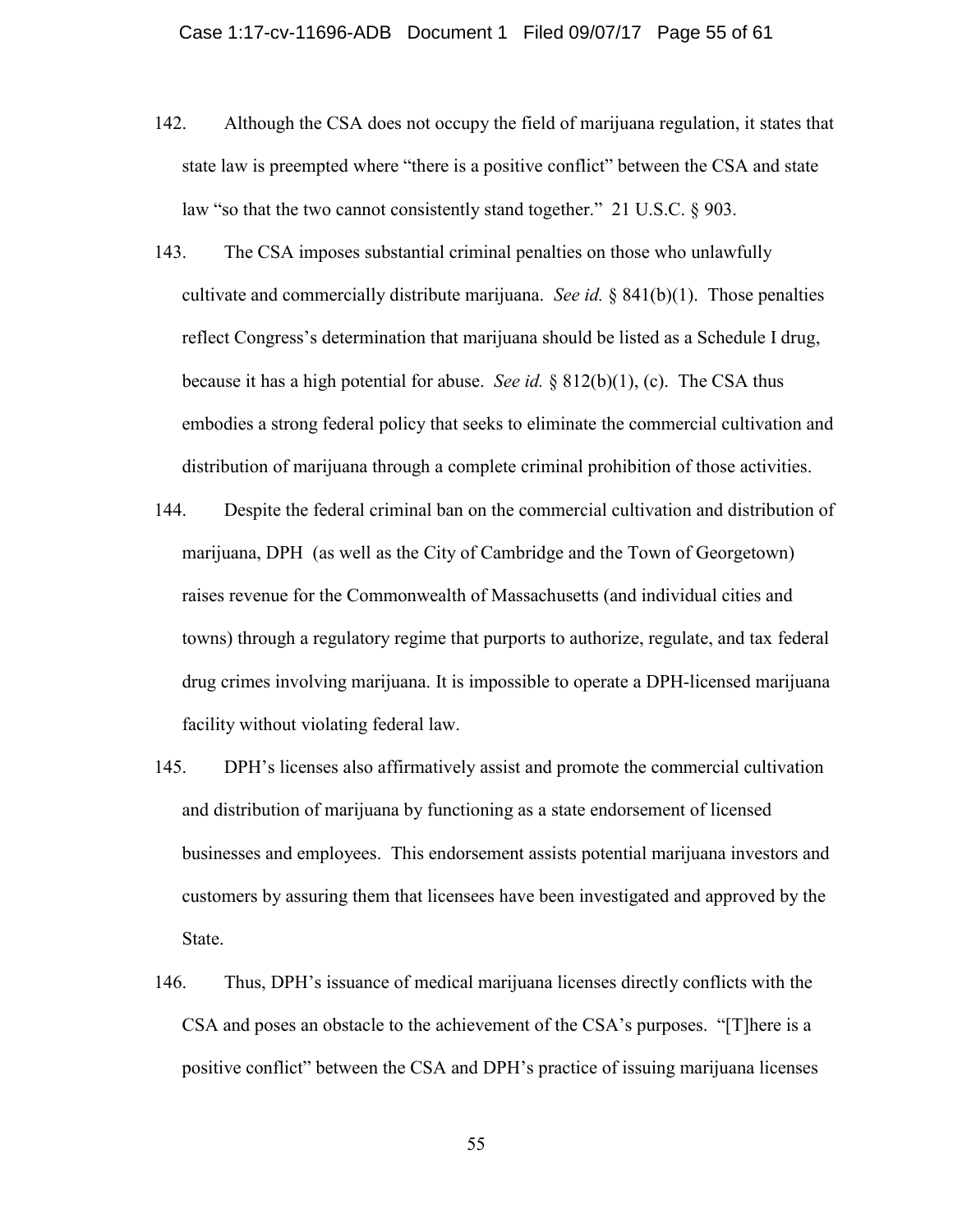### Case 1:17-cv-11696-ADB Document 1 Filed 09/07/17 Page 56 of 61

and "the two cannot consistently stand together." 21 U.S.C. § 903. It follows that DPH's licensing regime is preempted by federal law and cannot stand.

## **COUNT VI Federal Preemption of Local Marijuana Licensing Against City of Cambridge and Town of Georgetown Defendants**

- 147. Plaintiffs repeat and incorporate by reference the allegations of the preceding paragraphs.
- 148. The Supremacy Clause makes the United States Constitution and federal statutes "the supreme law of the land . . . anything in the constitution or laws of any state to the contrary notwithstanding." U.S. CONST. art. VI, cl. 2. Thus, where federal and local law conflict, local law is preempted and must yield. Federal Courts sitting in equity have the power to set aside actions of local governments that are preempted under the Supremacy Clause.
- 149. Although the CSA does not occupy the field of marijuana regulation, it states that local law is preempted where "there is a positive conflict" between the CSA and local law "so that the two cannot consistently stand together." 21 U.S.C. § 903.
- 150. The CSA imposes substantial criminal penalties on those who unlawfully cultivate and commercially distribute marijuana. *See id.* § 841(b)(1). Those penalties reflect Congress's determination that marijuana should be listed as a Schedule I drug, because it has a high potential for abuse. *See id.* § 812(b)(1), (c). The CSA thus embodies a strong federal policy that seeks to reduce the cultivation and distribution of marijuana through a complete prohibition on those activities.
- 151. Despite the federal criminal ban on the commercial cultivation and distribution of marijuana, the City of Cambridge and Town of Georgetown raise revenue through a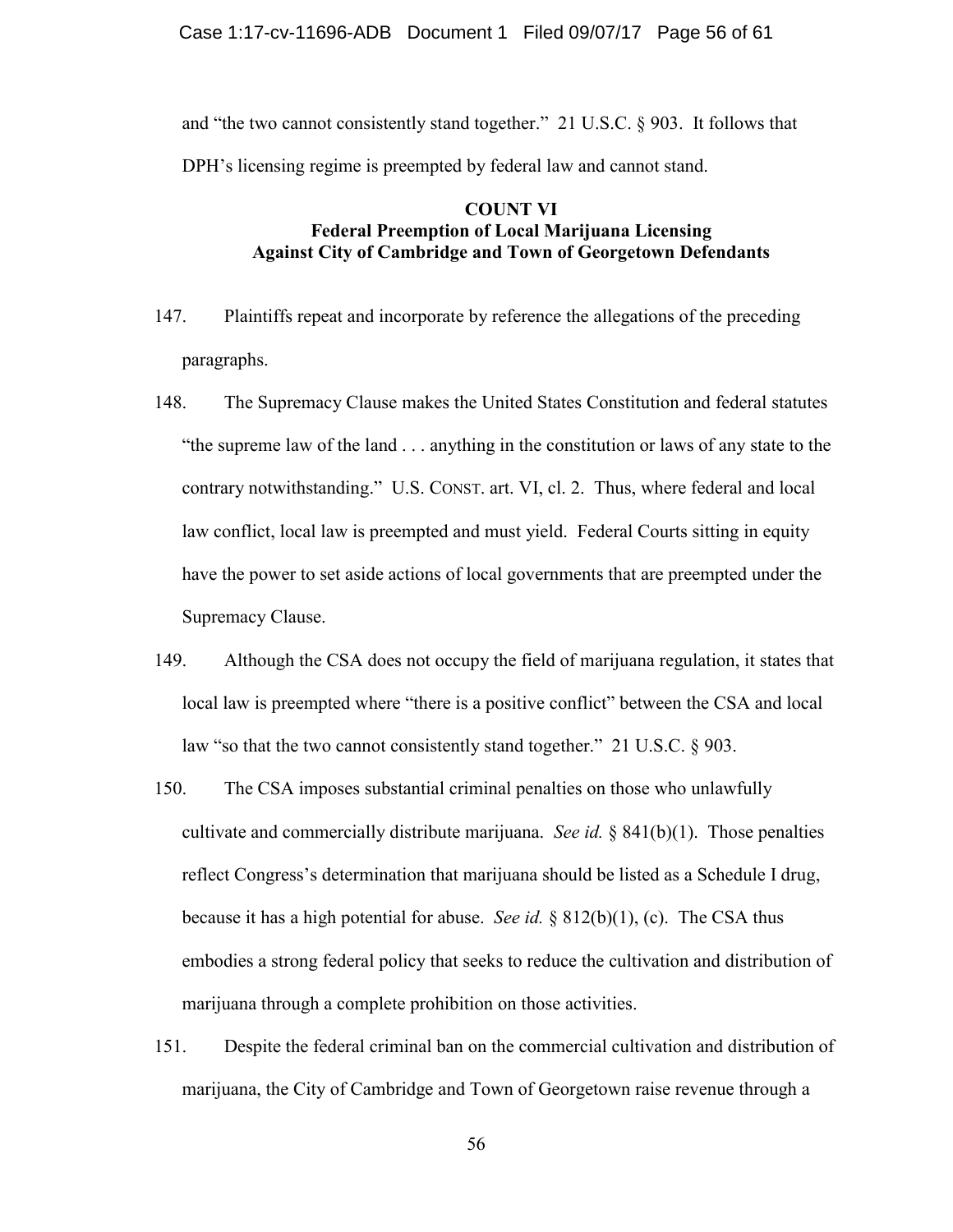regulatory regime that purports to authorize, regulate, and tax federal drug crimes involving marijuana. It is impossible to operate a Cambridge—or Georgetown-licensed marijuana facility—without violating federal law.

- 152. The City of Cambridge and Town of Georgetown Defendants issue licenses/permits that affirmatively assist and promote the cultivation and distribution of marijuana by functioning as an official endorsement of licensed marijuana businesses and employees. This endorsement assists potential marijuana investors and customers by assuring them that licensees have been investigated and approved by the City of Cambridge and Town of Georgetown.
- 153. Thus, the City of Cambridge and Town of Georgetown Defendants' issuance of marijuana licenses directly conflicts with the CSA and poses an obstacle to the achievement of the CSA's purposes. For this reason, "there is a positive conflict" between the CSA and the City of Cambridge and Town of Georgetown Defendants' practice of issuing marijuana licenses, and "the two cannot consistently stand together." 21 U.S.C. § 903. The City of Cambridge and Town of Georgetown Defendants' licensing regime is thus preempted by federal law and cannot stand.

### **Count IX**

### **Declaratory Judgment**

- 154. Plaintiffs repeat and incorporate by reference the allegations of the preceding paragraphs.
- 155. 28 U.S.C. § 2201(a) provides that "[i]n a case of actual controversy within its jurisdiction . . . any court of the United States, upon the filing of the appropriate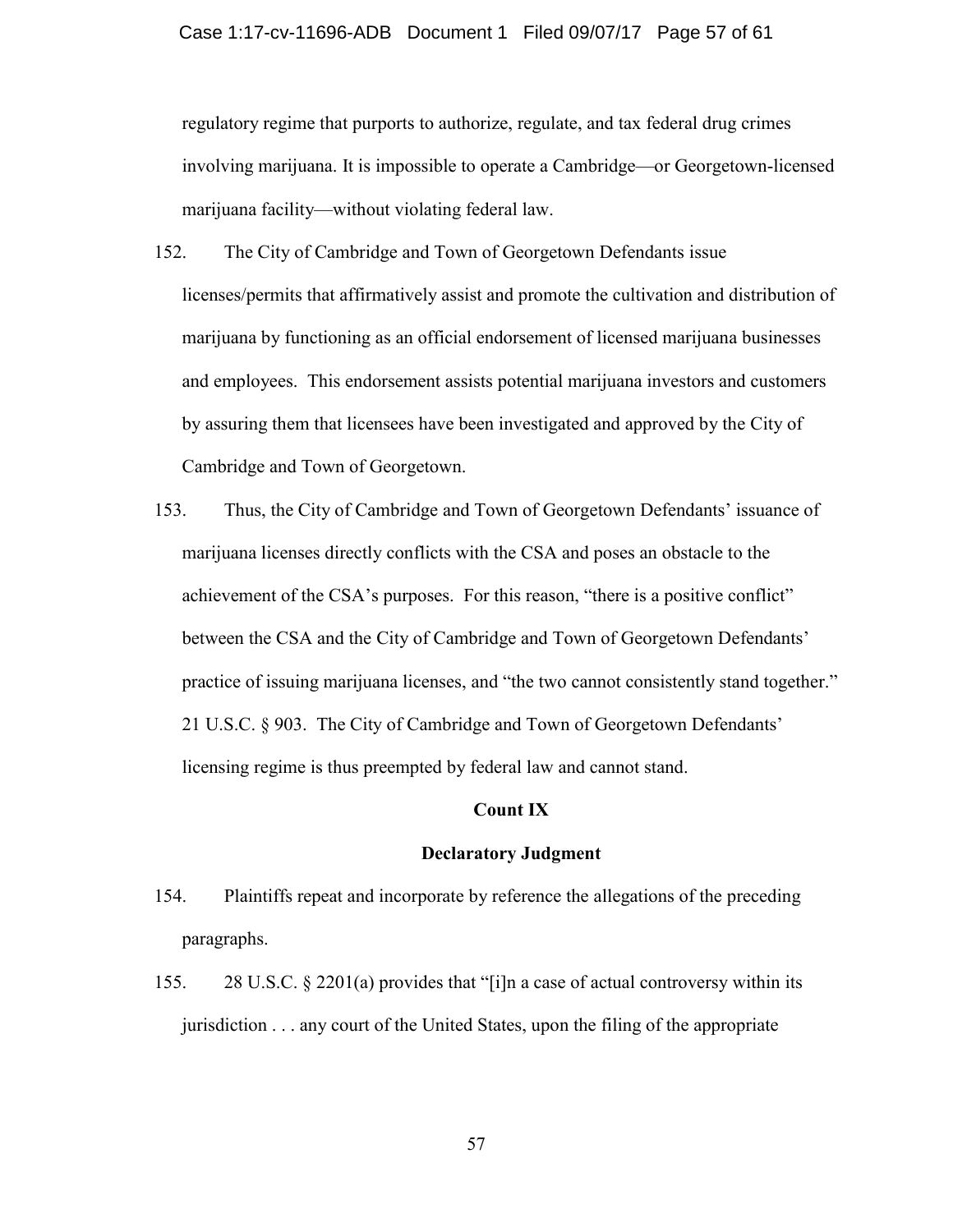pleading, may declare the rights and other legal relations of any interested party seeking such declaration, whether or not further relief is or could be sought."

- 156. Plaintiffs assert RICO, federal preemption, and injunctive relief claims, which are all incorporated herein by reference, and for which declaratory relief is sought.
- 157. As described above, Plaintiffs allege that the City of Cambridge 250 foot ordinance, both as written and as implemented, is preempted by federal law.
- 158. Upon information and belief, the City of Cambridge and its Planning Board have implemented and will continue to implement the 250 buffer instead of the federal 1000 foot buffer or state suggested 500 foot buffer.
- 159. Plaintiffs seek a declaration that the City of Cambridge 250 foot buffer ordinance and the policy of implementation by the City of Cambridge and its Planning Board is preempted by federal law.
- 160. Plaintiffs seek a declaration of all of the rights, responsibilities, and obligations of all parties with reference to all of the claims herein.

### **PRAYER FOR RELIEF**

- 161. **WHEREFORE**, Plaintiffs request the following relief:
	- a. Awarding the Plaintiffs damages, including three times the damages to their property that was caused by the Non-Governmental Defendants' racketeering activities.
	- b. Enjoining and restraining the Non-Governmental Defendants from continuing to engage in racketeering activities.
	- c. Declaring that the State Defendants' issuance of a marijuana business and occupational licenses to Healthy Pharms is preempted by federal law.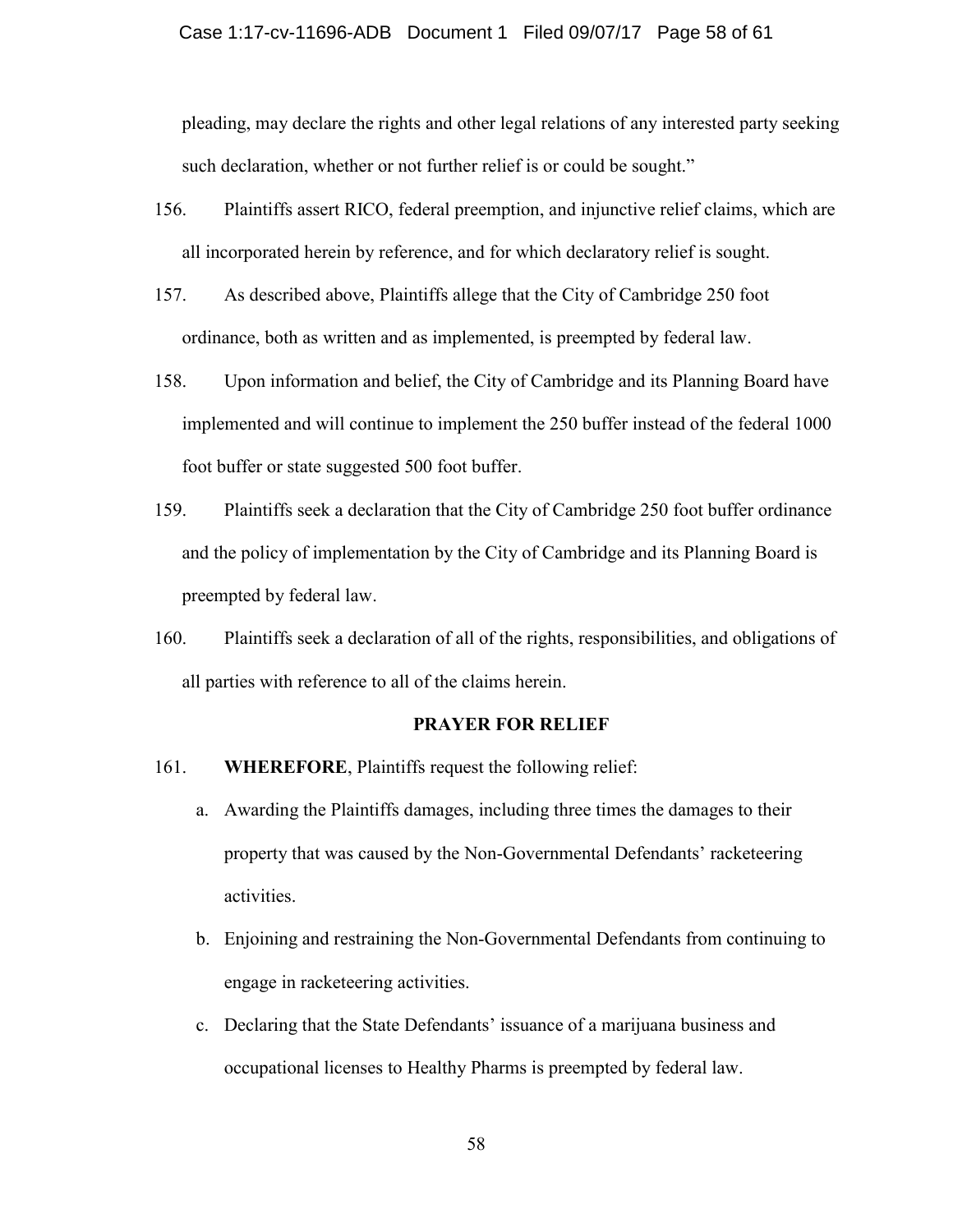- d. Declaring that the State Defendants' issuance of marijuana business and occupational licenses is preempted by federal law.
- e. Vacating and setting aside the marijuana business and occupational licenses issued by the State Defendants to Healthy Pharms.
- f. Vacating and setting aside the marijuana business and occupational licenses issued by the State Defendants.
- g. Enjoining and restraining the State Defendants from issuing additional marijuana business and occupational licenses to Healthy Pharms, Nathaniel Averill, or Paul Overgaag.
- h. Enjoining and restraining the State Defendants from issuing additional marijuana business and occupational licenses.
- i. Enjoining and restraining Healthy Pharms from operating a website located at [www.healthypharms.org,](http://www.healthypharms.org/) or any subsequently created site, advertising marijuana for sale or describing any marijuana related business activities, including on any Facebook page, Yelp page, or similar website.
- j. Enjoining and restraining 4Front Advisors and 4Front Holdings from operating a website located at http:/[/4frontadvisors.com,](http://www.healthypharms.org/) or any subsequently created site, describing any marijuana related business activities.
- k. Enjoining and restraining 4Front Advisors and 4Front Holdings from providing any material support to Healthy Pharms.
- l. Declaring that those portions of 105 CMR 725.000, applicable DPH guidance, or other state statutes that purport to authorize or facilitate violations of the federal drug laws are preempted by federal law.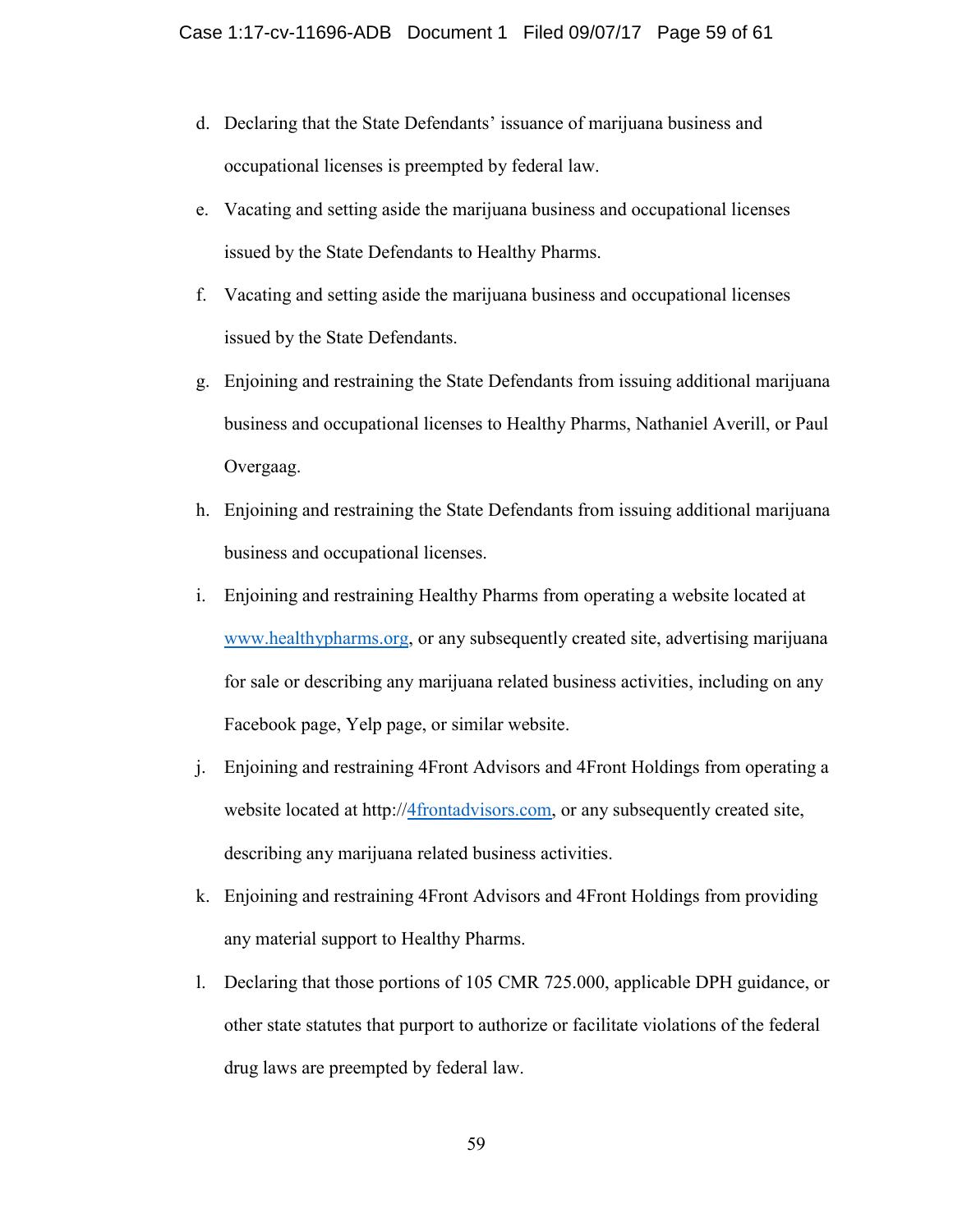- m. Declaring that the City of Cambridge and Town of Georgetown Defendants' issuance of marijuana business permits/licenses is preempted by federal law.
- n. Enjoining and restraining the City of Cambridge and Town of Georgetown Defendants' from issuing marijuana business permits/licenses.
- o. Declaring that the City of Cambridge special permit grant to Healthy Pharms is preempted by federal law.
- p. Vacating and setting aside the special permit issued by the City of Cambridge for the operation of an RMD at 98 Winthrop Street, Cambridge, MA by Healthy Pharms.
- q. Enjoining and restraining the City of Cambridge and Town of Georgetown from issuing additional marijuana related special permits or licenses.
- r. Enjoining and restraining the City of Cambridge and Town of Georgetown from issuing additional marijuana special permits or licenses to Healthy Pharms, Nathaniel Averill, or Paul Overgaag.
- s. Declaring that those portions of the City of Cambridge Zoning Ordinance or local code that purport to authorize or facilitate violations of the federal drug laws are preempted by federal law.
- t. Awarding Plaintiffs their reasonable costs, including attorneys' fees incurred in bringing this litigation.
- u. A Declaratory Judgment holding that the challenged City of Cambridge zoning ordinance lowering the federal 1000 foot buffer pertaining to drugs near school/colleges, or Massachusetts DPH suggested 500 foot buffer, to a 250 foot buffer zone is preempted by federal law.